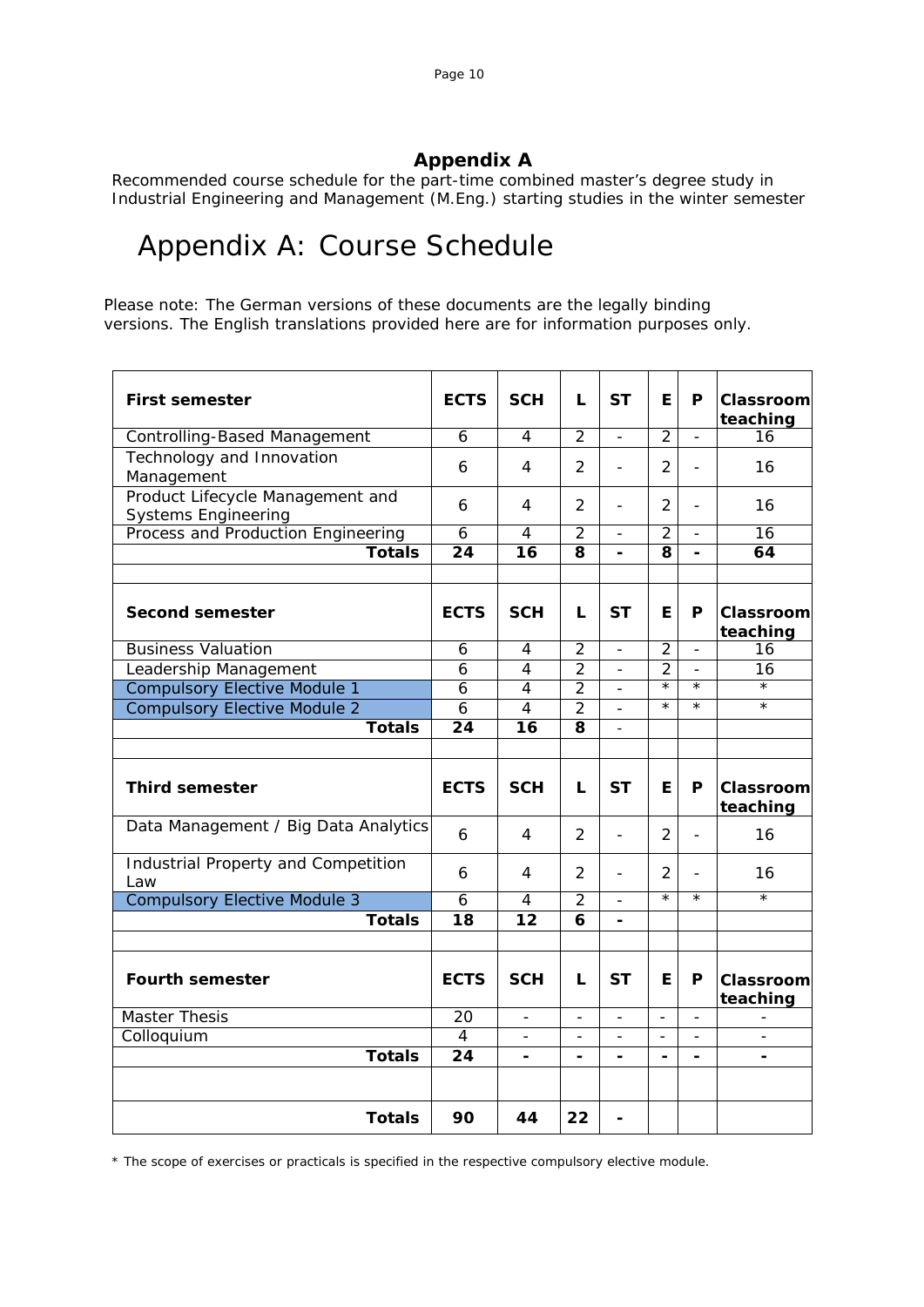#### Page 11

| <b>Focus: Automation Technology</b>            | <b>ECTS</b> | <b>SCH</b> |   | SТ | E. | P | <b>Classrooml</b><br>teaching |
|------------------------------------------------|-------------|------------|---|----|----|---|-------------------------------|
| Drive Systems and Drive Controls               | 6           |            |   |    |    |   | 24                            |
| Industrial Bus Technology and<br>Communication | 6           |            |   |    |    |   | 24                            |
| <b>Distributed Automation Systems</b>          |             |            |   |    |    |   | 24                            |
| Totals                                         | 18          | 12         | 6 |    |    | 3 | 72                            |

| <b>Focus: Production Management</b>               | <b>ECTS</b> | <b>SCH</b> |   | <b>ST</b> | E. | P | <b>Classroom</b><br>teaching |
|---------------------------------------------------|-------------|------------|---|-----------|----|---|------------------------------|
| Simulation of Production and Logistics<br>Systems | 6           |            |   |           |    |   | 24                           |
| Occupational Science                              |             |            |   |           |    |   | 16                           |
| Supply Chain Management                           |             |            | ົ |           |    |   | 16                           |
| Totals                                            | 18          | 12         | 6 | -         |    |   | 56                           |

| <b>Focus: Sales Management</b>                     | <b>ECTS</b> | <b>SCH</b> |   | <b>ST</b> | F. | Р                        | Classroom <br>teaching |
|----------------------------------------------------|-------------|------------|---|-----------|----|--------------------------|------------------------|
| Management of Industrial Service<br><b>Bundles</b> | 6           |            |   |           |    | $\overline{\phantom{0}}$ | 16                     |
| <b>Applied Market Research</b>                     |             |            |   |           |    |                          | 24                     |
| Sales and Negotiation Methods                      |             |            | っ |           |    |                          | 16                     |
| Totals                                             | 18          | 12         | 6 |           |    |                          | 56                     |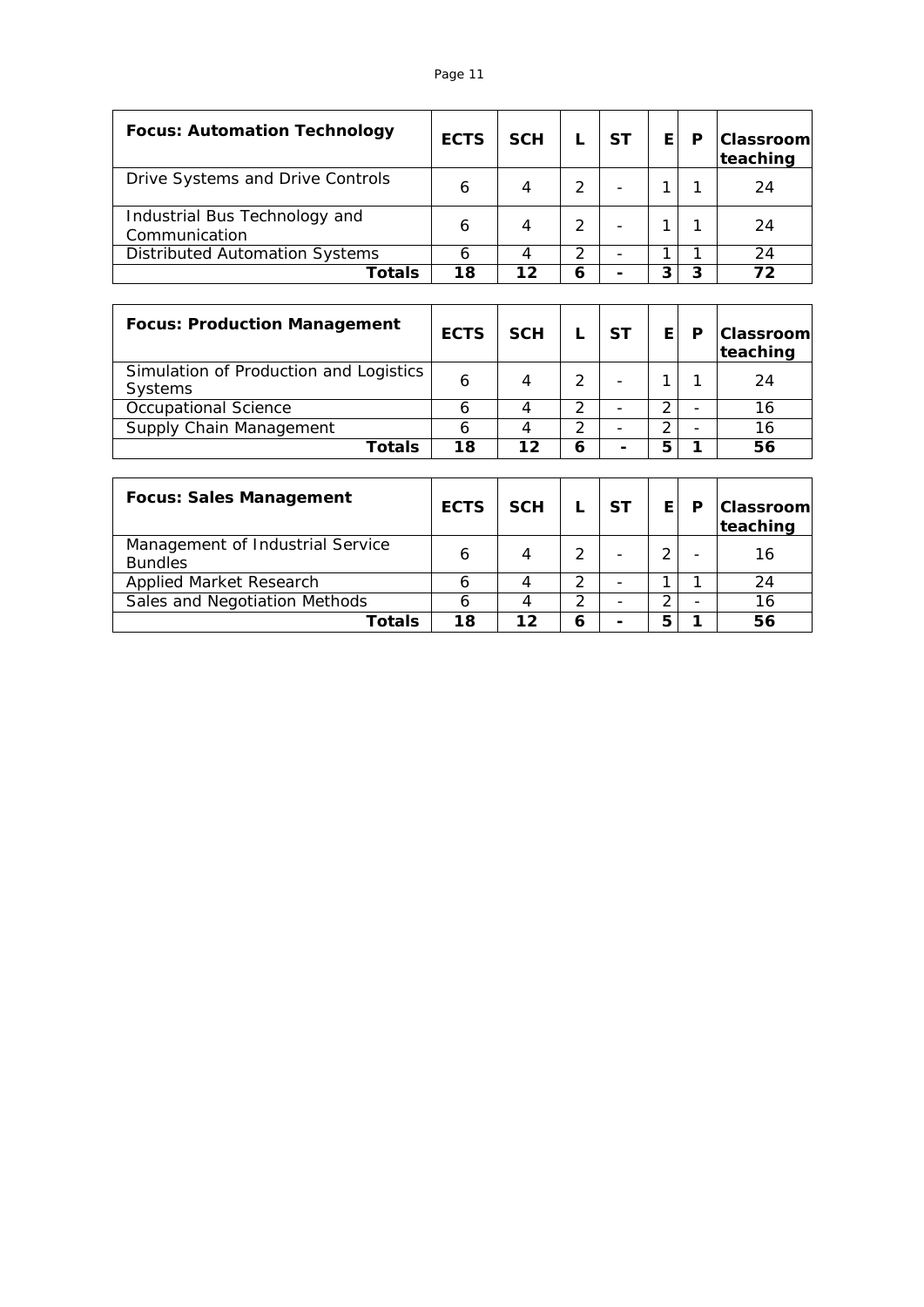Appendix B:

# Module catalogue

for the master's degree study programme in Industrial Engineering and Management (part-time combined studies) of the Faculty of Engineering and Mathematics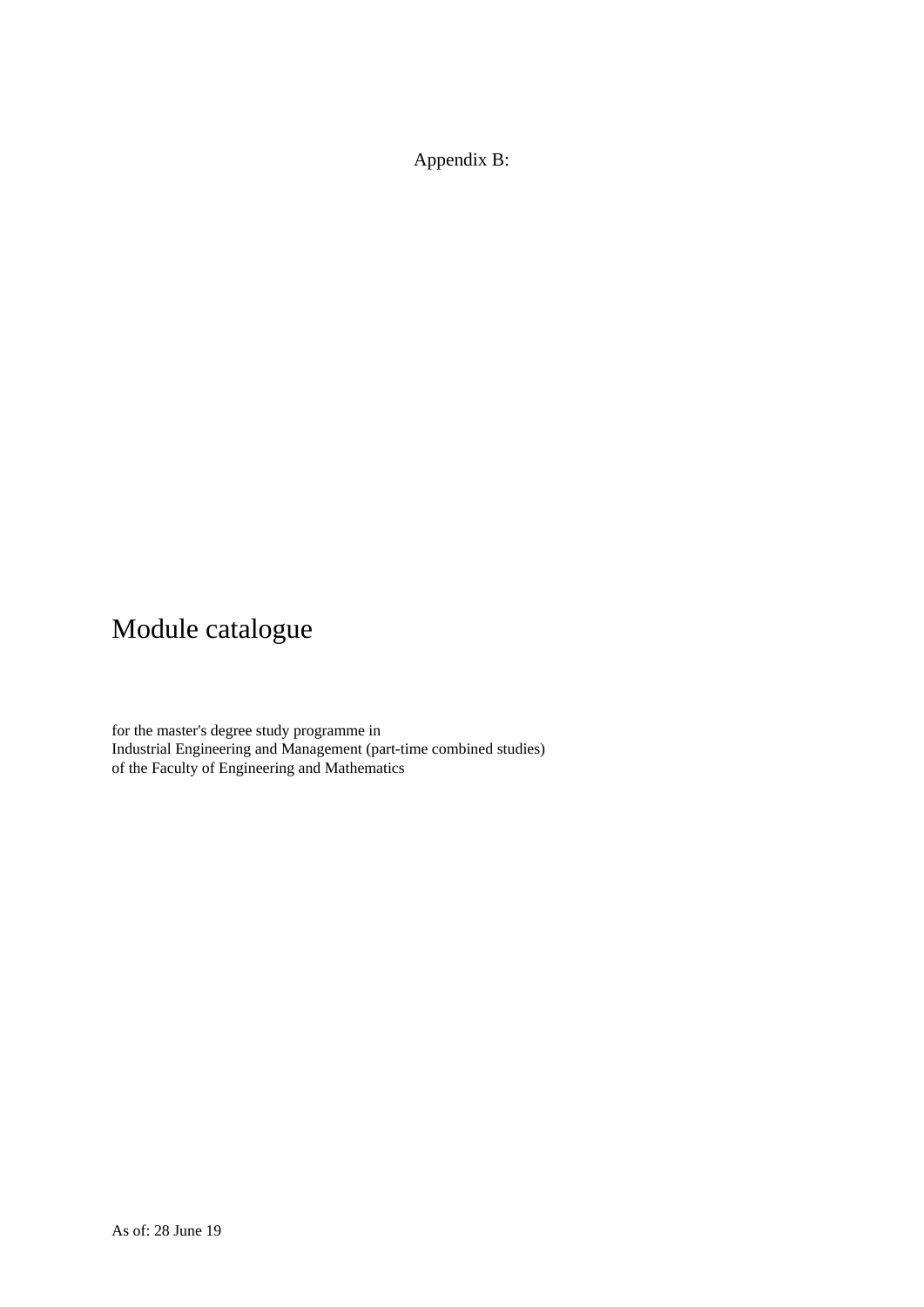### Table of contents

Please note: The German version of this document is the legally binding version. The English translation provided here is for information purposes only.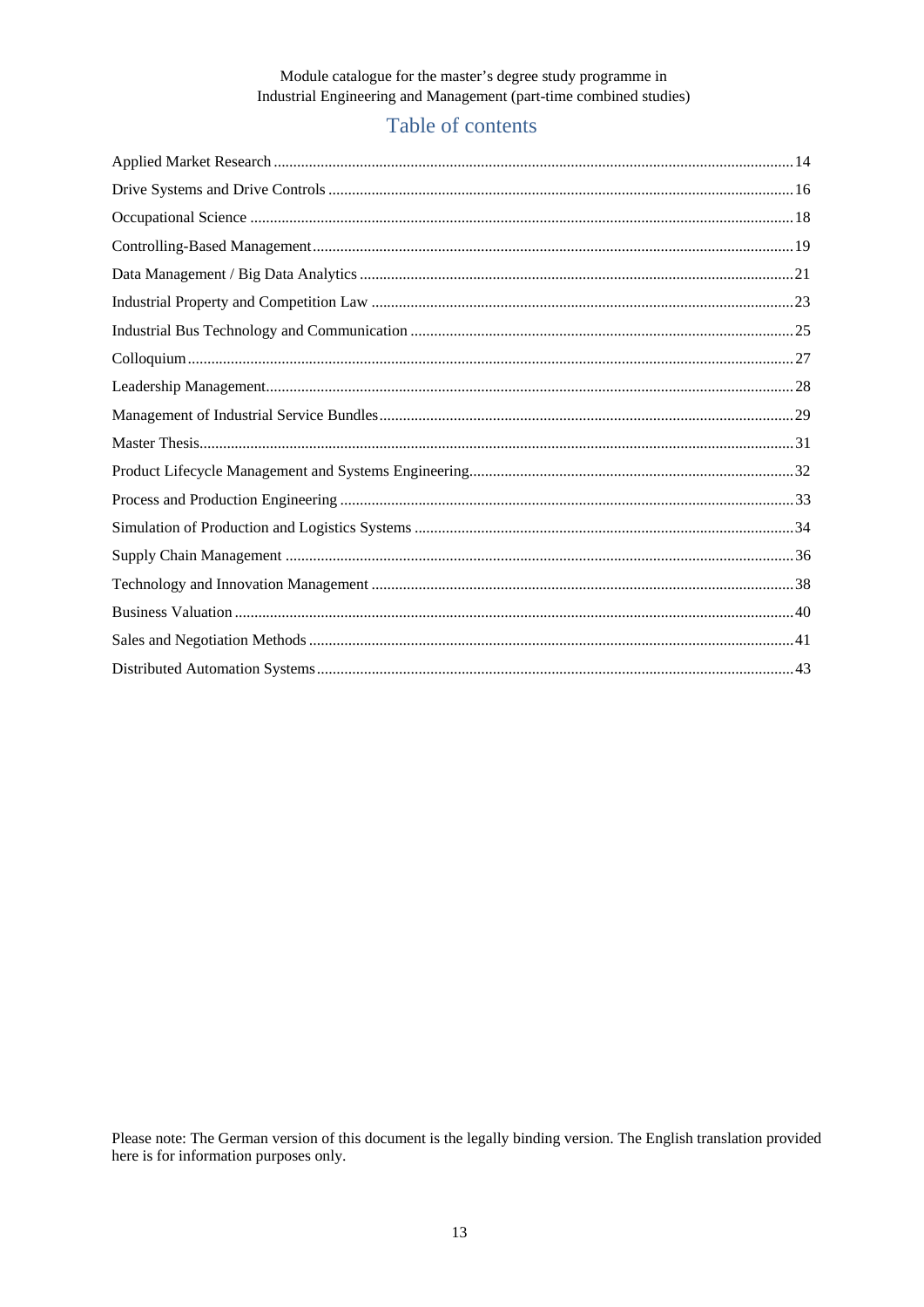| <b>Applied Market Research</b> |                                                                                                                                                                                                                                                                                                                                                                                                                                                                                                                                                                                                                                                                                                                                                                                                                                                                                                                                                                                                               |                                         |                                                                                         |  |                 |            |                                                | AM                     |            |            |  |
|--------------------------------|---------------------------------------------------------------------------------------------------------------------------------------------------------------------------------------------------------------------------------------------------------------------------------------------------------------------------------------------------------------------------------------------------------------------------------------------------------------------------------------------------------------------------------------------------------------------------------------------------------------------------------------------------------------------------------------------------------------------------------------------------------------------------------------------------------------------------------------------------------------------------------------------------------------------------------------------------------------------------------------------------------------|-----------------------------------------|-----------------------------------------------------------------------------------------|--|-----------------|------------|------------------------------------------------|------------------------|------------|------------|--|
| number:                        | Identification                                                                                                                                                                                                                                                                                                                                                                                                                                                                                                                                                                                                                                                                                                                                                                                                                                                                                                                                                                                                | Workload:                               | Credits:                                                                                |  | Study semester: |            |                                                | Frequency of the offer | Duration:  |            |  |
| 5021                           |                                                                                                                                                                                                                                                                                                                                                                                                                                                                                                                                                                                                                                                                                                                                                                                                                                                                                                                                                                                                               | 150 <sub>h</sub>                        | 6                                                                                       |  | 2nd or 3rd sem. |            | Annual<br>(Summer)                             |                        | 1 semester |            |  |
| 1                              | Course:                                                                                                                                                                                                                                                                                                                                                                                                                                                                                                                                                                                                                                                                                                                                                                                                                                                                                                                                                                                                       |                                         | Planned group sizes                                                                     |  | Scope           |            | Actual contact<br>time / classroom<br>teaching |                        |            | Self-study |  |
|                                | Lecture                                                                                                                                                                                                                                                                                                                                                                                                                                                                                                                                                                                                                                                                                                                                                                                                                                                                                                                                                                                                       |                                         | 60 students                                                                             |  | $\overline{c}$  | <b>SCH</b> | 0                                              | h                      | 75         | h          |  |
|                                | Tuition in seminars                                                                                                                                                                                                                                                                                                                                                                                                                                                                                                                                                                                                                                                                                                                                                                                                                                                                                                                                                                                           |                                         | 30 students                                                                             |  | $\overline{0}$  | <b>SCH</b> | $\Omega$                                       | h                      | $\Omega$   | h          |  |
|                                | Exercise                                                                                                                                                                                                                                                                                                                                                                                                                                                                                                                                                                                                                                                                                                                                                                                                                                                                                                                                                                                                      |                                         | 20 students                                                                             |  | 1               | SCH        | $\,$ 8 $\,$                                    | h                      | 51         | h          |  |
|                                |                                                                                                                                                                                                                                                                                                                                                                                                                                                                                                                                                                                                                                                                                                                                                                                                                                                                                                                                                                                                               | Practical or seminar                    | 15 students                                                                             |  | $\mathbf{1}$    | <b>SCH</b> | 16                                             | h                      | $\Omega$   | h          |  |
|                                |                                                                                                                                                                                                                                                                                                                                                                                                                                                                                                                                                                                                                                                                                                                                                                                                                                                                                                                                                                                                               |                                         |                                                                                         |  |                 |            |                                                |                        |            |            |  |
|                                |                                                                                                                                                                                                                                                                                                                                                                                                                                                                                                                                                                                                                                                                                                                                                                                                                                                                                                                                                                                                               | Supervised self-study                   | 60 students                                                                             |  | $\overline{0}$  | <b>SCH</b> | $\overline{0}$                                 | $\mathbf h$            | $\Omega$   | h          |  |
| 2                              |                                                                                                                                                                                                                                                                                                                                                                                                                                                                                                                                                                                                                                                                                                                                                                                                                                                                                                                                                                                                               | Learning outcomes/competences:          |                                                                                         |  |                 |            |                                                |                        |            |            |  |
| 3                              | Upon completion of the module, students will be able to<br>assess the current data collection methods with regard to their application quality and to modify them in<br>$\bullet$<br>case of design weaknesses.<br>correctly evaluate a collected data set from a business application using different statistical methods<br>$\bullet$<br>(multivariate, multivariate) depending on the question and appropriately interpret the results in terms of<br>content.<br>present basic statistical methods and evaluate them with regard to their applicability in different practical<br>٠<br>situations.<br>be able to check the scientific procedure from data collection to data evaluation by means of an assessment<br>$\bullet$<br>according to scientific quality criteria.<br>Contents:                                                                                                                                                                                                                  |                                         |                                                                                         |  |                 |            |                                                |                        |            |            |  |
|                                | Data collection:<br>Sampling theory random sample, lumped sample, quota method<br>Questionnaire, observation, experiment introduction to the construction of survey instruments; survey<br>distortions (response tendencies, observation distortions, validity threats)<br>Evaluation procedure<br>Exploratory factor analysis methodology and theoretical principles; principal component vs. principal axis<br>analysis; testing the suitability of the correlation matrix; carrying out the procedure; interpreting the results;<br>limitations Analysis of variance methodology and theoretical principles; univariate vs. multivariate ANOVA,<br>single- and multifactorial ANOVA, ANOVA with repeated measures; testing the validity of the procedures;<br>carrying out the procedures; interpreting the results; assessing the quality<br>The Conjoint Analysis; Methodology and Theoretical Foundations; Implementation of the Procedure;<br>interpretation of the results; assessment of the quality |                                         |                                                                                         |  |                 |            |                                                |                        |            |            |  |
| $\overline{4}$                 | Forms of teaching:                                                                                                                                                                                                                                                                                                                                                                                                                                                                                                                                                                                                                                                                                                                                                                                                                                                                                                                                                                                            |                                         |                                                                                         |  |                 |            |                                                |                        |            |            |  |
|                                |                                                                                                                                                                                                                                                                                                                                                                                                                                                                                                                                                                                                                                                                                                                                                                                                                                                                                                                                                                                                               |                                         | Learning units for self-study, classroom events in the form of exercises and practicals |  |                 |            |                                                |                        |            |            |  |
|                                |                                                                                                                                                                                                                                                                                                                                                                                                                                                                                                                                                                                                                                                                                                                                                                                                                                                                                                                                                                                                               |                                         |                                                                                         |  |                 |            |                                                |                        |            |            |  |
| 5                              |                                                                                                                                                                                                                                                                                                                                                                                                                                                                                                                                                                                                                                                                                                                                                                                                                                                                                                                                                                                                               | Participation requirements:             |                                                                                         |  |                 |            |                                                |                        |            |            |  |
|                                | Formal:                                                                                                                                                                                                                                                                                                                                                                                                                                                                                                                                                                                                                                                                                                                                                                                                                                                                                                                                                                                                       |                                         |                                                                                         |  |                 |            |                                                |                        |            |            |  |
|                                | Content:                                                                                                                                                                                                                                                                                                                                                                                                                                                                                                                                                                                                                                                                                                                                                                                                                                                                                                                                                                                                      |                                         |                                                                                         |  |                 |            |                                                |                        |            |            |  |
| 6                              |                                                                                                                                                                                                                                                                                                                                                                                                                                                                                                                                                                                                                                                                                                                                                                                                                                                                                                                                                                                                               | Forms of assessment:                    |                                                                                         |  |                 |            |                                                |                        |            |            |  |
|                                |                                                                                                                                                                                                                                                                                                                                                                                                                                                                                                                                                                                                                                                                                                                                                                                                                                                                                                                                                                                                               | Written examination or oral examination |                                                                                         |  |                 |            |                                                |                        |            |            |  |
| 7                              |                                                                                                                                                                                                                                                                                                                                                                                                                                                                                                                                                                                                                                                                                                                                                                                                                                                                                                                                                                                                               |                                         | Prerequisite for the award of credit points:                                            |  |                 |            |                                                |                        |            |            |  |
|                                |                                                                                                                                                                                                                                                                                                                                                                                                                                                                                                                                                                                                                                                                                                                                                                                                                                                                                                                                                                                                               |                                         | Module examination pass and course assessment                                           |  |                 |            |                                                |                        |            |            |  |
| 8                              |                                                                                                                                                                                                                                                                                                                                                                                                                                                                                                                                                                                                                                                                                                                                                                                                                                                                                                                                                                                                               |                                         | Application of the module (in the following study programmes)                           |  |                 |            |                                                |                        |            |            |  |
|                                |                                                                                                                                                                                                                                                                                                                                                                                                                                                                                                                                                                                                                                                                                                                                                                                                                                                                                                                                                                                                               |                                         | Industrial Engineering and Management (part-time combined studies) (M.Eng.);            |  |                 |            |                                                |                        |            |            |  |
| 9                              | Importance of the grade for the final grade:                                                                                                                                                                                                                                                                                                                                                                                                                                                                                                                                                                                                                                                                                                                                                                                                                                                                                                                                                                  |                                         |                                                                                         |  |                 |            |                                                |                        |            |            |  |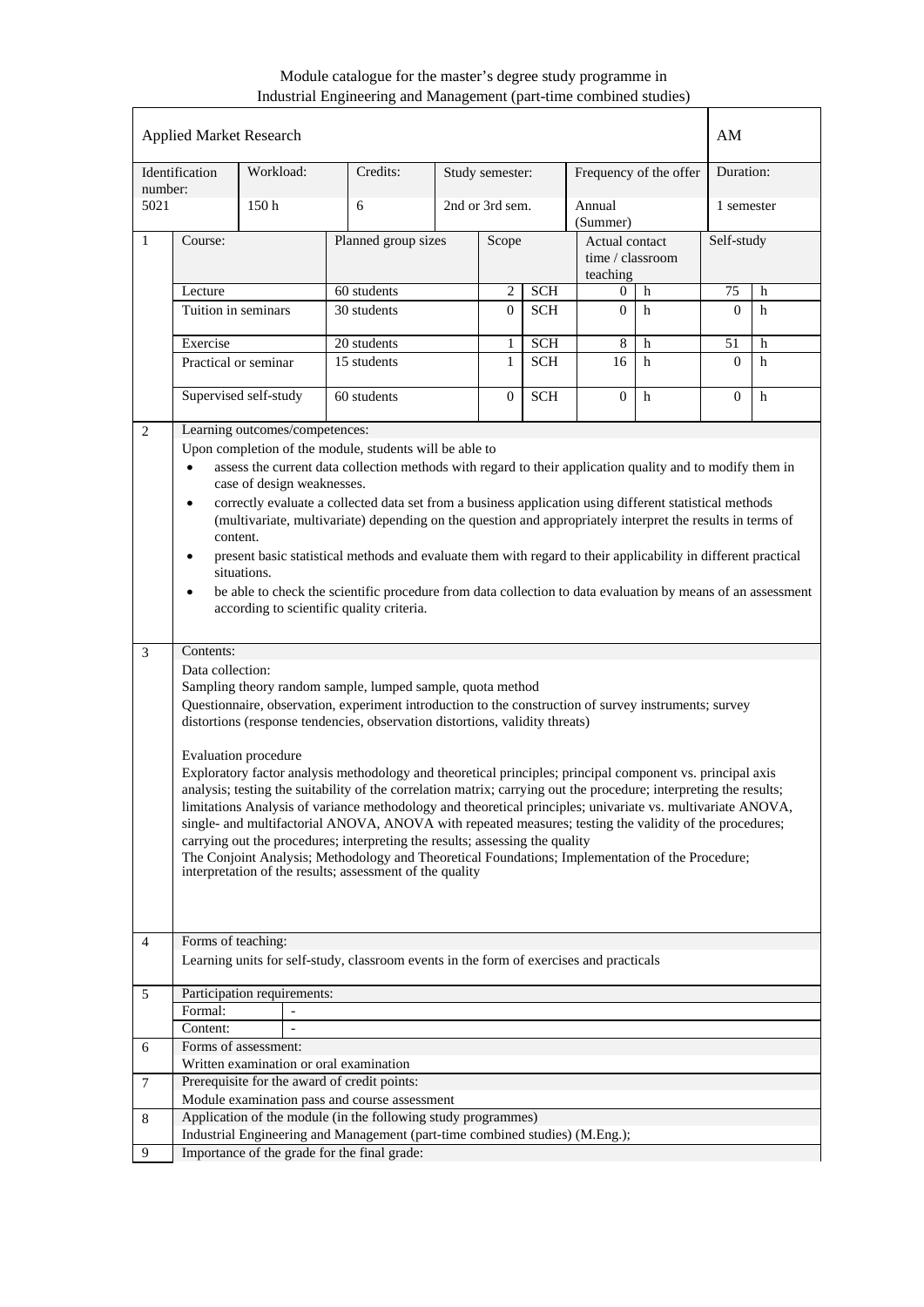|    | Percentage based on the sum of credits of the graded modules according to RPO-MA §32 |
|----|--------------------------------------------------------------------------------------|
| 10 | Module coordinator:                                                                  |
|    | Prof. Dr. rer. oec. Klaus Rüdiger                                                    |
|    | Other information:                                                                   |
|    |                                                                                      |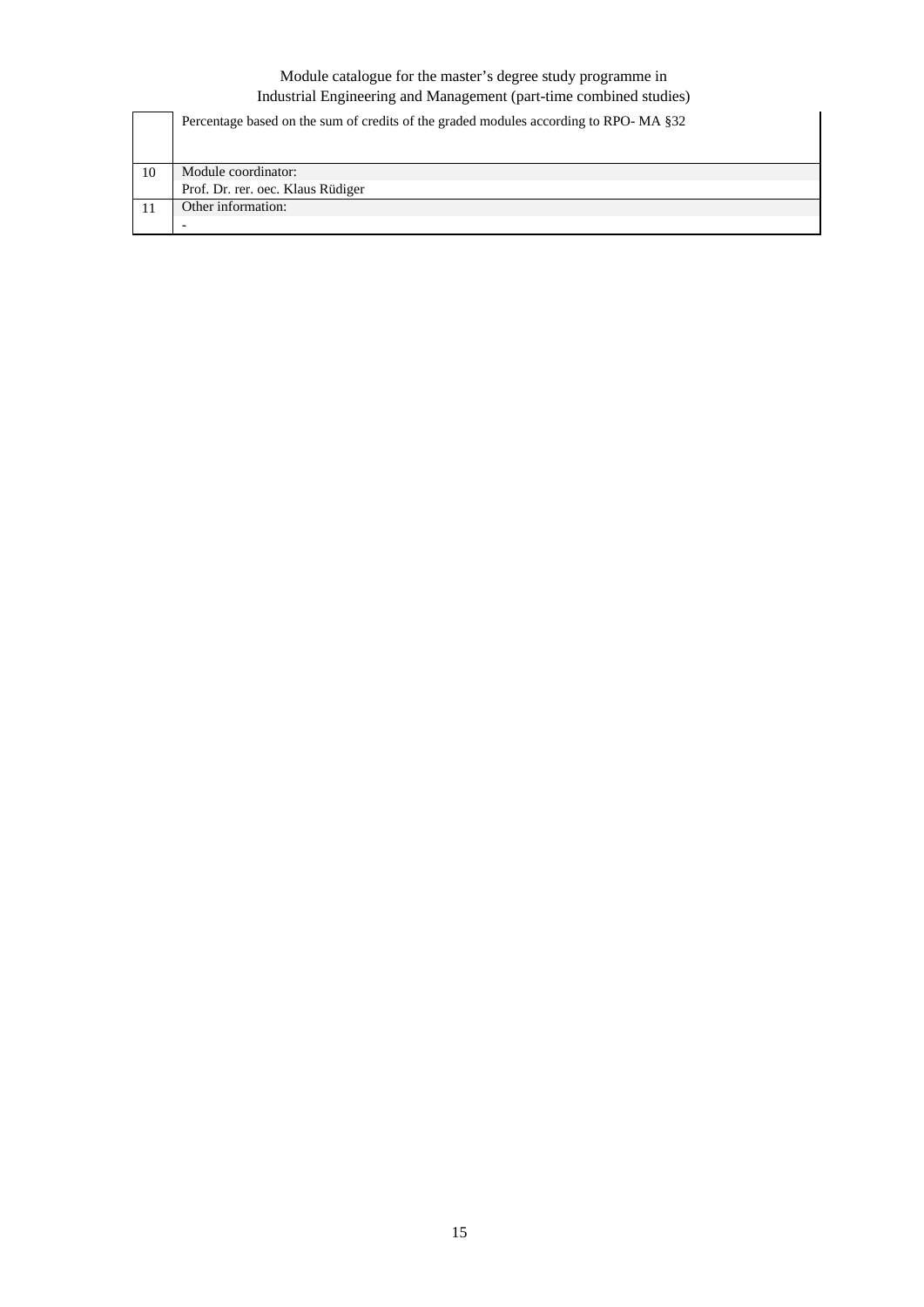|                | Drive Systems and Drive Controls                                                                                                                                                                                                                                                                                                                                                                                                                                                                                                                                                                                            |                                  |                                                                                                        |  |                                       |            |                                                |                        | AA         |   |  |
|----------------|-----------------------------------------------------------------------------------------------------------------------------------------------------------------------------------------------------------------------------------------------------------------------------------------------------------------------------------------------------------------------------------------------------------------------------------------------------------------------------------------------------------------------------------------------------------------------------------------------------------------------------|----------------------------------|--------------------------------------------------------------------------------------------------------|--|---------------------------------------|------------|------------------------------------------------|------------------------|------------|---|--|
| number:        | Identification                                                                                                                                                                                                                                                                                                                                                                                                                                                                                                                                                                                                              | Workload:                        | Credits:                                                                                               |  | Study semester:                       |            |                                                | Frequency of the offer | Duration:  |   |  |
| 5005           |                                                                                                                                                                                                                                                                                                                                                                                                                                                                                                                                                                                                                             | 150 <sub>h</sub>                 | 6                                                                                                      |  | 2nd or 3rd sem.<br>Annual<br>(Summer) |            |                                                |                        | 1 semester |   |  |
| $\mathbf{1}$   | Course:                                                                                                                                                                                                                                                                                                                                                                                                                                                                                                                                                                                                                     |                                  | Planned group sizes                                                                                    |  | Scope                                 |            | Actual contact<br>time / classroom<br>teaching |                        | Self-study |   |  |
|                | Lecture                                                                                                                                                                                                                                                                                                                                                                                                                                                                                                                                                                                                                     |                                  | 60 students                                                                                            |  | 2                                     | <b>SCH</b> | 0                                              | h                      | 75         | h |  |
|                | Tuition in seminars                                                                                                                                                                                                                                                                                                                                                                                                                                                                                                                                                                                                         |                                  | 30 students                                                                                            |  | $\overline{0}$                        | <b>SCH</b> | $\overline{0}$                                 | h                      | $\theta$   | h |  |
|                |                                                                                                                                                                                                                                                                                                                                                                                                                                                                                                                                                                                                                             |                                  |                                                                                                        |  |                                       |            |                                                |                        |            |   |  |
|                | Exercise                                                                                                                                                                                                                                                                                                                                                                                                                                                                                                                                                                                                                    |                                  | 20 students                                                                                            |  | 1                                     | <b>SCH</b> | 8                                              | h                      | 51         | h |  |
|                |                                                                                                                                                                                                                                                                                                                                                                                                                                                                                                                                                                                                                             | Practical or seminar             | 15 students                                                                                            |  | 1                                     | <b>SCH</b> | 16                                             | h                      | $\theta$   | h |  |
|                |                                                                                                                                                                                                                                                                                                                                                                                                                                                                                                                                                                                                                             | Supervised self-study            | 60 students                                                                                            |  | $\overline{0}$                        | <b>SCH</b> | $\overline{0}$                                 | h                      | $\Omega$   | h |  |
| 3              | electrical machines in addition to the steady-state behaviour. The students can explain the principles of<br>controlling three-phase electrical machines. In addition, the students have gained an understanding of the<br>operating point selection for electrical machines and can specify and evaluate reference variables for drive<br>control. In small groups, the students gained initial experience in the design and implementation of a current<br>control system for a three-phase motor using standard simulation software.                                                                                     |                                  |                                                                                                        |  |                                       |            |                                                |                        |            |   |  |
|                | Contents:<br>1. Control models<br>1.1. Synchronous machine<br>1.2. Asynchronous machine<br>2. Control models<br>2.1. Power converter circuits<br>2.1. Pulse width modulation<br>2.2. Regular Sampling<br>2.3. Dead time for digital controls<br>3. Control method for converter-fed synchronous machines<br>3.1. Field-oriented control<br>3.2. Operating point selection for SPMSM (Surface Permanent Magnet Synchronous Motor) and IPMSM<br>(Interior Permanent Magnet Synchronous Motor)<br>4. Control method for converter-fed asynchronous machines<br>4.1. Field-oriented control<br>4.2. Direct torque control (DTC) |                                  |                                                                                                        |  |                                       |            |                                                |                        |            |   |  |
| $\overline{4}$ | Forms of teaching:                                                                                                                                                                                                                                                                                                                                                                                                                                                                                                                                                                                                          |                                  | Learning units for self-study, classroom events in the form of exercises and practicals                |  |                                       |            |                                                |                        |            |   |  |
| 5              | Formal:<br>Content:                                                                                                                                                                                                                                                                                                                                                                                                                                                                                                                                                                                                         | Participation requirements:      |                                                                                                        |  |                                       |            |                                                |                        |            |   |  |
| 6              |                                                                                                                                                                                                                                                                                                                                                                                                                                                                                                                                                                                                                             | Forms of assessment:             |                                                                                                        |  |                                       |            |                                                |                        |            |   |  |
|                |                                                                                                                                                                                                                                                                                                                                                                                                                                                                                                                                                                                                                             |                                  | Written examination or oral examination                                                                |  |                                       |            |                                                |                        |            |   |  |
| 7              |                                                                                                                                                                                                                                                                                                                                                                                                                                                                                                                                                                                                                             |                                  | Prerequisite for the award of credit points:                                                           |  |                                       |            |                                                |                        |            |   |  |
|                |                                                                                                                                                                                                                                                                                                                                                                                                                                                                                                                                                                                                                             |                                  | Module examination pass and course assessment                                                          |  |                                       |            |                                                |                        |            |   |  |
| 8              |                                                                                                                                                                                                                                                                                                                                                                                                                                                                                                                                                                                                                             |                                  | Application of the module (in the following study programmes)                                          |  |                                       |            |                                                |                        |            |   |  |
|                |                                                                                                                                                                                                                                                                                                                                                                                                                                                                                                                                                                                                                             | time combined studies) (M.Eng.); | Applied Automation (part-time combined studies) (M.Eng.); Industrial Engineering and Management (part- |  |                                       |            |                                                |                        |            |   |  |
| 9              |                                                                                                                                                                                                                                                                                                                                                                                                                                                                                                                                                                                                                             |                                  | Importance of the grade for the final grade:                                                           |  |                                       |            |                                                |                        |            |   |  |
|                |                                                                                                                                                                                                                                                                                                                                                                                                                                                                                                                                                                                                                             |                                  | percentage based on the sum of credits of the graded modules according to RPO-MA §32                   |  |                                       |            |                                                |                        |            |   |  |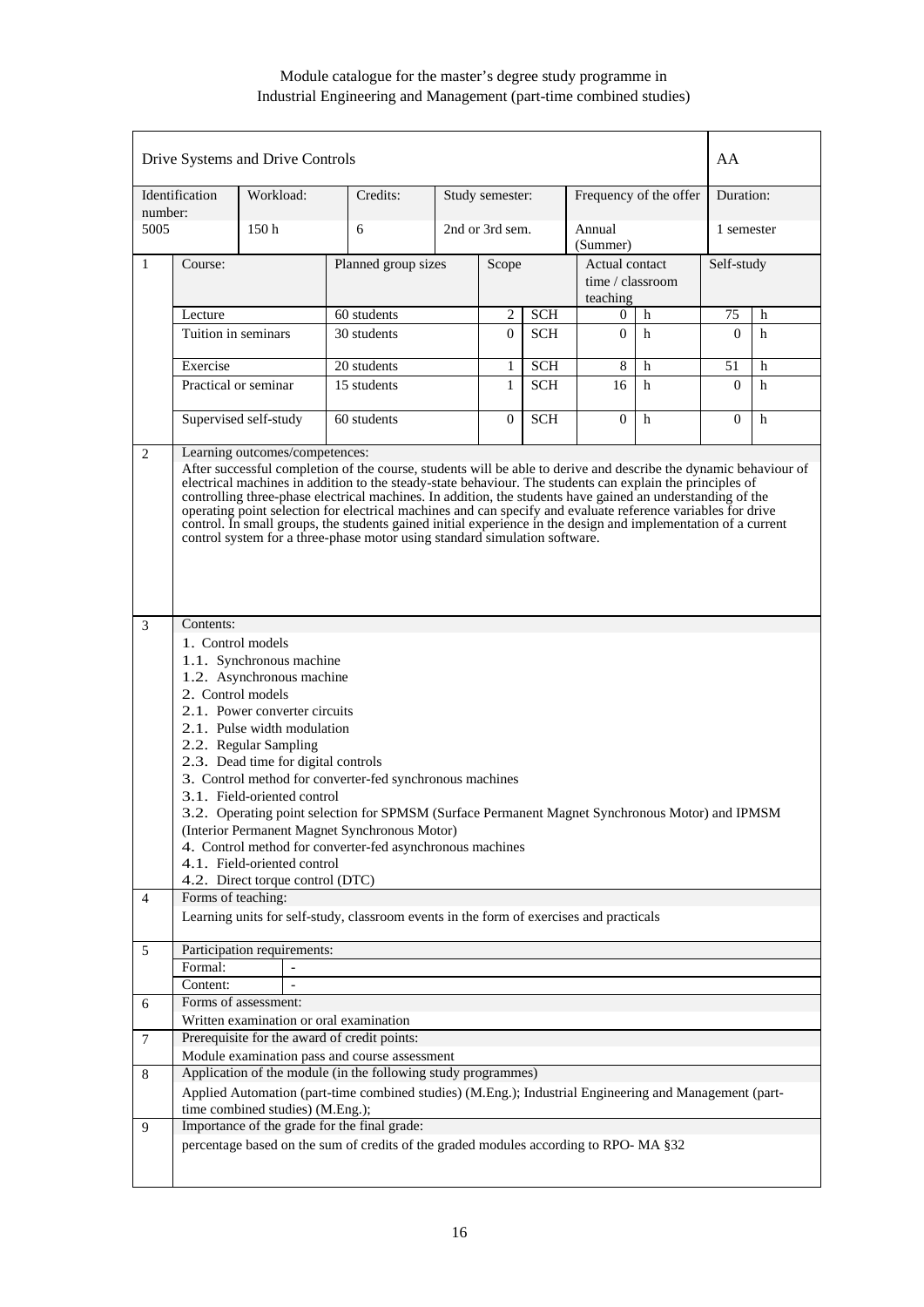| 10 | Module coordinator:          |
|----|------------------------------|
|    | Prof. Dr.-Ing. Michael Leuer |
|    | Other information:           |
|    |                              |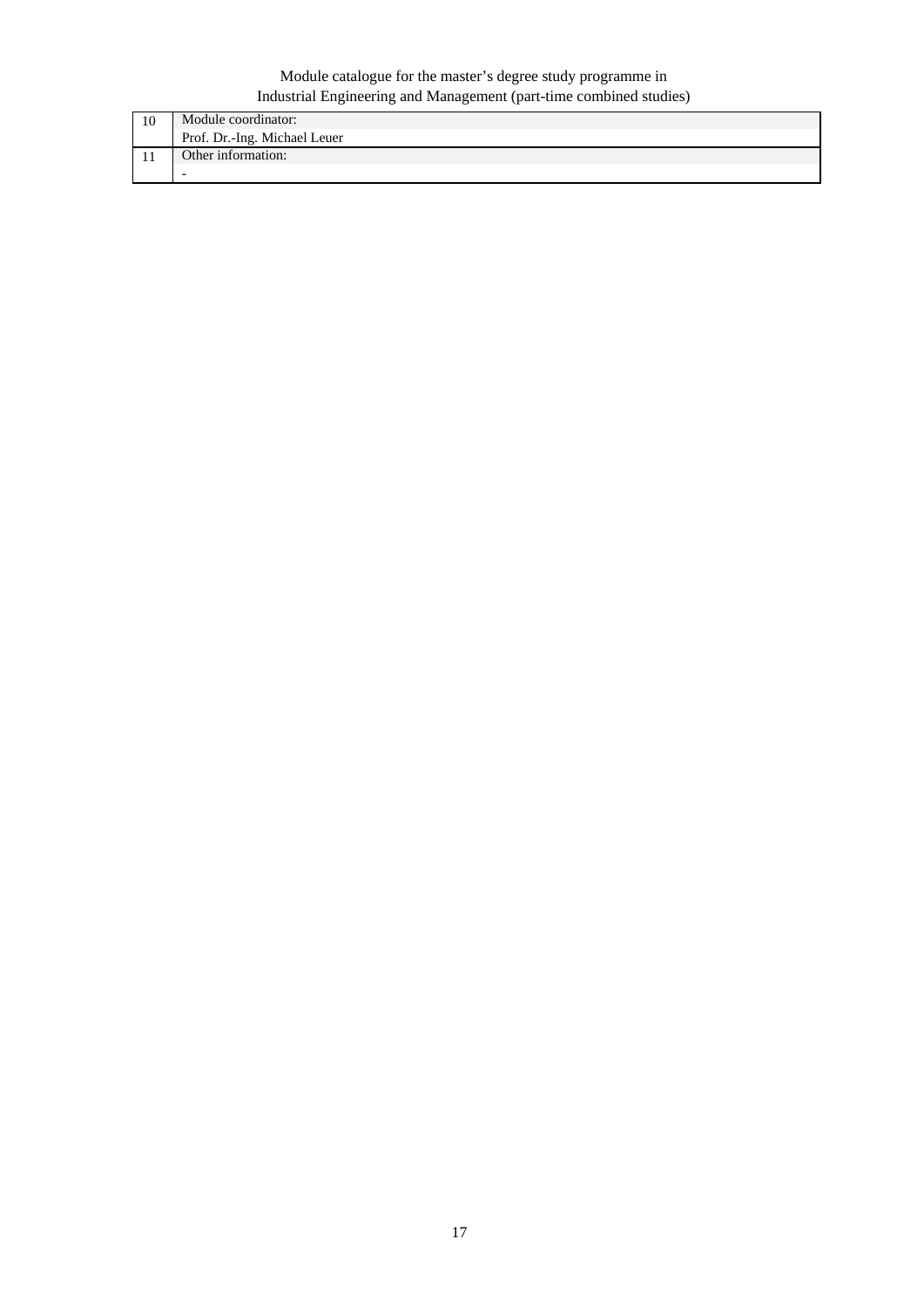|                | Occupational Science |                                        |                                                                                                                    |                                           |                 |            |                    |   | <b>EAS</b> |   |
|----------------|----------------------|----------------------------------------|--------------------------------------------------------------------------------------------------------------------|-------------------------------------------|-----------------|------------|--------------------|---|------------|---|
| number:        | Identification       | Workload:                              | Credits:                                                                                                           | Frequency of the offer<br>Study semester: |                 |            | Duration:          |   |            |   |
| 5018           |                      | 150 <sub>h</sub>                       | 6                                                                                                                  |                                           | 2nd or 3rd sem. |            | Annual<br>(Summer) |   | 1 semester |   |
| $\mathbf{1}$   | Course:              |                                        | Planned group sizes                                                                                                |                                           | Scope           |            | Actual contact     |   | Self-study |   |
|                |                      |                                        |                                                                                                                    |                                           |                 |            | time / classroom   |   |            |   |
|                |                      |                                        |                                                                                                                    |                                           |                 |            | teaching           |   |            |   |
|                | Lecture              |                                        | 60 students                                                                                                        |                                           | 2               | <b>SCH</b> | 0                  | h | 75         | h |
|                | Tuition in seminars  |                                        | 30 students                                                                                                        |                                           | $\Omega$        | <b>SCH</b> | $\Omega$           | h | $\Omega$   | h |
|                | Exercise             |                                        | $20$ students                                                                                                      |                                           | 2               | <b>SCH</b> | 16                 | h | 59         | h |
|                | Practical or seminar |                                        | 15 students                                                                                                        |                                           | 0               | <b>SCH</b> | $\Omega$           | h | $\Omega$   | h |
|                |                      |                                        |                                                                                                                    |                                           |                 |            |                    |   |            |   |
|                |                      | Supervised self-study                  | 60 students                                                                                                        |                                           | $\overline{0}$  | <b>SCH</b> | $\Omega$           | h | $\Omega$   | h |
| 2              |                      | Learning outcomes/competences:         |                                                                                                                    |                                           |                 |            |                    |   |            |   |
|                |                      |                                        | After successful completion of the module, students will be able to paraphrase the basics of occupational          |                                           |                 |            |                    |   |            |   |
|                |                      |                                        | safety and ergonomics. They can apply measures, means and methods to protect workers from work-related             |                                           |                 |            |                    |   |            |   |
|                |                      | safety and health hazards.             | They are able to perceive and classify specific operational processes under occupational health and safety aspects |                                           |                 |            |                    |   |            |   |
|                |                      |                                        | and to communicate these within the company. Students recognise responsibilities for occupational safety and are   |                                           |                 |            |                    |   |            |   |
|                | and evaluate them.   |                                        | able to identify potential risks with regard to plant and occupational safety. They can carry out risk assessments |                                           |                 |            |                    |   |            |   |
|                |                      |                                        |                                                                                                                    |                                           |                 |            |                    |   |            |   |
|                |                      |                                        |                                                                                                                    |                                           |                 |            |                    |   |            |   |
|                |                      |                                        |                                                                                                                    |                                           |                 |            |                    |   |            |   |
| 3              | Contents:            |                                        |                                                                                                                    |                                           |                 |            |                    |   |            |   |
|                |                      | Fundamentals of labour science         |                                                                                                                    |                                           |                 |            |                    |   |            |   |
|                |                      |                                        | Models of human perception, information processing and motor skills Discussion of basic communication models       |                                           |                 |            |                    |   |            |   |
|                |                      |                                        | in their significance for the design of human-machine interaction using examples from the various fields of work   |                                           |                 |            |                    |   |            |   |
|                | in ergonomics        |                                        | Discussion of approaches and tools for the evaluation of human-machine interaction and the measurement of          |                                           |                 |            |                    |   |            |   |
|                |                      |                                        | quality and performance of human work on the basis of measurement theory                                           |                                           |                 |            |                    |   |            |   |
|                |                      |                                        | Occupational health and safety aspects in relation to specific operational requirements                            |                                           |                 |            |                    |   |            |   |
|                |                      |                                        | Responsibilities in occupational safety and health                                                                 |                                           |                 |            |                    |   |            |   |
|                |                      | Risk potentials in the company         |                                                                                                                    |                                           |                 |            |                    |   |            |   |
|                |                      |                                        |                                                                                                                    |                                           |                 |            |                    |   |            |   |
|                |                      |                                        |                                                                                                                    |                                           |                 |            |                    |   |            |   |
| $\overline{4}$ | Forms of teaching:   |                                        |                                                                                                                    |                                           |                 |            |                    |   |            |   |
| 5              |                      | Participation requirements:            | Learning units for self-study, classroom sessions in the form of exercises                                         |                                           |                 |            |                    |   |            |   |
|                | Formal:              |                                        |                                                                                                                    |                                           |                 |            |                    |   |            |   |
|                | Content:             |                                        |                                                                                                                    |                                           |                 |            |                    |   |            |   |
| 6              |                      | Forms of assessment:                   |                                                                                                                    |                                           |                 |            |                    |   |            |   |
|                |                      |                                        | Written or oral examination or term paper                                                                          |                                           |                 |            |                    |   |            |   |
| 7              |                      | Module examination pass                | Prerequisite for the award of credit points:                                                                       |                                           |                 |            |                    |   |            |   |
|                |                      |                                        | Application of the module (in the following study programmes)                                                      |                                           |                 |            |                    |   |            |   |
| 8              |                      |                                        | Industrial Engineering and Management (part-time combined studies) (M.Eng.);                                       |                                           |                 |            |                    |   |            |   |
| 9              |                      |                                        | Importance of the grade for the final grade:                                                                       |                                           |                 |            |                    |   |            |   |
|                |                      |                                        | Percentage based on the sum of credits of the graded modules according to RPO-MA §32                               |                                           |                 |            |                    |   |            |   |
|                |                      |                                        |                                                                                                                    |                                           |                 |            |                    |   |            |   |
|                |                      | Module coordinator:                    |                                                                                                                    |                                           |                 |            |                    |   |            |   |
| 10             |                      | Prof. Dr.-Ing. Prof. h.c. Lothar Budde |                                                                                                                    |                                           |                 |            |                    |   |            |   |
| 11             | Other information:   |                                        |                                                                                                                    |                                           |                 |            |                    |   |            |   |
|                |                      |                                        |                                                                                                                    |                                           |                 |            |                    |   |            |   |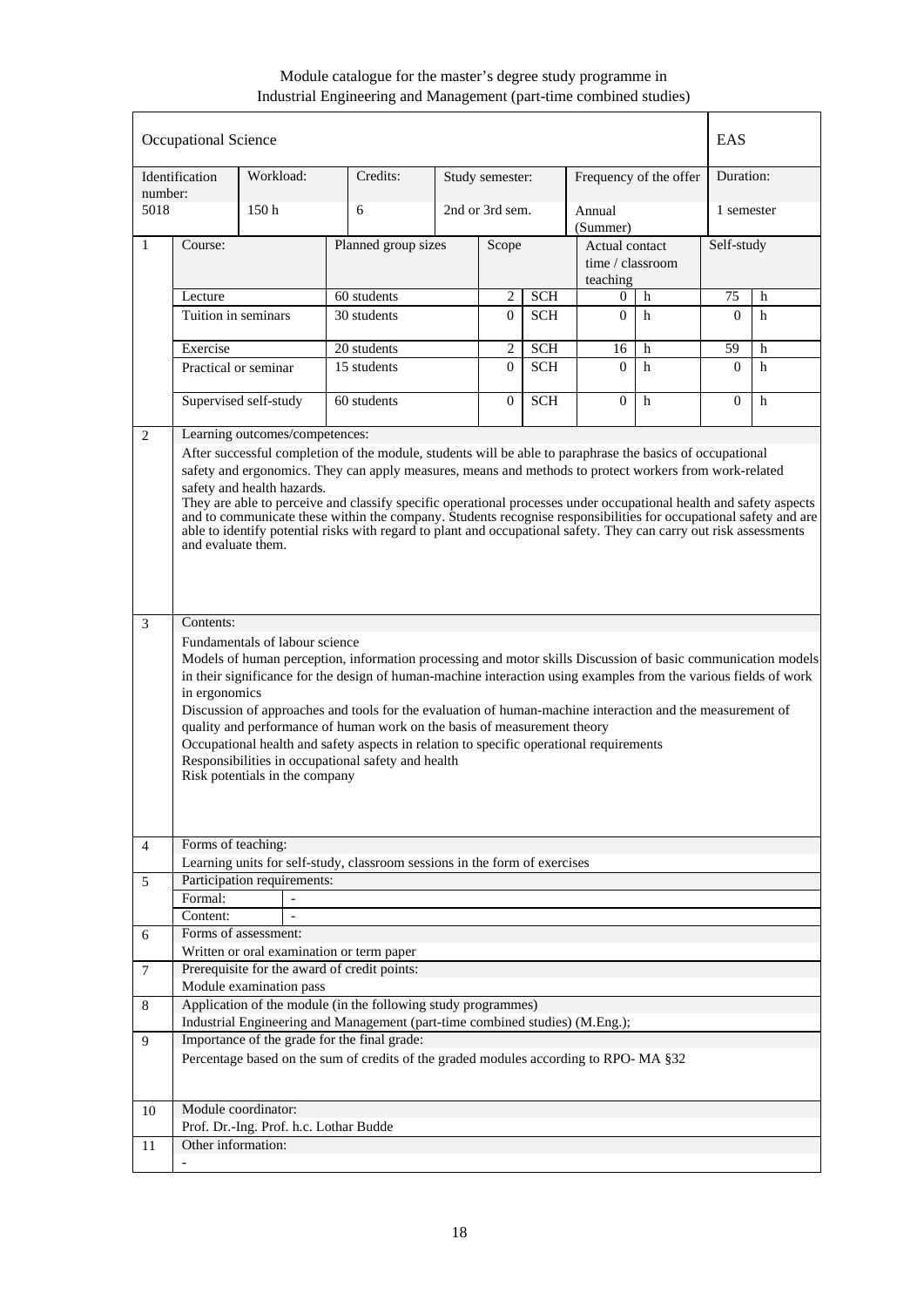| <b>Controlling-Based Management</b> |                                                                                                                                                                                                                                                                                                                                                                                                                                                                                                                                                                                                                                                                                                                                                                                                                                                                                                                                                                                                                                                                                                                                                                                                                                           |                                |                                                                                                                                                                                                                                                                                                                                                                                                                                                                                                                                                                                                                                                                                                                                                                                                                                                                                                                                                                                                                                                                                                                                                                                                                                                               |  |                 |            |                                                | <b>CM</b>              |              |            |  |
|-------------------------------------|-------------------------------------------------------------------------------------------------------------------------------------------------------------------------------------------------------------------------------------------------------------------------------------------------------------------------------------------------------------------------------------------------------------------------------------------------------------------------------------------------------------------------------------------------------------------------------------------------------------------------------------------------------------------------------------------------------------------------------------------------------------------------------------------------------------------------------------------------------------------------------------------------------------------------------------------------------------------------------------------------------------------------------------------------------------------------------------------------------------------------------------------------------------------------------------------------------------------------------------------|--------------------------------|---------------------------------------------------------------------------------------------------------------------------------------------------------------------------------------------------------------------------------------------------------------------------------------------------------------------------------------------------------------------------------------------------------------------------------------------------------------------------------------------------------------------------------------------------------------------------------------------------------------------------------------------------------------------------------------------------------------------------------------------------------------------------------------------------------------------------------------------------------------------------------------------------------------------------------------------------------------------------------------------------------------------------------------------------------------------------------------------------------------------------------------------------------------------------------------------------------------------------------------------------------------|--|-----------------|------------|------------------------------------------------|------------------------|--------------|------------|--|
| number:                             | Identification                                                                                                                                                                                                                                                                                                                                                                                                                                                                                                                                                                                                                                                                                                                                                                                                                                                                                                                                                                                                                                                                                                                                                                                                                            | Workload:                      | Credits:                                                                                                                                                                                                                                                                                                                                                                                                                                                                                                                                                                                                                                                                                                                                                                                                                                                                                                                                                                                                                                                                                                                                                                                                                                                      |  | Study semester: |            |                                                | Frequency of the offer |              | Duration:  |  |
| 5012                                |                                                                                                                                                                                                                                                                                                                                                                                                                                                                                                                                                                                                                                                                                                                                                                                                                                                                                                                                                                                                                                                                                                                                                                                                                                           | 150 <sub>h</sub>               | 6                                                                                                                                                                                                                                                                                                                                                                                                                                                                                                                                                                                                                                                                                                                                                                                                                                                                                                                                                                                                                                                                                                                                                                                                                                                             |  | 1st or 2nd sem. |            | Annual<br>(Winter)                             |                        |              | 1 semester |  |
| $\mathbf{1}$                        | Course:                                                                                                                                                                                                                                                                                                                                                                                                                                                                                                                                                                                                                                                                                                                                                                                                                                                                                                                                                                                                                                                                                                                                                                                                                                   |                                | Planned group sizes                                                                                                                                                                                                                                                                                                                                                                                                                                                                                                                                                                                                                                                                                                                                                                                                                                                                                                                                                                                                                                                                                                                                                                                                                                           |  | Scope           |            | Actual contact<br>time / classroom<br>teaching |                        | Self-study   |            |  |
|                                     | Lecture                                                                                                                                                                                                                                                                                                                                                                                                                                                                                                                                                                                                                                                                                                                                                                                                                                                                                                                                                                                                                                                                                                                                                                                                                                   |                                | 60 students                                                                                                                                                                                                                                                                                                                                                                                                                                                                                                                                                                                                                                                                                                                                                                                                                                                                                                                                                                                                                                                                                                                                                                                                                                                   |  | $\overline{2}$  | <b>SCH</b> | $\Omega$                                       | h                      | 75           | h          |  |
|                                     | Tuition in seminars                                                                                                                                                                                                                                                                                                                                                                                                                                                                                                                                                                                                                                                                                                                                                                                                                                                                                                                                                                                                                                                                                                                                                                                                                       |                                | 30 students<br>$\theta$                                                                                                                                                                                                                                                                                                                                                                                                                                                                                                                                                                                                                                                                                                                                                                                                                                                                                                                                                                                                                                                                                                                                                                                                                                       |  |                 | <b>SCH</b> | $\Omega$                                       | h                      | $\Omega$     | h          |  |
|                                     | Exercise                                                                                                                                                                                                                                                                                                                                                                                                                                                                                                                                                                                                                                                                                                                                                                                                                                                                                                                                                                                                                                                                                                                                                                                                                                  |                                | 20 students                                                                                                                                                                                                                                                                                                                                                                                                                                                                                                                                                                                                                                                                                                                                                                                                                                                                                                                                                                                                                                                                                                                                                                                                                                                   |  | 2               | <b>SCH</b> | 16                                             | h                      | 59           | h          |  |
|                                     | Practical or seminar                                                                                                                                                                                                                                                                                                                                                                                                                                                                                                                                                                                                                                                                                                                                                                                                                                                                                                                                                                                                                                                                                                                                                                                                                      |                                | 15 students                                                                                                                                                                                                                                                                                                                                                                                                                                                                                                                                                                                                                                                                                                                                                                                                                                                                                                                                                                                                                                                                                                                                                                                                                                                   |  | $\Omega$        | <b>SCH</b> | $\Omega$                                       | h                      | $\mathbf{0}$ | h          |  |
|                                     |                                                                                                                                                                                                                                                                                                                                                                                                                                                                                                                                                                                                                                                                                                                                                                                                                                                                                                                                                                                                                                                                                                                                                                                                                                           | Supervised self-study          | 60 students                                                                                                                                                                                                                                                                                                                                                                                                                                                                                                                                                                                                                                                                                                                                                                                                                                                                                                                                                                                                                                                                                                                                                                                                                                                   |  | $\theta$        | <b>SCH</b> | $\Omega$                                       | h                      | $\theta$     | h          |  |
| 2                                   |                                                                                                                                                                                                                                                                                                                                                                                                                                                                                                                                                                                                                                                                                                                                                                                                                                                                                                                                                                                                                                                                                                                                                                                                                                           | Learning outcomes/competences: |                                                                                                                                                                                                                                                                                                                                                                                                                                                                                                                                                                                                                                                                                                                                                                                                                                                                                                                                                                                                                                                                                                                                                                                                                                                               |  |                 |            |                                                |                        |              |            |  |
|                                     | Learning outcomes:<br>Students who have successfully completed this module,<br>have gained an overview of the prerequisites and fundamentals of modern controlling and the controlling<br>$\bullet$<br>systems in companies (operational and strategic controlling) and can present these,<br>can describe the controlling systems and assign them to the management tasks or planning levels in the<br>$\bullet$<br>company,<br>are familiar with the tasks and instruments of operational and strategic controlling and can reproduce them,<br>$\bullet$<br>have practised or reflected the use of the instruments on selected instruments / tasks,<br>$\bullet$<br>can characterise the tasks of controlling systems and classify their significance,<br>$\bullet$<br>can select and evaluate controlling instruments,<br>$\bullet$<br>are able to review and assess the tasks and instruments with regard to their use in operational practice,<br>$\bullet$<br>can transfer the instruments to the operational practice and adapt them if necessary and<br>$\bullet$<br>are thus in a position to integrate the rationality perspective of corporate management into their own<br>٠<br>professional actions (see Mission Statement). |                                |                                                                                                                                                                                                                                                                                                                                                                                                                                                                                                                                                                                                                                                                                                                                                                                                                                                                                                                                                                                                                                                                                                                                                                                                                                                               |  |                 |            |                                                |                        |              |            |  |
| 3                                   | Contents:                                                                                                                                                                                                                                                                                                                                                                                                                                                                                                                                                                                                                                                                                                                                                                                                                                                                                                                                                                                                                                                                                                                                                                                                                                 |                                |                                                                                                                                                                                                                                                                                                                                                                                                                                                                                                                                                                                                                                                                                                                                                                                                                                                                                                                                                                                                                                                                                                                                                                                                                                                               |  |                 |            |                                                |                        |              |            |  |
|                                     | <b>Mission Statement:</b><br>Operational control                                                                                                                                                                                                                                                                                                                                                                                                                                                                                                                                                                                                                                                                                                                                                                                                                                                                                                                                                                                                                                                                                                                                                                                          |                                | Controlling is a cross-functional task in the company that is based on accounting and is part of the corporate<br>management process. Control ensures the rationality of the company's management. This module therefore<br>focuses on ensuring rationality in management.<br>Fundamentals of modern controlling in the corporate management process<br>External and internal accounting as the basis of controlling<br>Instruments of external accounting: Balance sheet, income statement, cash flow statement<br>Decision-oriented cost accounting: Full, partial costing, coverage costing<br>Key figures and key figure systems / performance measurement systems<br>Planning levels in the company (strategic, tactical, operational)<br>Controlling systems: Operational and strategic controlling<br>Operational controlling as part of operational corporate management<br>Operational corporate management and operational controlling<br>Operational planning: Corporate planning, operational plans and their interaction, budgeting<br>Operational information function, reporting<br>Operational analysis and control: Variance analyses in the cost and sales/turnover area<br>Strategic controlling as part of strategic corporate management |  |                 |            |                                                |                        |              |            |  |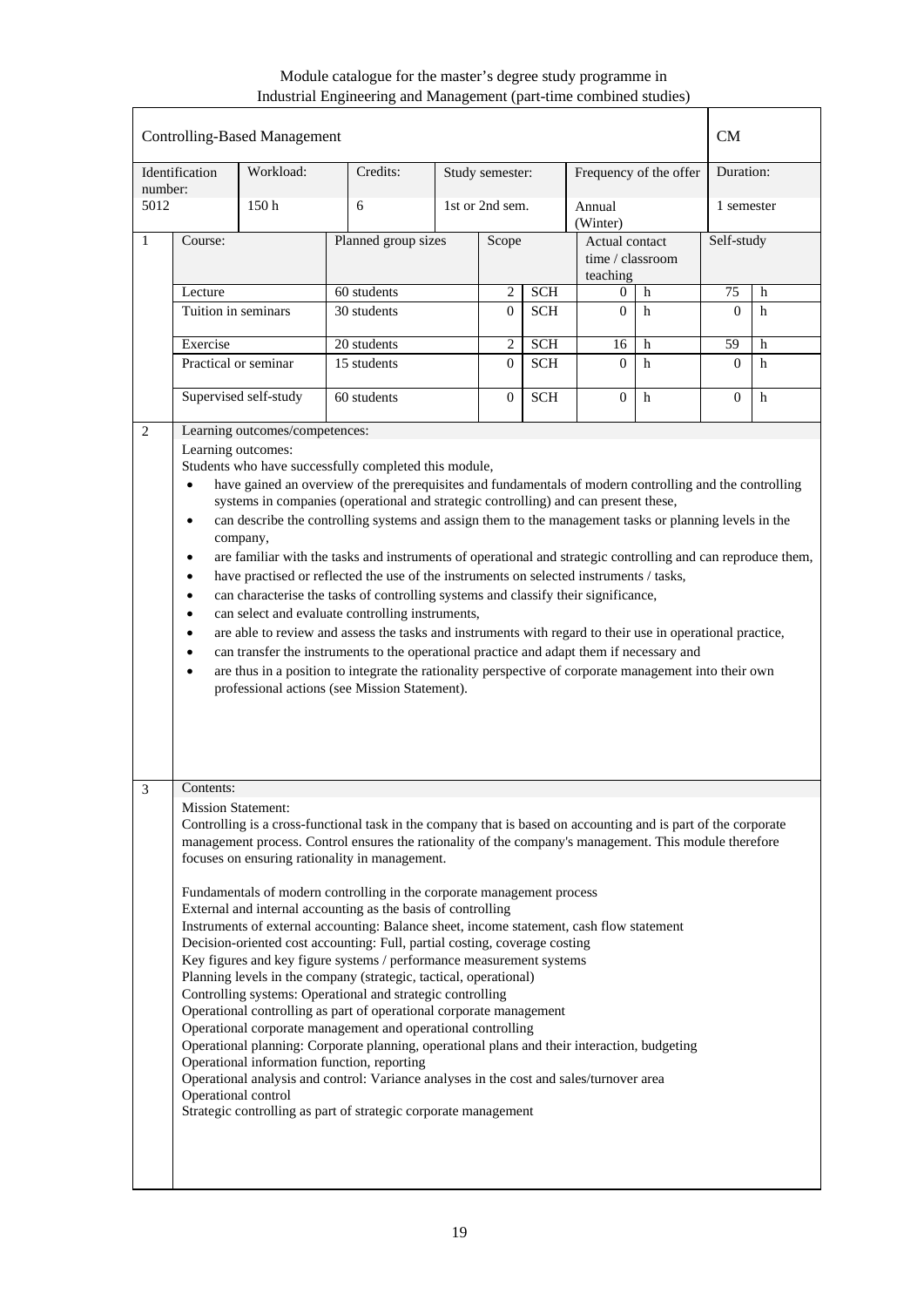|                | Strategic corporate management and strategic controlling                                                                               |
|----------------|----------------------------------------------------------------------------------------------------------------------------------------|
|                | Strategic planning process and instruments                                                                                             |
|                | Strategic information system of the enterprise / strategic early reconnaissance                                                        |
|                | Strategic analysis and control                                                                                                         |
|                | Strategic control                                                                                                                      |
|                | Exercises and case studies on operational and strategic controlling                                                                    |
| $\overline{4}$ | Forms of teaching:                                                                                                                     |
|                | Learning units for self-study, classroom sessions in the form of exercises                                                             |
| 5              | Participation requirements:                                                                                                            |
|                | Formal:<br>$\mathcal{L}$                                                                                                               |
|                | Content:<br>$\overline{\phantom{a}}$                                                                                                   |
| 6              | Forms of assessment:                                                                                                                   |
|                | Written examination (regular form) and/or combination examination (semester-long preparation)                                          |
|                |                                                                                                                                        |
| $\tau$         | Prerequisite for the award of credit points:                                                                                           |
|                | Module examination pass                                                                                                                |
| $\,8\,$        | Application of the module (in the following study programmes)                                                                          |
|                | Industrial Engineering and Management (part-time combined studies) (M.Eng.);                                                           |
| 9              | Importance of the grade for the final grade:                                                                                           |
|                | Percentage based on the sum of credits of the graded modules according to RPO-MA §32                                                   |
|                |                                                                                                                                        |
| 10             | Module coordinator:                                                                                                                    |
|                | Prof. Dr. Stephan Kress, Westphalian University of Applied Sciences                                                                    |
| 11             | Other information:                                                                                                                     |
|                | Literature (selection):                                                                                                                |
|                |                                                                                                                                        |
|                | Brizelmaier, B.: Controlling Grundlagen, Praxis, Handlungsfelder, Pearson, 2013 Fiedler, R.; Gräf, J.: Einführung                      |
|                | in das Controlling Methoden, Instrumente und IT-Unterstützung, 3. Auflage, Oldenbourg Verlag, 2011                                     |
|                | Begriff, Instrumente, Methoden und Schnittstellen. 4. Auflage NWB,<br>Graumann, Matthias: Controlling                                  |
|                | Herne 2014                                                                                                                             |
|                | Horváth, Péter: Controlling, 12. Auflage, Vahlen, München, 2011                                                                        |
|                | Jost, Helmuth: Kosten- und Leistungsrechnung, 5. Auflage, Gabler, Wiesbaden 1988 Reichmann, Thomas:                                    |
|                | Controlling mit Kennzahlen Die systemgestützte Controlling-Konzeption mit Analyse- und                                                 |
|                | Reportinginstrumenten, 8. Auflage, Vahlen, München 2014                                                                                |
|                | Schröder, Ernst, F.: Modernes Unternehmens-Controlling Handbuch für die Unternehmenspraxis, 8. Auflage,                                |
|                | Kiehl, Ludwigshafen, 2003                                                                                                              |
|                | Weber, Jürgen; Schäffer, Utz: Einführung in das Controlling, 15. Auflage, Schäffer Poeschel, Stuttgart 2016                            |
|                |                                                                                                                                        |
|                | Baum, Heinz-Georg; Coenenberg, Adolf, G.; Günter, Thomas: Strategisches Controlling, 5. Auflage, Schäffer-<br>Poeschel, Stuttgart 2013 |
|                | Dörner, Dietrich: Die Logik des Misslingens<br>Strategisches Denken in komplexen Situationen, 5. Auflage,                              |
|                | rororo, Hamburg 2006                                                                                                                   |
|                | Hungenberg, Harald: Strategisches Management in Unternehmen, 8. Auflage, Springer Gabler, Wiesbaden 2014                               |
|                |                                                                                                                                        |
|                | Berens, Wolfgang; Hoffjan, Andreas, Schmitting, Walter: Controlling in Fallstudien Von Erbsenzählerinnen und                           |
|                | Zahlenzauberinnen, Schäffer-Poeschel, Stuttgart 2004 Graumann, M.: Fallstudien zum Controlling                                         |
|                | Strategisches und operatives Controlling, 3. Auflage, NWB, Herne 2014                                                                  |
|                | Horvath, Peter; Gleich, Ronald; Voggenreiter, Dietmar: Controlling umsetzen: Fallstudien, Lösungen und                                 |
|                | Basiswissen, 5. Auflage, Schäffer-Poeschel, Stuttgart 2012 Stahl, Hans-Werner: Modernes Kostenmanagement                               |
|                | und Controlling in 70 Fällen, Vahlen, 1999                                                                                             |
|                | Weber, Jürgen; Schäffer Utz, Binder, Christoph: Einführung in das Controlling Übungen mit                                              |
|                | Fallstudien und Lösungen, 2. Auflage Schäffer-Poeschel, Stuttgart 2014                                                                 |
|                |                                                                                                                                        |
|                |                                                                                                                                        |
|                |                                                                                                                                        |
|                |                                                                                                                                        |
|                |                                                                                                                                        |
|                |                                                                                                                                        |
|                |                                                                                                                                        |
|                |                                                                                                                                        |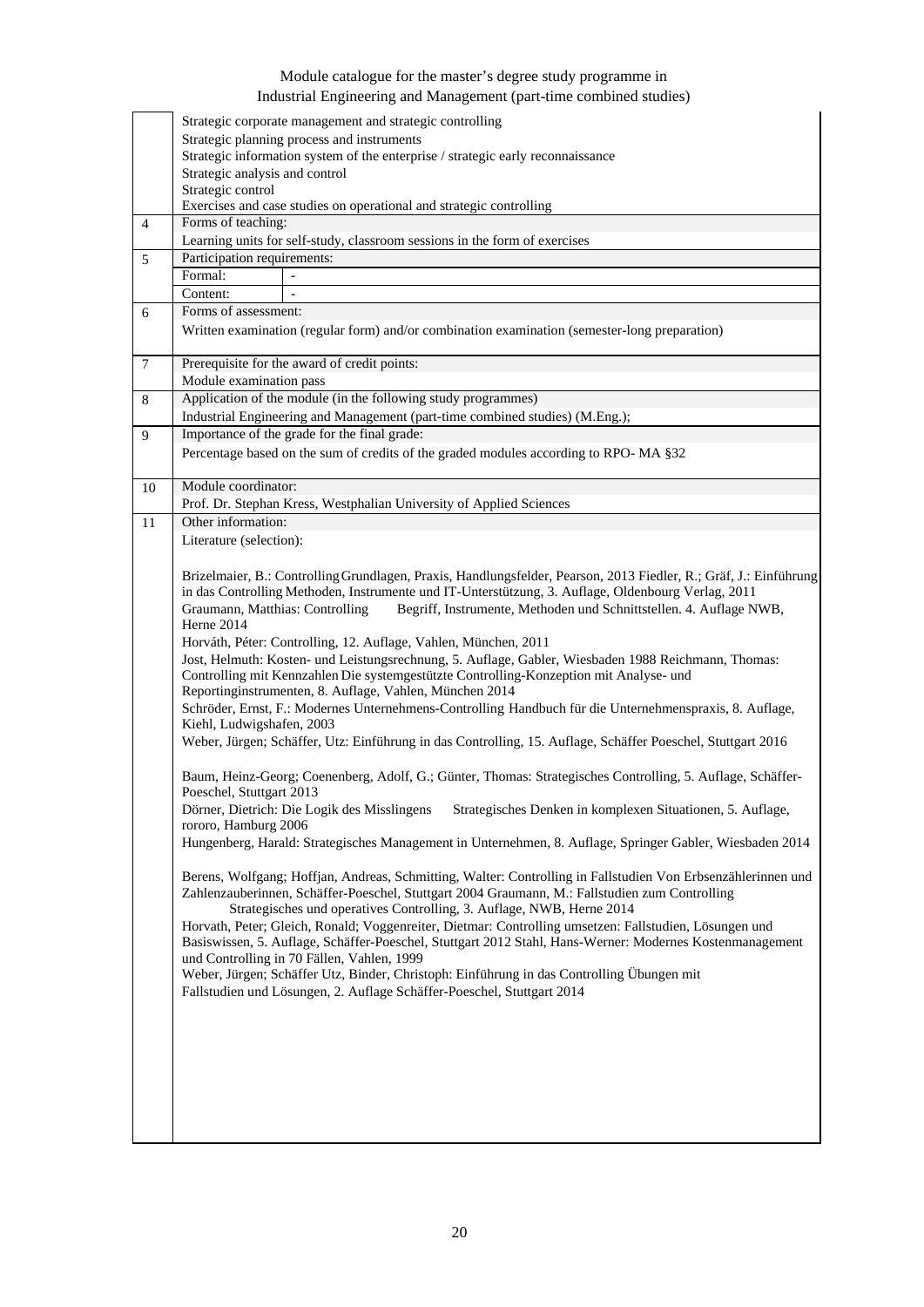|                |                     | Data Management / Big Data Analytics                                                                                                                                                                        |                                                                                                                                                                                                                                                                                                                                                                                                                                                                                                                                                                                                                                                                                                                                                                                                                                                                                                       |                      |            |                                    |                        | <b>BDA</b>     |   |
|----------------|---------------------|-------------------------------------------------------------------------------------------------------------------------------------------------------------------------------------------------------------|-------------------------------------------------------------------------------------------------------------------------------------------------------------------------------------------------------------------------------------------------------------------------------------------------------------------------------------------------------------------------------------------------------------------------------------------------------------------------------------------------------------------------------------------------------------------------------------------------------------------------------------------------------------------------------------------------------------------------------------------------------------------------------------------------------------------------------------------------------------------------------------------------------|----------------------|------------|------------------------------------|------------------------|----------------|---|
| number:        | Identification      | Workload:                                                                                                                                                                                                   | Credits:                                                                                                                                                                                                                                                                                                                                                                                                                                                                                                                                                                                                                                                                                                                                                                                                                                                                                              | Study semester:      |            |                                    | Frequency of the offer | Duration:      |   |
| 5011           |                     | 150h                                                                                                                                                                                                        | 6                                                                                                                                                                                                                                                                                                                                                                                                                                                                                                                                                                                                                                                                                                                                                                                                                                                                                                     | 1st, 2nd or 3rd sem. |            | each semester                      |                        | 1 semester     |   |
| $\mathbf{1}$   | Course:             |                                                                                                                                                                                                             | Planned group sizes                                                                                                                                                                                                                                                                                                                                                                                                                                                                                                                                                                                                                                                                                                                                                                                                                                                                                   | Scope                |            | Actual contact<br>time / classroom |                        | Self-study     |   |
|                | Lecture             |                                                                                                                                                                                                             | 60 students                                                                                                                                                                                                                                                                                                                                                                                                                                                                                                                                                                                                                                                                                                                                                                                                                                                                                           | $\overline{c}$       | <b>SCH</b> | teaching<br>0                      | h                      | 75             | h |
|                |                     |                                                                                                                                                                                                             |                                                                                                                                                                                                                                                                                                                                                                                                                                                                                                                                                                                                                                                                                                                                                                                                                                                                                                       | $\overline{0}$       |            |                                    |                        |                |   |
|                | Tuition in seminars |                                                                                                                                                                                                             | 30 students                                                                                                                                                                                                                                                                                                                                                                                                                                                                                                                                                                                                                                                                                                                                                                                                                                                                                           |                      | <b>SCH</b> | $\overline{0}$                     | h                      | $\Omega$       | h |
|                | Exercise            |                                                                                                                                                                                                             | 20 students                                                                                                                                                                                                                                                                                                                                                                                                                                                                                                                                                                                                                                                                                                                                                                                                                                                                                           | $\mathbf{2}$         | <b>SCH</b> | 16                                 | h                      | 59             | h |
|                |                     | Practical or seminar                                                                                                                                                                                        | 15 students                                                                                                                                                                                                                                                                                                                                                                                                                                                                                                                                                                                                                                                                                                                                                                                                                                                                                           | $\Omega$             | <b>SCH</b> | $\Omega$                           | h                      | $\overline{0}$ | h |
|                |                     | Supervised self-study                                                                                                                                                                                       | 60 students                                                                                                                                                                                                                                                                                                                                                                                                                                                                                                                                                                                                                                                                                                                                                                                                                                                                                           | $\overline{0}$       | <b>SCH</b> | $\overline{0}$                     | $\mathbf h$            | $\Omega$       | h |
| 2              |                     | Learning outcomes/competences:                                                                                                                                                                              |                                                                                                                                                                                                                                                                                                                                                                                                                                                                                                                                                                                                                                                                                                                                                                                                                                                                                                       |                      |            |                                    |                        |                |   |
| 3              | Contents:           | NoSQL database systems<br>Opening up data sources<br>Basics of descriptive statistics<br>Visualisation of data<br>Correlation analysis and regression<br>Time series analysis<br>Basics of machine learning | Students will be able to describe numerical data by statistical parameters and visualise them in a common way.<br>Students are able to analyse large amounts of data both in a targeted and exploratory way, with a diverse range<br>of methods from the field of statistics and machine learning at their disposal.<br>Students will be able to understand the basic procedure for analysing very large data sets on Hadoop clusters.<br>Introduction and general overview (Small Data vs. Big Data)<br>Basics of programming with Python (which is used in the exercises for practical data analysis)<br>Pre-processing of data (e.g. dimension reduction)<br>Unsupervised learning (e.g. clustering)<br>Supervised learning I: Classification (e.g. via support vector machines)<br>Supervised learning II: Learning of arbitrary input-output correlations (e.g. with artificial neural networks) |                      |            |                                    |                        |                |   |
|                |                     |                                                                                                                                                                                                             | Entry into large-scale data analysis with Hadoop                                                                                                                                                                                                                                                                                                                                                                                                                                                                                                                                                                                                                                                                                                                                                                                                                                                      |                      |            |                                    |                        |                |   |
| $\overline{4}$ | Forms of teaching:  |                                                                                                                                                                                                             | Learning units for self-study, classroom sessions in the form of exercises                                                                                                                                                                                                                                                                                                                                                                                                                                                                                                                                                                                                                                                                                                                                                                                                                            |                      |            |                                    |                        |                |   |
| 5              |                     | Participation requirements:                                                                                                                                                                                 |                                                                                                                                                                                                                                                                                                                                                                                                                                                                                                                                                                                                                                                                                                                                                                                                                                                                                                       |                      |            |                                    |                        |                |   |
|                | Formal:             |                                                                                                                                                                                                             |                                                                                                                                                                                                                                                                                                                                                                                                                                                                                                                                                                                                                                                                                                                                                                                                                                                                                                       |                      |            |                                    |                        |                |   |
|                | Content:            |                                                                                                                                                                                                             |                                                                                                                                                                                                                                                                                                                                                                                                                                                                                                                                                                                                                                                                                                                                                                                                                                                                                                       |                      |            |                                    |                        |                |   |
| 6              |                     | Forms of assessment:                                                                                                                                                                                        |                                                                                                                                                                                                                                                                                                                                                                                                                                                                                                                                                                                                                                                                                                                                                                                                                                                                                                       |                      |            |                                    |                        |                |   |
|                |                     |                                                                                                                                                                                                             | Written examination or oral examination                                                                                                                                                                                                                                                                                                                                                                                                                                                                                                                                                                                                                                                                                                                                                                                                                                                               |                      |            |                                    |                        |                |   |
| 7              |                     |                                                                                                                                                                                                             | Prerequisite for the award of credit points:                                                                                                                                                                                                                                                                                                                                                                                                                                                                                                                                                                                                                                                                                                                                                                                                                                                          |                      |            |                                    |                        |                |   |
|                |                     | Module examination pass                                                                                                                                                                                     |                                                                                                                                                                                                                                                                                                                                                                                                                                                                                                                                                                                                                                                                                                                                                                                                                                                                                                       |                      |            |                                    |                        |                |   |
| 8              |                     |                                                                                                                                                                                                             | Application of the module (in the following study programmes)                                                                                                                                                                                                                                                                                                                                                                                                                                                                                                                                                                                                                                                                                                                                                                                                                                         |                      |            |                                    |                        |                |   |
|                |                     |                                                                                                                                                                                                             | Applied Automation (part-time combined studies) (M.Eng.); Industrial Engineering and Management (part-                                                                                                                                                                                                                                                                                                                                                                                                                                                                                                                                                                                                                                                                                                                                                                                                |                      |            |                                    |                        |                |   |
|                |                     | time combined studies) (M.Eng.);                                                                                                                                                                            |                                                                                                                                                                                                                                                                                                                                                                                                                                                                                                                                                                                                                                                                                                                                                                                                                                                                                                       |                      |            |                                    |                        |                |   |
| 9              |                     |                                                                                                                                                                                                             | Importance of the grade for the final grade:<br>Percentage based on the sum of credits of the graded modules according to RPO-BA §32                                                                                                                                                                                                                                                                                                                                                                                                                                                                                                                                                                                                                                                                                                                                                                  |                      |            |                                    |                        |                |   |
| 10             |                     | Module coordinator:                                                                                                                                                                                         |                                                                                                                                                                                                                                                                                                                                                                                                                                                                                                                                                                                                                                                                                                                                                                                                                                                                                                       |                      |            |                                    |                        |                |   |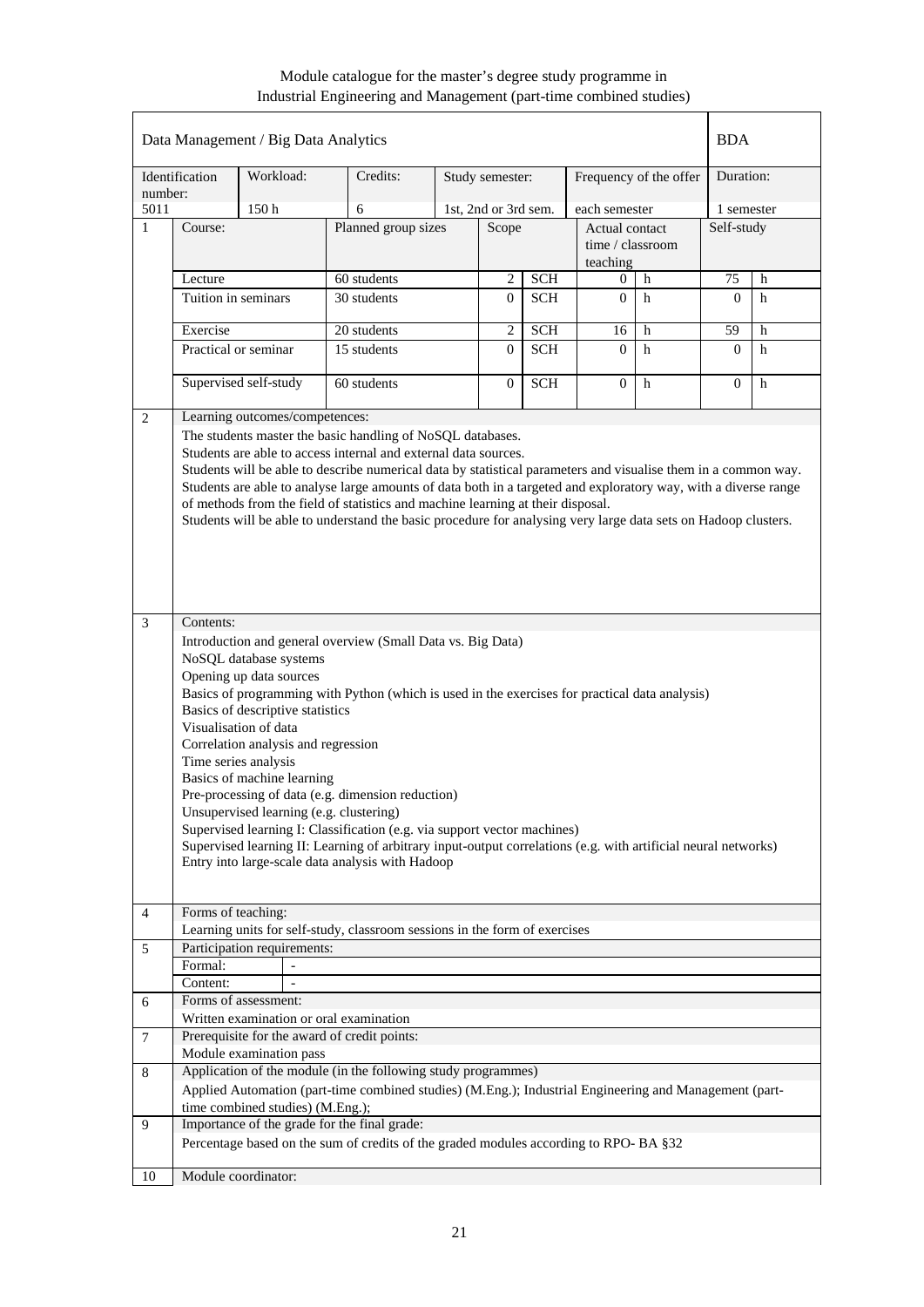| Prof. Dr.-Ing. Wolfram Schenck |
|--------------------------------|
| Other information:             |
| $\overline{\phantom{0}}$       |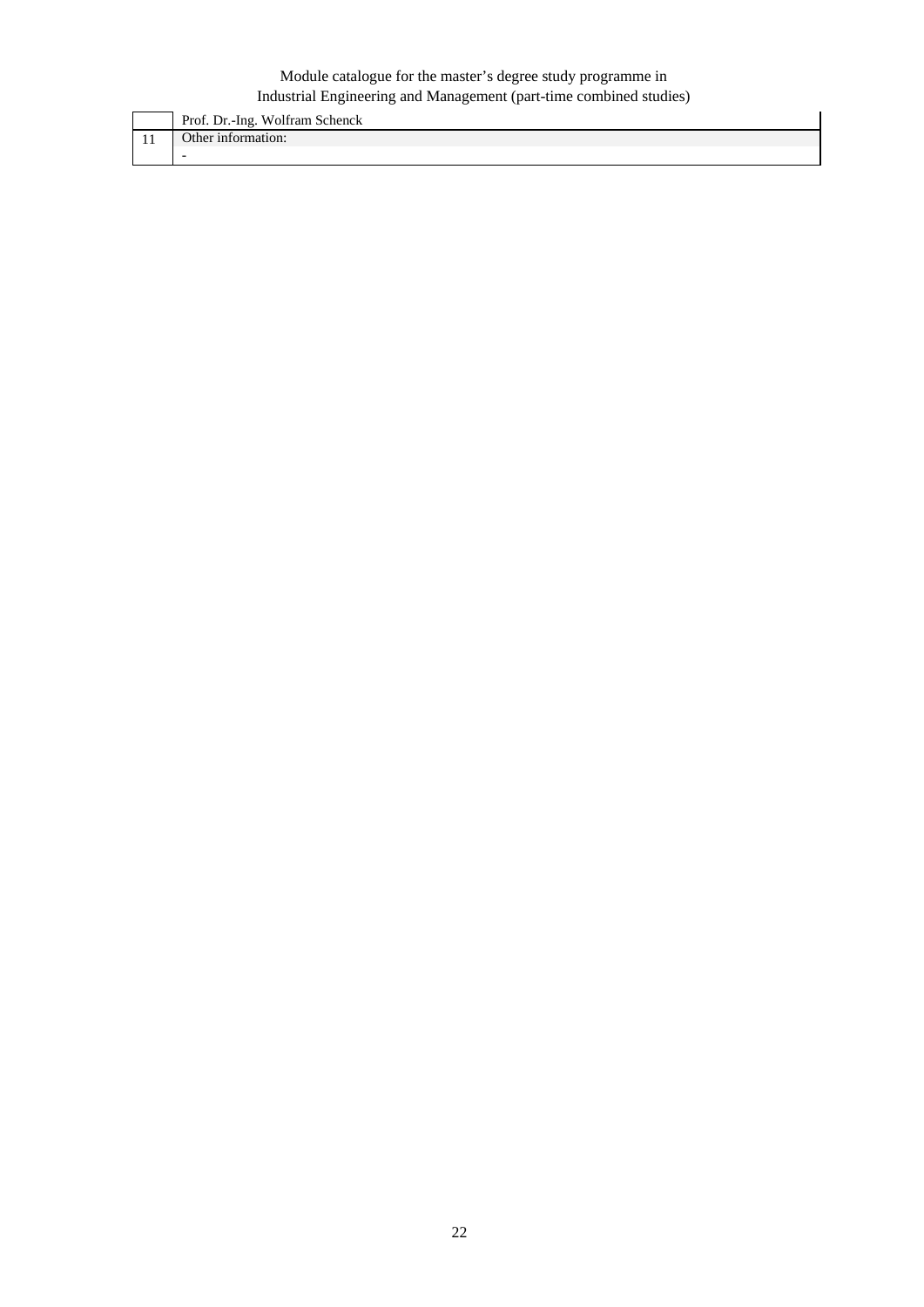|                |                     | Industrial Property and Competition Law |                                                                                                                  |                      |            |                  |                        | <b>GRW</b> |   |
|----------------|---------------------|-----------------------------------------|------------------------------------------------------------------------------------------------------------------|----------------------|------------|------------------|------------------------|------------|---|
| number:        | Identification      | Workload:                               | Credits:                                                                                                         | Study semester:      |            |                  | Frequency of the offer | Duration:  |   |
| 5007           |                     | 150 <sub>h</sub>                        | 6                                                                                                                | 1st, 2nd or 3rd sem. |            | each semester    |                        | 1 semester |   |
| 1              | Course:             |                                         | Planned group sizes                                                                                              | Scope                |            | Actual contact   |                        | Self-study |   |
|                |                     |                                         |                                                                                                                  |                      |            | time / classroom |                        |            |   |
|                |                     |                                         |                                                                                                                  |                      |            | teaching         |                        |            |   |
|                | Lecture             |                                         | 60 students                                                                                                      | 2                    | <b>SCH</b> | 0                | h                      | 75         | h |
|                | Tuition in seminars |                                         | 30 students                                                                                                      | $\overline{0}$       | <b>SCH</b> | $\theta$         | h                      | $\Omega$   | h |
|                | Exercise            |                                         | 20 students                                                                                                      | $\overline{c}$       | <b>SCH</b> | 16               | h                      | 59         | h |
|                |                     | Practical or seminar                    | 15 students                                                                                                      | $\Omega$             | <b>SCH</b> | $\Omega$         | h                      | $\Omega$   | h |
|                |                     |                                         |                                                                                                                  |                      |            |                  |                        |            |   |
|                |                     | Supervised self-study                   | 60 students                                                                                                      | $\overline{0}$       | <b>SCH</b> | $\mathbf{0}$     | $\mathbf h$            | $\Omega$   | h |
| 2              |                     | Learning outcomes/competences:          |                                                                                                                  |                      |            |                  |                        |            |   |
|                |                     |                                         | After successful completion of the course, students will be able to understand and apply the basics of patent,   |                      |            |                  |                        |            |   |
|                |                     |                                         | utility model and trademark law. They know the origins, contents and legal effects of patents, designs and       |                      |            |                  |                        |            |   |
|                |                     |                                         | trademarks and can analyse individual practical cases. They can evaluate the (negative) prohibition rights in    |                      |            |                  |                        |            |   |
|                |                     |                                         | the case of patent, design and trademark infringements and the (positive) possibilities of exploitation of       |                      |            |                  |                        |            |   |
|                |                     |                                         | industrial property rights, in particular through licensing, and understand the supplementary protection against |                      |            |                  |                        |            |   |
|                |                     | imitation under competition law.        |                                                                                                                  |                      |            |                  |                        |            |   |
|                |                     |                                         | They will be able to classify and evaluate various methods (IP right infringements) to counteract product and    |                      |            |                  |                        |            |   |
|                | brand piracy.       |                                         |                                                                                                                  |                      |            |                  |                        |            |   |
|                | in the company.     |                                         | In addition, they can develop protection concepts independently or as part of a team, and implement (apply) them |                      |            |                  |                        |            |   |
|                |                     |                                         |                                                                                                                  |                      |            |                  |                        |            |   |
|                |                     |                                         |                                                                                                                  |                      |            |                  |                        |            |   |
| 3              | Contents:           |                                         |                                                                                                                  |                      |            |                  |                        |            |   |
|                |                     |                                         | Patent, utility model and employee invention law, trademark law, European and international                      |                      |            |                  |                        |            |   |
|                |                     |                                         | agreements on intellectual property, unfair competition law (supplementary competition law protection            |                      |            |                  |                        |            |   |
|                |                     |                                         | against imitation), licensing contract law.<br>Effects of product piracy and protective measures,                |                      |            |                  |                        |            |   |
|                |                     |                                         | Development of effective protection concepts and implementation in the company.                                  |                      |            |                  |                        |            |   |
|                |                     |                                         |                                                                                                                  |                      |            |                  |                        |            |   |
| $\overline{4}$ | Forms of teaching:  |                                         |                                                                                                                  |                      |            |                  |                        |            |   |
|                |                     |                                         | Learning units for self-study, classroom sessions in the form of exercises                                       |                      |            |                  |                        |            |   |
| 5              |                     | Participation requirements:             |                                                                                                                  |                      |            |                  |                        |            |   |
|                | Formal:<br>Content: |                                         |                                                                                                                  |                      |            |                  |                        |            |   |
| 6              |                     | Forms of assessment:                    |                                                                                                                  |                      |            |                  |                        |            |   |
|                |                     |                                         | Written or oral examination or term paper                                                                        |                      |            |                  |                        |            |   |
| 7              |                     |                                         | Prerequisite for the award of credit points:                                                                     |                      |            |                  |                        |            |   |
|                |                     | Module examination pass                 |                                                                                                                  |                      |            |                  |                        |            |   |
| 8              |                     |                                         | Application of the module (in the following study programmes)                                                    |                      |            |                  |                        |            |   |
|                |                     |                                         | Applied Automation (part-time combined studies) (M.Eng.); Industrial Engineering and Management (part-           |                      |            |                  |                        |            |   |
|                |                     | time combined studies) (M.Eng.);        |                                                                                                                  |                      |            |                  |                        |            |   |
| 9              |                     |                                         | Importance of the grade for the final grade:                                                                     |                      |            |                  |                        |            |   |
|                |                     |                                         | Percentage based on the sum of credits of the graded modules according to RPO-MA §32                             |                      |            |                  |                        |            |   |
| 10             |                     | Module coordinator:                     |                                                                                                                  |                      |            |                  |                        |            |   |
|                |                     | Prof. Dr. Brunhilde Steckler            |                                                                                                                  |                      |            |                  |                        |            |   |
| 11             | Other information:  |                                         |                                                                                                                  |                      |            |                  |                        |            |   |
|                |                     |                                         | Benkard, Patentgesetz, 11th edition Munich 2015.                                                                 |                      |            |                  |                        |            |   |
|                |                     |                                         | Berlit, Markenrecht, 10th edition Munich 2015.                                                                   |                      |            |                  |                        |            |   |
|                |                     |                                         | Eckhardt/Klett (eds.), Wettbewerbsrecht, Gewerblicher Rechtsschutz und Urheberrecht                              |                      |            |                  |                        |            |   |
|                |                     |                                         | (Vorschriftensammlung), current edition.<br>OR: Beck-Texte im dtv (PatentR, DesignR, MarkenR etc.).              |                      |            |                  |                        |            |   |
|                |                     |                                         | Eisenmann/Jautz, Grundriss Gewerblicher Rechtsschutz und Urheberrecht, 10th ed. 2015.                            |                      |            |                  |                        |            |   |
|                |                     |                                         |                                                                                                                  |                      |            |                  |                        |            |   |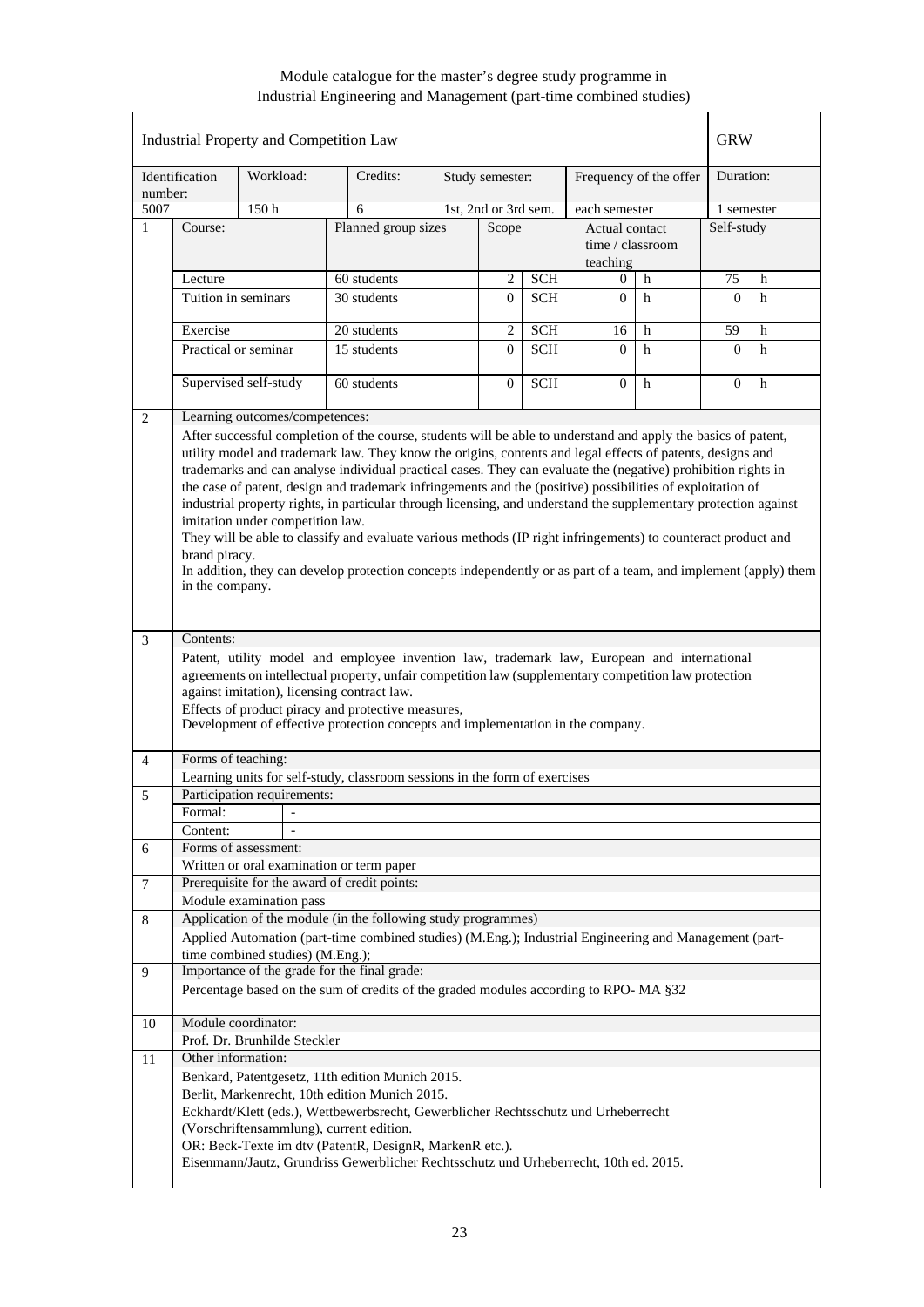Gausemeier/Glatz/Lindemann, Präventiver Produktschutz, Munich 2012. Götting, Gewerblicher Rechtsschutz (Patent-, Gebrauchsmuster-, Design- und Markenrecht, 10th edition 2014. Hering, Gewerblicher Rechtsschutz für Ingenieure, 2014. Haedicke (ed.), Patentrecht, 3rd edition 2015. Nordemann, Wettbewerbsrecht, Markenrecht, 11th edition, Baden Baden 2012.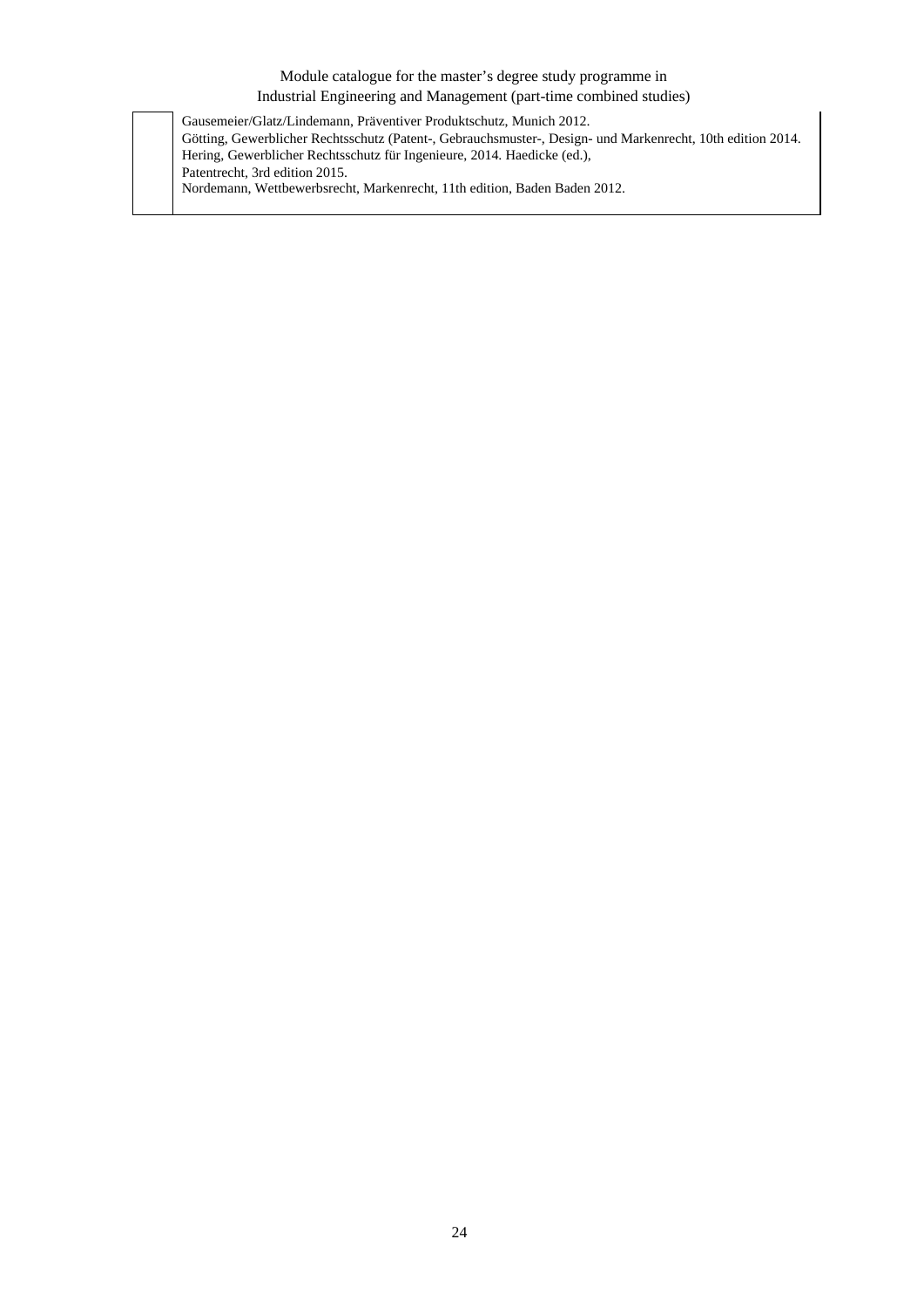| number:<br>5008<br>150 <sub>h</sub><br>6<br>1st, 2nd or 3rd sem.<br>Annual (Summer)<br>1 semester<br>Planned group sizes<br>Self-study<br>Course:<br>Scope<br>Actual contact<br>time / classroom<br>teaching<br>60 students<br>$\overline{c}$<br><b>SCH</b><br>75<br>Lecture<br>$\Omega$<br>h<br>h<br>30 students<br>Tuition in seminars<br><b>SCH</b><br>$\overline{0}$<br>$\Omega$<br>h<br>$\Omega$<br>h<br>Exercise<br>20 students<br>8<br>51<br>1<br><b>SCH</b><br>h<br>h<br>Practical or seminar<br>15 students<br>$\mathbf{1}$<br><b>SCH</b><br>16<br>$\Omega$<br>h<br>h<br>Supervised self-study<br>$\mathbf{0}$<br><b>SCH</b><br>$\Omega$<br>60 students<br>h<br>$\Omega$<br>h<br>Learning outcomes/competences:<br>The students master the advanced basics of bus communication and bus protocols within a fieldbus system and<br>can assign the requirements for determinism and reliability.<br>They can evaluate and select industrial bus systems with regard to their suitability under specified boundary<br>conditions and set up and maintain bus systems.<br>Contents:<br>Principles<br>1.<br>Significance of fieldbus systems (classification and overview, OSI model)<br>Bit transmission layer (medium, coding, topology, interfaces,)<br>Data link layer (data protection, access procedures)<br>Transmission media (symmetrical, asymmetrical, fibre optics, radio, )<br><b>EMC</b> considerations<br>Real-time requirements / determinism<br>Connection of networks (repeaters, bridges, routers, gateway)<br>Network hierarchies<br>2.<br>Management / Process Control / Field / Sensor Actuator Level<br><b>IoT</b> Architectures<br>3.<br>Industrial bus systems<br>Overview, application and decision-making aids<br>Classic fieldbuses: Profibus, Interbus-S, AS-Interface, Sercos<br>Industrial Ethernet, focus on Ethercat<br><b>Industrial Wireless</b><br>4.<br>Bus systems in the automotive sector<br>CAN<br>FlexRay<br><b>LIN</b><br>5.<br>IoT<br>Pub/Sub instead of Client/Server<br>OPC/UA<br><b>TSN</b><br>IoT protocols (MQTT, AMQP)<br>Platforms<br>Security<br>6.<br>7.<br>Design of communication systems<br>Project planning<br>Design and system planning | Identification | Workload: | Credits: |  | Study semester: |  |  | Frequency of the offer | Duration: |  |
|--------------------------------------------------------------------------------------------------------------------------------------------------------------------------------------------------------------------------------------------------------------------------------------------------------------------------------------------------------------------------------------------------------------------------------------------------------------------------------------------------------------------------------------------------------------------------------------------------------------------------------------------------------------------------------------------------------------------------------------------------------------------------------------------------------------------------------------------------------------------------------------------------------------------------------------------------------------------------------------------------------------------------------------------------------------------------------------------------------------------------------------------------------------------------------------------------------------------------------------------------------------------------------------------------------------------------------------------------------------------------------------------------------------------------------------------------------------------------------------------------------------------------------------------------------------------------------------------------------------------------------------------------------------------------------------------------------------------------------------------------------------------------------------------------------------------------------------------------------------------------------------------------------------------------------------------------------------------------------------------------------------------------------------------------------------------------------------------------------------------------------------------------------------------------------------------------------|----------------|-----------|----------|--|-----------------|--|--|------------------------|-----------|--|
| $\mathbf{1}$<br>2<br>3                                                                                                                                                                                                                                                                                                                                                                                                                                                                                                                                                                                                                                                                                                                                                                                                                                                                                                                                                                                                                                                                                                                                                                                                                                                                                                                                                                                                                                                                                                                                                                                                                                                                                                                                                                                                                                                                                                                                                                                                                                                                                                                                                                                 |                |           |          |  |                 |  |  |                        |           |  |
|                                                                                                                                                                                                                                                                                                                                                                                                                                                                                                                                                                                                                                                                                                                                                                                                                                                                                                                                                                                                                                                                                                                                                                                                                                                                                                                                                                                                                                                                                                                                                                                                                                                                                                                                                                                                                                                                                                                                                                                                                                                                                                                                                                                                        |                |           |          |  |                 |  |  |                        |           |  |
|                                                                                                                                                                                                                                                                                                                                                                                                                                                                                                                                                                                                                                                                                                                                                                                                                                                                                                                                                                                                                                                                                                                                                                                                                                                                                                                                                                                                                                                                                                                                                                                                                                                                                                                                                                                                                                                                                                                                                                                                                                                                                                                                                                                                        |                |           |          |  |                 |  |  |                        |           |  |
|                                                                                                                                                                                                                                                                                                                                                                                                                                                                                                                                                                                                                                                                                                                                                                                                                                                                                                                                                                                                                                                                                                                                                                                                                                                                                                                                                                                                                                                                                                                                                                                                                                                                                                                                                                                                                                                                                                                                                                                                                                                                                                                                                                                                        |                |           |          |  |                 |  |  |                        |           |  |
|                                                                                                                                                                                                                                                                                                                                                                                                                                                                                                                                                                                                                                                                                                                                                                                                                                                                                                                                                                                                                                                                                                                                                                                                                                                                                                                                                                                                                                                                                                                                                                                                                                                                                                                                                                                                                                                                                                                                                                                                                                                                                                                                                                                                        |                |           |          |  |                 |  |  |                        |           |  |
|                                                                                                                                                                                                                                                                                                                                                                                                                                                                                                                                                                                                                                                                                                                                                                                                                                                                                                                                                                                                                                                                                                                                                                                                                                                                                                                                                                                                                                                                                                                                                                                                                                                                                                                                                                                                                                                                                                                                                                                                                                                                                                                                                                                                        |                |           |          |  |                 |  |  |                        |           |  |
|                                                                                                                                                                                                                                                                                                                                                                                                                                                                                                                                                                                                                                                                                                                                                                                                                                                                                                                                                                                                                                                                                                                                                                                                                                                                                                                                                                                                                                                                                                                                                                                                                                                                                                                                                                                                                                                                                                                                                                                                                                                                                                                                                                                                        |                |           |          |  |                 |  |  |                        |           |  |
|                                                                                                                                                                                                                                                                                                                                                                                                                                                                                                                                                                                                                                                                                                                                                                                                                                                                                                                                                                                                                                                                                                                                                                                                                                                                                                                                                                                                                                                                                                                                                                                                                                                                                                                                                                                                                                                                                                                                                                                                                                                                                                                                                                                                        |                |           |          |  |                 |  |  |                        |           |  |
|                                                                                                                                                                                                                                                                                                                                                                                                                                                                                                                                                                                                                                                                                                                                                                                                                                                                                                                                                                                                                                                                                                                                                                                                                                                                                                                                                                                                                                                                                                                                                                                                                                                                                                                                                                                                                                                                                                                                                                                                                                                                                                                                                                                                        |                |           |          |  |                 |  |  |                        |           |  |
|                                                                                                                                                                                                                                                                                                                                                                                                                                                                                                                                                                                                                                                                                                                                                                                                                                                                                                                                                                                                                                                                                                                                                                                                                                                                                                                                                                                                                                                                                                                                                                                                                                                                                                                                                                                                                                                                                                                                                                                                                                                                                                                                                                                                        |                |           |          |  |                 |  |  |                        |           |  |
|                                                                                                                                                                                                                                                                                                                                                                                                                                                                                                                                                                                                                                                                                                                                                                                                                                                                                                                                                                                                                                                                                                                                                                                                                                                                                                                                                                                                                                                                                                                                                                                                                                                                                                                                                                                                                                                                                                                                                                                                                                                                                                                                                                                                        |                |           |          |  |                 |  |  |                        |           |  |
|                                                                                                                                                                                                                                                                                                                                                                                                                                                                                                                                                                                                                                                                                                                                                                                                                                                                                                                                                                                                                                                                                                                                                                                                                                                                                                                                                                                                                                                                                                                                                                                                                                                                                                                                                                                                                                                                                                                                                                                                                                                                                                                                                                                                        |                |           |          |  |                 |  |  |                        |           |  |
|                                                                                                                                                                                                                                                                                                                                                                                                                                                                                                                                                                                                                                                                                                                                                                                                                                                                                                                                                                                                                                                                                                                                                                                                                                                                                                                                                                                                                                                                                                                                                                                                                                                                                                                                                                                                                                                                                                                                                                                                                                                                                                                                                                                                        |                |           |          |  |                 |  |  |                        |           |  |
| Performance analysis                                                                                                                                                                                                                                                                                                                                                                                                                                                                                                                                                                                                                                                                                                                                                                                                                                                                                                                                                                                                                                                                                                                                                                                                                                                                                                                                                                                                                                                                                                                                                                                                                                                                                                                                                                                                                                                                                                                                                                                                                                                                                                                                                                                   |                |           |          |  |                 |  |  |                        |           |  |
| Test<br>Diagnosis/Maintenance                                                                                                                                                                                                                                                                                                                                                                                                                                                                                                                                                                                                                                                                                                                                                                                                                                                                                                                                                                                                                                                                                                                                                                                                                                                                                                                                                                                                                                                                                                                                                                                                                                                                                                                                                                                                                                                                                                                                                                                                                                                                                                                                                                          |                |           |          |  |                 |  |  |                        |           |  |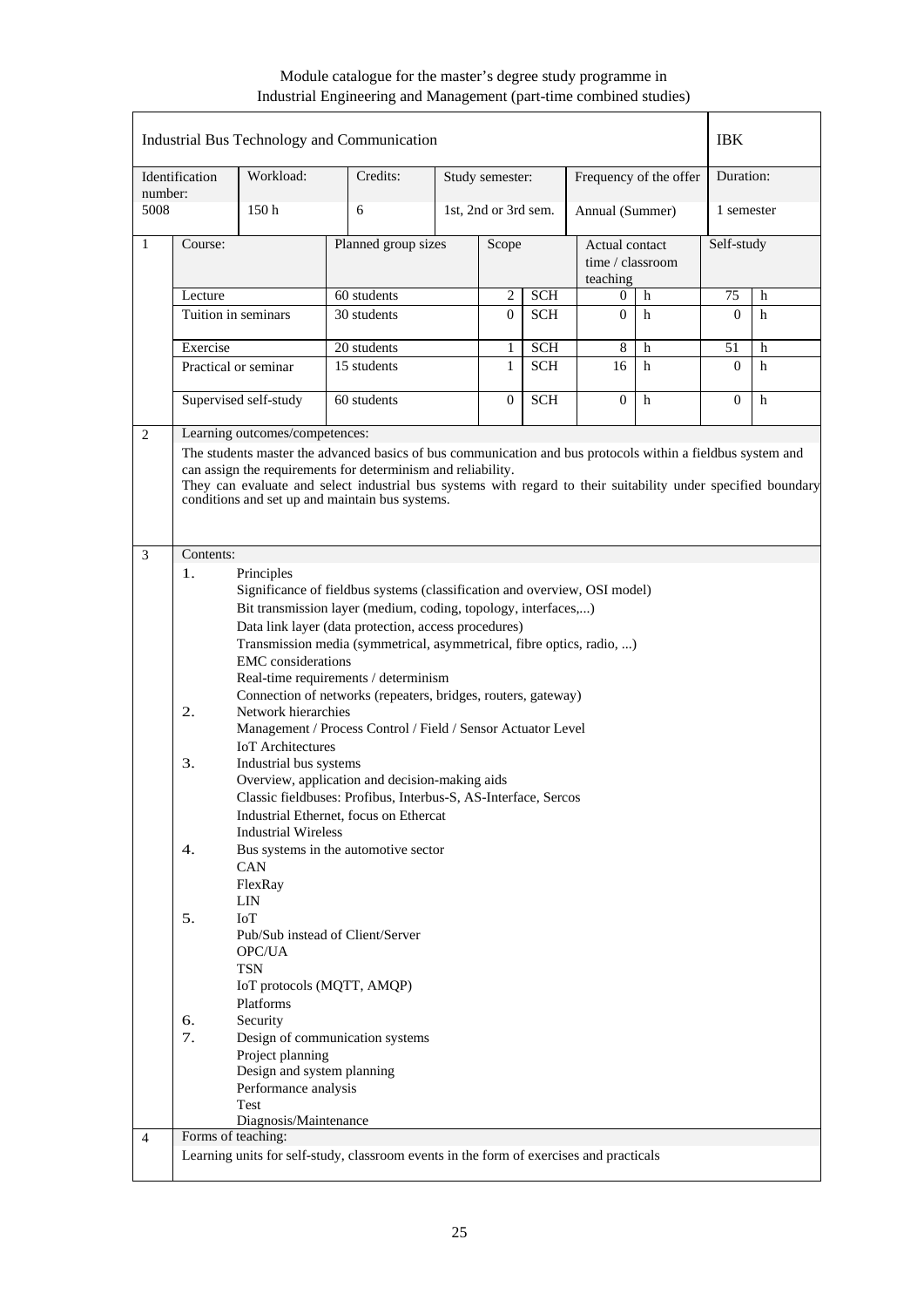| $\overline{5}$ | Participation requirements:      |                                                                                                        |  |  |  |  |  |  |  |
|----------------|----------------------------------|--------------------------------------------------------------------------------------------------------|--|--|--|--|--|--|--|
|                | Formal:                          |                                                                                                        |  |  |  |  |  |  |  |
|                | Content:                         | ۰                                                                                                      |  |  |  |  |  |  |  |
| 6              | Forms of assessment:             |                                                                                                        |  |  |  |  |  |  |  |
|                |                                  | Written exam or combination exam (term paper with presentation and oral exam)                          |  |  |  |  |  |  |  |
| $\overline{7}$ |                                  | Prerequisite for the award of credit points:                                                           |  |  |  |  |  |  |  |
|                |                                  | Module examination pass and course assessment                                                          |  |  |  |  |  |  |  |
| 8              |                                  | Application of the module (in the following study programmes)                                          |  |  |  |  |  |  |  |
|                |                                  | Applied Automation (part-time combined studies) (M.Eng.); Industrial Engineering and Management (part- |  |  |  |  |  |  |  |
|                | time combined studies) (M.Eng.); |                                                                                                        |  |  |  |  |  |  |  |
| 9              |                                  | Importance of the grade for the final grade:                                                           |  |  |  |  |  |  |  |
|                |                                  | Percentage based on the sum of credits of the graded modules according to RPO-MA §32                   |  |  |  |  |  |  |  |
| 10             | Module coordinator:              |                                                                                                        |  |  |  |  |  |  |  |
|                | N. N.                            |                                                                                                        |  |  |  |  |  |  |  |
| 11             | Other information:               |                                                                                                        |  |  |  |  |  |  |  |
|                |                                  | Required literature (in addition to the basic literature) will be announced each semester.             |  |  |  |  |  |  |  |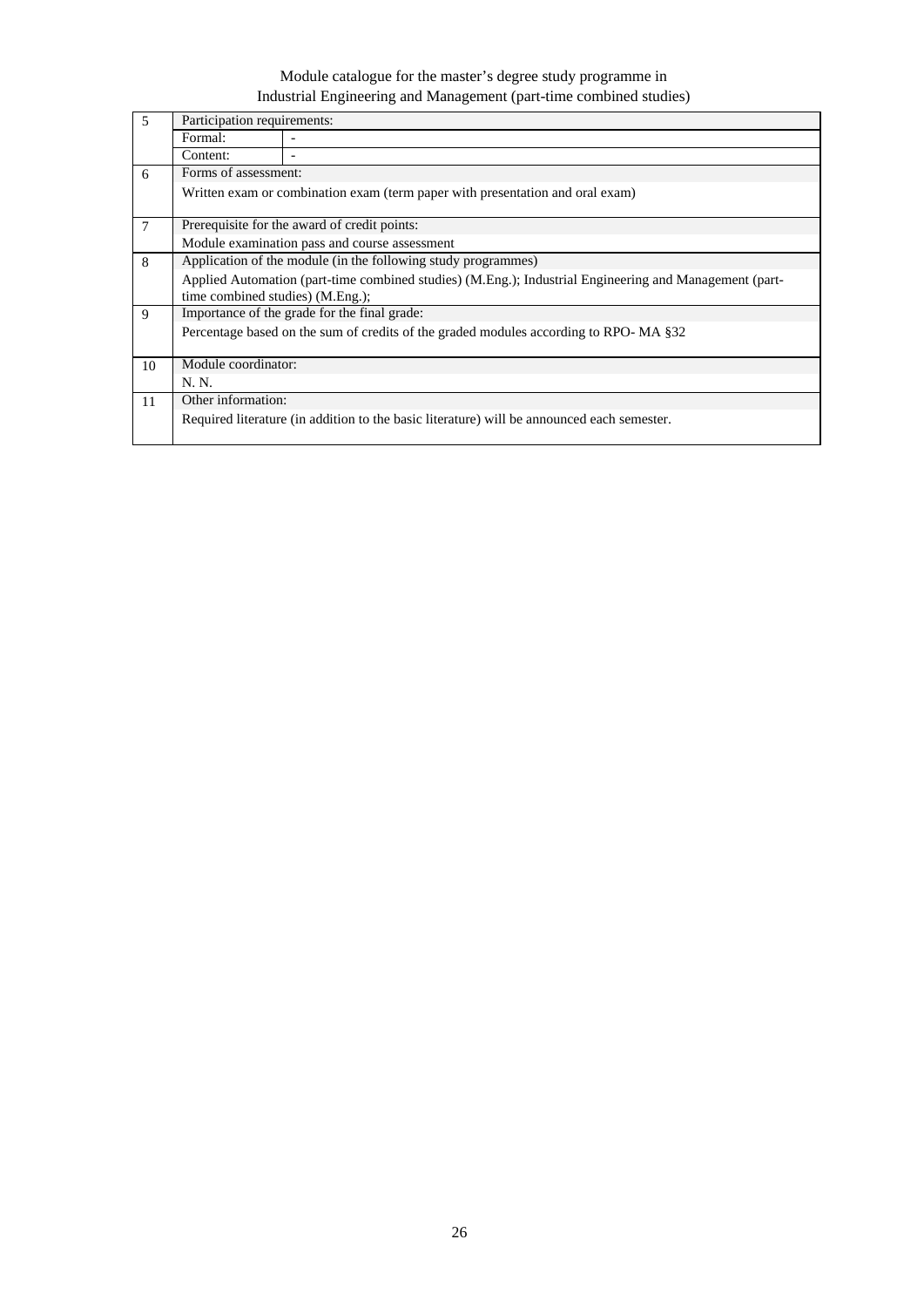|              | Colloquium                                                                                                                                                                                                                                                                                                                                                                                                                          |                                     |                                                                                                                         |                     |                 |            |                                                   |                        | <b>KLQ</b>   |   |
|--------------|-------------------------------------------------------------------------------------------------------------------------------------------------------------------------------------------------------------------------------------------------------------------------------------------------------------------------------------------------------------------------------------------------------------------------------------|-------------------------------------|-------------------------------------------------------------------------------------------------------------------------|---------------------|-----------------|------------|---------------------------------------------------|------------------------|--------------|---|
| number:      | Identification                                                                                                                                                                                                                                                                                                                                                                                                                      | Workload:                           | Credits:                                                                                                                |                     | Study semester: |            |                                                   | Frequency of the offer | Duration:    |   |
| 5024         |                                                                                                                                                                                                                                                                                                                                                                                                                                     | 100 <sub>h</sub>                    | $\overline{4}$                                                                                                          | 4th sem.            |                 |            | each semester                                     |                        | 1 semester   |   |
| $\mathbf{1}$ | Course:                                                                                                                                                                                                                                                                                                                                                                                                                             |                                     |                                                                                                                         | Planned group sizes |                 | Scope      | actual<br>Contact time /<br>classroom<br>teaching |                        | Self-study   |   |
|              | Lecture                                                                                                                                                                                                                                                                                                                                                                                                                             |                                     | 60 students                                                                                                             |                     | $\overline{0}$  | <b>SCH</b> | $\Omega$                                          | h                      | 100          | h |
|              | Tuition in seminars                                                                                                                                                                                                                                                                                                                                                                                                                 |                                     | 30 students                                                                                                             |                     | $\Omega$        | <b>SCH</b> | $\Omega$                                          | h                      | $\Omega$     | h |
|              | Exercise                                                                                                                                                                                                                                                                                                                                                                                                                            |                                     | 20 students                                                                                                             |                     | 0               | <b>SCH</b> | $\overline{0}$                                    | h                      | $\mathbf{0}$ | h |
|              |                                                                                                                                                                                                                                                                                                                                                                                                                                     | 15 students<br>Practical or seminar |                                                                                                                         |                     | $\Omega$        | <b>SCH</b> | $\Omega$                                          | h                      | $\Omega$     | h |
|              | Supervised self-study<br>$\Omega$<br>60 students<br><b>SCH</b><br>$\overline{0}$<br>h                                                                                                                                                                                                                                                                                                                                               |                                     |                                                                                                                         |                     |                 |            | $\Omega$                                          | h                      |              |   |
| 2            | Learning outcomes/competences:<br>In the colloquium, the student demonstrates that he or she is able to orally present the results of the master thesis,<br>its subject-related foundations, its interdisciplinary connections and its extra-subject-related references and to<br>justify them independently. Students can critically evaluate the results of their work and are able to assess their<br>significance for practice. |                                     |                                                                                                                         |                     |                 |            |                                                   |                        |              |   |
| 3            | Contents:                                                                                                                                                                                                                                                                                                                                                                                                                           |                                     |                                                                                                                         |                     |                 |            |                                                   |                        |              |   |
|              | The colloquium complements the master thesis and is to be assessed independently. Content of the<br>thesis according to the topic<br>Defence of the procedure used in writing the thesis and in the event of questions arising in the work environment.                                                                                                                                                                             |                                     |                                                                                                                         |                     |                 |            |                                                   |                        |              |   |
| 4            | Forms of teaching:                                                                                                                                                                                                                                                                                                                                                                                                                  |                                     |                                                                                                                         |                     |                 |            |                                                   |                        |              |   |
|              | Oral examination                                                                                                                                                                                                                                                                                                                                                                                                                    |                                     |                                                                                                                         |                     |                 |            |                                                   |                        |              |   |
| 5            |                                                                                                                                                                                                                                                                                                                                                                                                                                     | Participation requirements:         |                                                                                                                         |                     |                 |            |                                                   |                        |              |   |
|              | Formal:                                                                                                                                                                                                                                                                                                                                                                                                                             |                                     | All modules of the study programme must be successfully completed. The master thesis<br>must be successfully completed. |                     |                 |            |                                                   |                        |              |   |
|              | Content:                                                                                                                                                                                                                                                                                                                                                                                                                            |                                     | Treatment of the master thesis                                                                                          |                     |                 |            |                                                   |                        |              |   |
| 6            |                                                                                                                                                                                                                                                                                                                                                                                                                                     | Forms of assessment:                |                                                                                                                         |                     |                 |            |                                                   |                        |              |   |
|              |                                                                                                                                                                                                                                                                                                                                                                                                                                     |                                     | Oral examination for a maximum duration of 75 minutes                                                                   |                     |                 |            |                                                   |                        |              |   |
| 7            | Passed colloquium                                                                                                                                                                                                                                                                                                                                                                                                                   |                                     | Prerequisite for the award of credit points:                                                                            |                     |                 |            |                                                   |                        |              |   |
| $\,8\,$      |                                                                                                                                                                                                                                                                                                                                                                                                                                     |                                     | Application of the module (in the following study programmes)                                                           |                     |                 |            |                                                   |                        |              |   |
|              | Applied Automation (part-time combined studies) (M.Eng.); Industrial Engineering and Management (part-<br>time combined studies) (M.Eng.);                                                                                                                                                                                                                                                                                          |                                     |                                                                                                                         |                     |                 |            |                                                   |                        |              |   |
| 9            |                                                                                                                                                                                                                                                                                                                                                                                                                                     |                                     | Importance of the grade for the final grade:                                                                            |                     |                 |            |                                                   |                        |              |   |
|              | Percentage based on the sum of credits of the graded modules according to RPO-MA §32                                                                                                                                                                                                                                                                                                                                                |                                     |                                                                                                                         |                     |                 |            |                                                   |                        |              |   |
| 10           |                                                                                                                                                                                                                                                                                                                                                                                                                                     | Module coordinator:                 |                                                                                                                         |                     |                 |            |                                                   |                        |              |   |
|              | N. N.                                                                                                                                                                                                                                                                                                                                                                                                                               |                                     |                                                                                                                         |                     |                 |            |                                                   |                        |              |   |
| 11           | Other information:                                                                                                                                                                                                                                                                                                                                                                                                                  |                                     |                                                                                                                         |                     |                 |            |                                                   |                        |              |   |
|              |                                                                                                                                                                                                                                                                                                                                                                                                                                     |                                     |                                                                                                                         |                     |                 |            |                                                   |                        |              |   |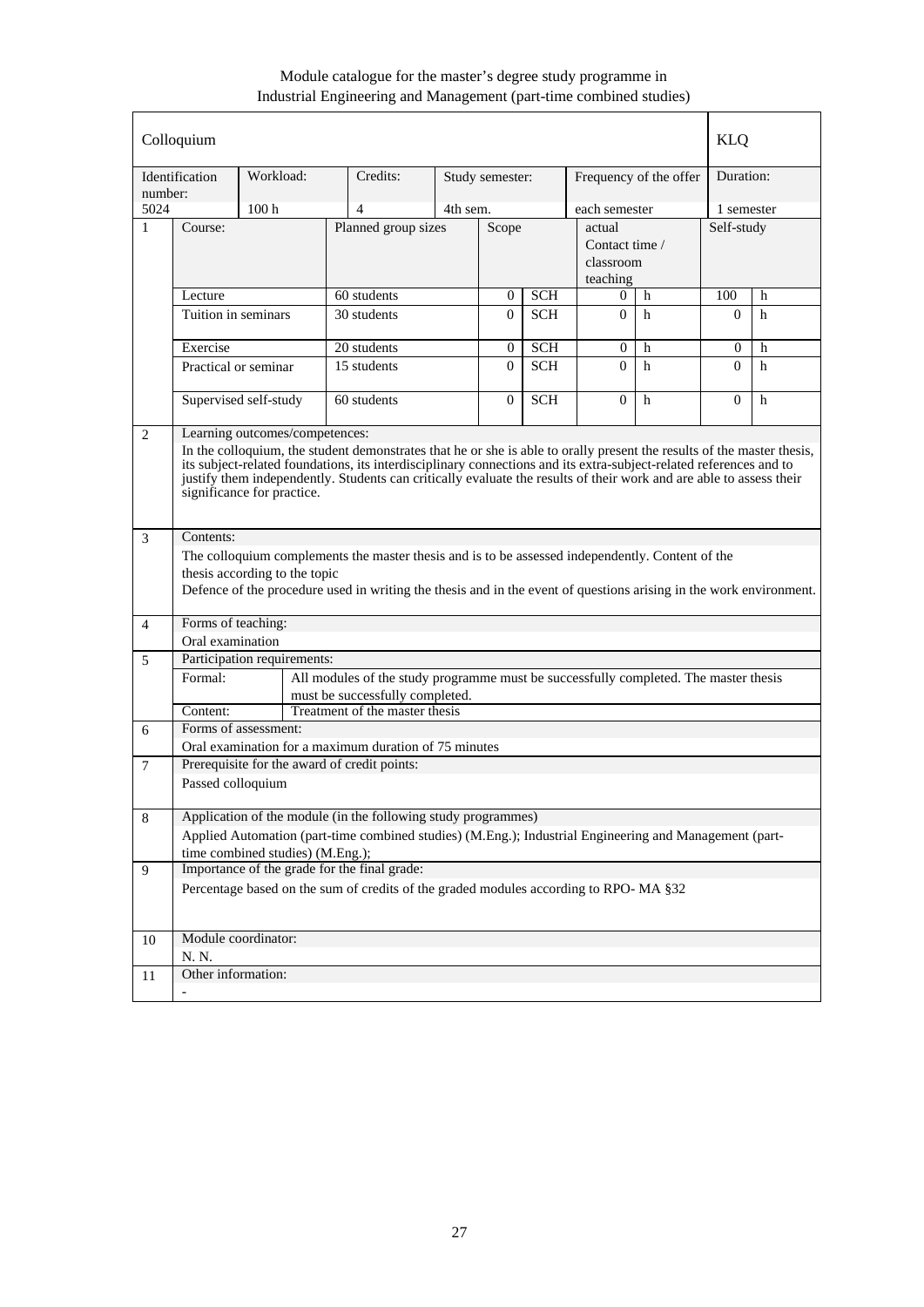|                | Leadership Management                                                                                                                                                                                                                                                                                                                                                                                                                                                                                                                                                                                                                                                                                                                  |                               |                                                                                                           |  |                 |            |                                    |                        | <b>LSM</b> |   |
|----------------|----------------------------------------------------------------------------------------------------------------------------------------------------------------------------------------------------------------------------------------------------------------------------------------------------------------------------------------------------------------------------------------------------------------------------------------------------------------------------------------------------------------------------------------------------------------------------------------------------------------------------------------------------------------------------------------------------------------------------------------|-------------------------------|-----------------------------------------------------------------------------------------------------------|--|-----------------|------------|------------------------------------|------------------------|------------|---|
| number:        | Identification                                                                                                                                                                                                                                                                                                                                                                                                                                                                                                                                                                                                                                                                                                                         | Workload:                     | Credits:                                                                                                  |  | Study semester: |            |                                    | Frequency of the offer | Duration:  |   |
| 5016           |                                                                                                                                                                                                                                                                                                                                                                                                                                                                                                                                                                                                                                                                                                                                        | 150 <sub>h</sub>              | 6                                                                                                         |  | 1st or 2nd sem. |            | Annual<br>(Summer)                 |                        | 1 semester |   |
| $\mathbf{1}$   | Course:                                                                                                                                                                                                                                                                                                                                                                                                                                                                                                                                                                                                                                                                                                                                |                               | Planned group sizes                                                                                       |  | Scope           |            | Actual contact<br>time / classroom |                        | Self-study |   |
|                |                                                                                                                                                                                                                                                                                                                                                                                                                                                                                                                                                                                                                                                                                                                                        |                               |                                                                                                           |  |                 |            | teaching                           |                        |            |   |
|                | Lecture                                                                                                                                                                                                                                                                                                                                                                                                                                                                                                                                                                                                                                                                                                                                |                               | 60 students                                                                                               |  | 2               | <b>SCH</b> | $\Omega$                           | h                      | 75         | h |
|                | Tuition in seminars                                                                                                                                                                                                                                                                                                                                                                                                                                                                                                                                                                                                                                                                                                                    |                               | 30 students                                                                                               |  |                 | <b>SCH</b> | $\theta$                           | h                      | $\Omega$   | h |
|                | Exercise                                                                                                                                                                                                                                                                                                                                                                                                                                                                                                                                                                                                                                                                                                                               |                               | 20 students                                                                                               |  | $\mathbf{2}$    | <b>SCH</b> | 16                                 | h                      | 59         | h |
|                |                                                                                                                                                                                                                                                                                                                                                                                                                                                                                                                                                                                                                                                                                                                                        | Practical or seminar          | 15 students                                                                                               |  | $\Omega$        | <b>SCH</b> | $\Omega$                           | h                      | $\Omega$   | h |
|                |                                                                                                                                                                                                                                                                                                                                                                                                                                                                                                                                                                                                                                                                                                                                        |                               |                                                                                                           |  |                 |            |                                    |                        |            |   |
|                |                                                                                                                                                                                                                                                                                                                                                                                                                                                                                                                                                                                                                                                                                                                                        | Supervised self-study         | 60 students                                                                                               |  | $\overline{0}$  | <b>SCH</b> | $\Omega$                           | h                      | $\Omega$   | h |
|                | professional communication and leadership basis and can reproduce it. They are able to grasp the significance of<br>corporate goals and different leadership cultures. They have learned to evaluate entrepreneurial decisions and<br>measures from an economic, labour law and social perspective and to derive and represent alternative courses of<br>action. Furthermore, the students have a basic understanding of how to lead, motivate and coach employees in a<br>qualified manner and can transfer this to their everyday work. They show when which leadership styles and<br>methods can be applied in a goal-oriented manner. They know how to motivate themselves and others to achieve<br>success in teams.<br>Contents: |                               |                                                                                                           |  |                 |            |                                    |                        |            |   |
| 3              |                                                                                                                                                                                                                                                                                                                                                                                                                                                                                                                                                                                                                                                                                                                                        |                               | Self- and time management, communication, giving and receiving feedback, goal pursuit and controlling,    |  |                 |            |                                    |                        |            |   |
|                |                                                                                                                                                                                                                                                                                                                                                                                                                                                                                                                                                                                                                                                                                                                                        |                               | leadership techniques and instruments, values in management, intercultural management, change management, |  |                 |            |                                    |                        |            |   |
|                |                                                                                                                                                                                                                                                                                                                                                                                                                                                                                                                                                                                                                                                                                                                                        |                               | coping with crisis situations, risks and opportunities                                                    |  |                 |            |                                    |                        |            |   |
|                |                                                                                                                                                                                                                                                                                                                                                                                                                                                                                                                                                                                                                                                                                                                                        |                               |                                                                                                           |  |                 |            |                                    |                        |            |   |
| $\overline{4}$ | Forms of teaching:                                                                                                                                                                                                                                                                                                                                                                                                                                                                                                                                                                                                                                                                                                                     |                               |                                                                                                           |  |                 |            |                                    |                        |            |   |
|                |                                                                                                                                                                                                                                                                                                                                                                                                                                                                                                                                                                                                                                                                                                                                        |                               | Learning units for self-study, classroom sessions in the form of exercises                                |  |                 |            |                                    |                        |            |   |
| 5              |                                                                                                                                                                                                                                                                                                                                                                                                                                                                                                                                                                                                                                                                                                                                        | Participation requirements:   |                                                                                                           |  |                 |            |                                    |                        |            |   |
|                | Formal:                                                                                                                                                                                                                                                                                                                                                                                                                                                                                                                                                                                                                                                                                                                                | $\overline{a}$                |                                                                                                           |  |                 |            |                                    |                        |            |   |
|                | Content:                                                                                                                                                                                                                                                                                                                                                                                                                                                                                                                                                                                                                                                                                                                               |                               |                                                                                                           |  |                 |            |                                    |                        |            |   |
| 6              |                                                                                                                                                                                                                                                                                                                                                                                                                                                                                                                                                                                                                                                                                                                                        | Forms of assessment:          |                                                                                                           |  |                 |            |                                    |                        |            |   |
|                |                                                                                                                                                                                                                                                                                                                                                                                                                                                                                                                                                                                                                                                                                                                                        |                               | Oral examination or term paper or project with paper<br>Prerequisite for the award of credit points:      |  |                 |            |                                    |                        |            |   |
| $\overline{7}$ |                                                                                                                                                                                                                                                                                                                                                                                                                                                                                                                                                                                                                                                                                                                                        | Module examination pass       |                                                                                                           |  |                 |            |                                    |                        |            |   |
| 8              |                                                                                                                                                                                                                                                                                                                                                                                                                                                                                                                                                                                                                                                                                                                                        |                               | Application of the module (in the following study programmes)                                             |  |                 |            |                                    |                        |            |   |
|                |                                                                                                                                                                                                                                                                                                                                                                                                                                                                                                                                                                                                                                                                                                                                        |                               |                                                                                                           |  |                 |            |                                    |                        |            |   |
| 9              | Industrial Engineering and Management (part-time combined studies) (M.Eng.);<br>Importance of the grade for the final grade:                                                                                                                                                                                                                                                                                                                                                                                                                                                                                                                                                                                                           |                               |                                                                                                           |  |                 |            |                                    |                        |            |   |
|                |                                                                                                                                                                                                                                                                                                                                                                                                                                                                                                                                                                                                                                                                                                                                        |                               | Percentage based on the sum of credits of the graded modules according to RPO-MA §32                      |  |                 |            |                                    |                        |            |   |
| 10             |                                                                                                                                                                                                                                                                                                                                                                                                                                                                                                                                                                                                                                                                                                                                        | Module coordinator:           |                                                                                                           |  |                 |            |                                    |                        |            |   |
|                |                                                                                                                                                                                                                                                                                                                                                                                                                                                                                                                                                                                                                                                                                                                                        | Prof. Dr.-Ing. Michael Fahrig |                                                                                                           |  |                 |            |                                    |                        |            |   |
| 11             | Other information:                                                                                                                                                                                                                                                                                                                                                                                                                                                                                                                                                                                                                                                                                                                     |                               |                                                                                                           |  |                 |            |                                    |                        |            |   |
|                |                                                                                                                                                                                                                                                                                                                                                                                                                                                                                                                                                                                                                                                                                                                                        |                               | Recommended reading will be announced at the beginning of the course.                                     |  |                 |            |                                    |                        |            |   |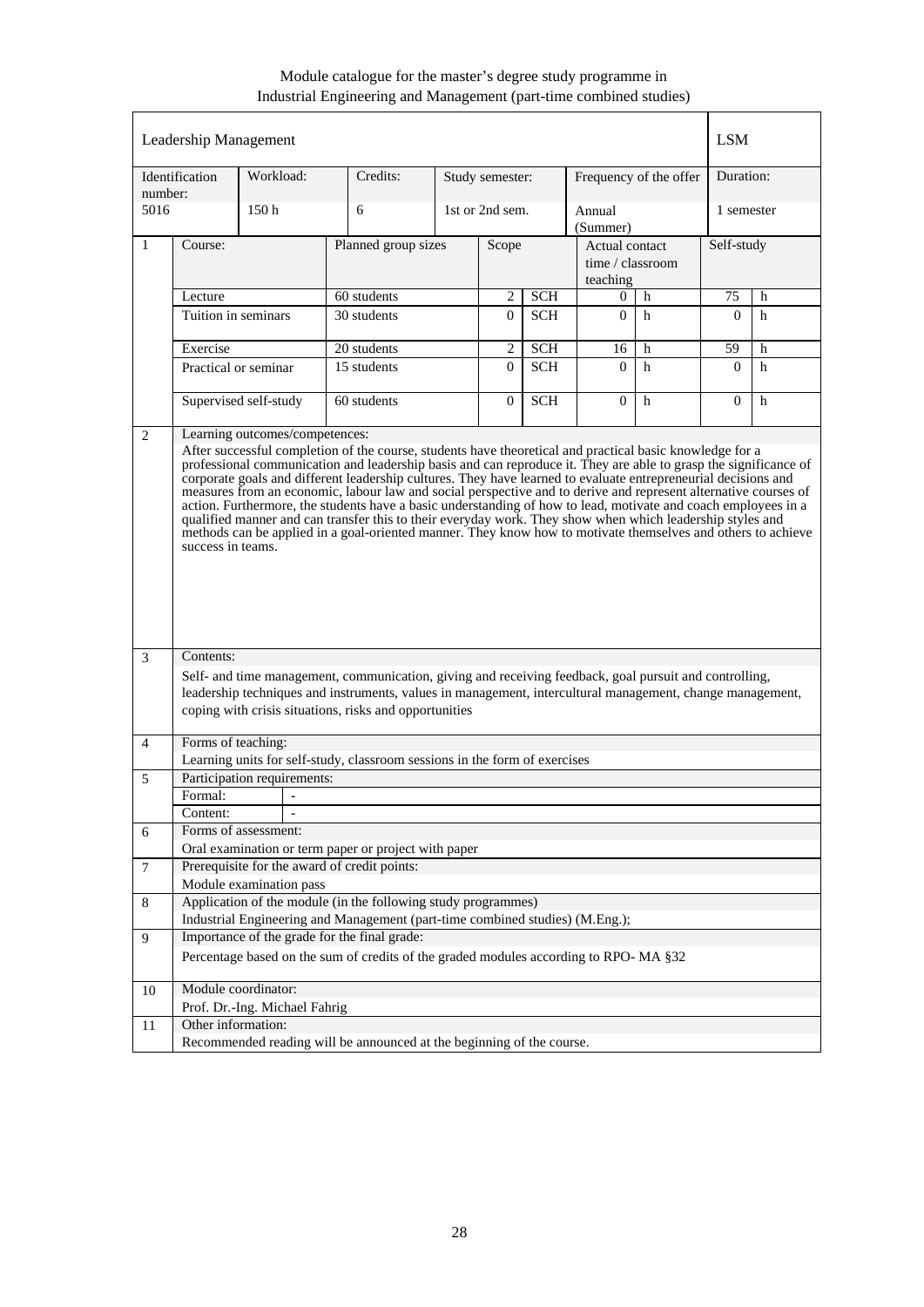|                |                                                                                                                                                                                                                                                                                                                                                                                                                                                                                                                                                                                                                                                                                                                                                                                                                                                                                                                                                                                                                                                                                                                                                                                                                                                                                                                                                                                                                                                                                                                                                                                                                                     |                             | Management of Industrial Service Bundles                                     |  |                 |                  |                                                |                        | ML         |   |
|----------------|-------------------------------------------------------------------------------------------------------------------------------------------------------------------------------------------------------------------------------------------------------------------------------------------------------------------------------------------------------------------------------------------------------------------------------------------------------------------------------------------------------------------------------------------------------------------------------------------------------------------------------------------------------------------------------------------------------------------------------------------------------------------------------------------------------------------------------------------------------------------------------------------------------------------------------------------------------------------------------------------------------------------------------------------------------------------------------------------------------------------------------------------------------------------------------------------------------------------------------------------------------------------------------------------------------------------------------------------------------------------------------------------------------------------------------------------------------------------------------------------------------------------------------------------------------------------------------------------------------------------------------------|-----------------------------|------------------------------------------------------------------------------|--|-----------------|------------------|------------------------------------------------|------------------------|------------|---|
| number:        | Identification                                                                                                                                                                                                                                                                                                                                                                                                                                                                                                                                                                                                                                                                                                                                                                                                                                                                                                                                                                                                                                                                                                                                                                                                                                                                                                                                                                                                                                                                                                                                                                                                                      | Workload:                   | Credits:                                                                     |  | Study semester: |                  |                                                | Frequency of the offer | Duration:  |   |
| 5020           |                                                                                                                                                                                                                                                                                                                                                                                                                                                                                                                                                                                                                                                                                                                                                                                                                                                                                                                                                                                                                                                                                                                                                                                                                                                                                                                                                                                                                                                                                                                                                                                                                                     | 150h                        | 6                                                                            |  | 2nd or 3rd sem. |                  | Annual<br>(Summer)                             |                        | 1 semester |   |
| $\mathbf{1}$   | Course:                                                                                                                                                                                                                                                                                                                                                                                                                                                                                                                                                                                                                                                                                                                                                                                                                                                                                                                                                                                                                                                                                                                                                                                                                                                                                                                                                                                                                                                                                                                                                                                                                             |                             | Planned group sizes                                                          |  | Scope           |                  | Actual contact<br>time / classroom<br>teaching |                        | Self-study |   |
|                | Lecture                                                                                                                                                                                                                                                                                                                                                                                                                                                                                                                                                                                                                                                                                                                                                                                                                                                                                                                                                                                                                                                                                                                                                                                                                                                                                                                                                                                                                                                                                                                                                                                                                             |                             | 60 students                                                                  |  | 2               | $\overline{SCH}$ | 0                                              | h                      | 75         | h |
|                | Tuition in seminars                                                                                                                                                                                                                                                                                                                                                                                                                                                                                                                                                                                                                                                                                                                                                                                                                                                                                                                                                                                                                                                                                                                                                                                                                                                                                                                                                                                                                                                                                                                                                                                                                 |                             | 30 students                                                                  |  | $\overline{0}$  | <b>SCH</b>       | $\overline{0}$                                 | h                      | $\theta$   | h |
|                | Exercise                                                                                                                                                                                                                                                                                                                                                                                                                                                                                                                                                                                                                                                                                                                                                                                                                                                                                                                                                                                                                                                                                                                                                                                                                                                                                                                                                                                                                                                                                                                                                                                                                            |                             | 20 students                                                                  |  | $\mathbf{2}$    | <b>SCH</b>       | 16                                             | h                      | 59         | h |
|                |                                                                                                                                                                                                                                                                                                                                                                                                                                                                                                                                                                                                                                                                                                                                                                                                                                                                                                                                                                                                                                                                                                                                                                                                                                                                                                                                                                                                                                                                                                                                                                                                                                     | Practical or seminar        | 15 students                                                                  |  | $\Omega$        | <b>SCH</b>       | $\Omega$                                       | h                      | $\theta$   | h |
|                |                                                                                                                                                                                                                                                                                                                                                                                                                                                                                                                                                                                                                                                                                                                                                                                                                                                                                                                                                                                                                                                                                                                                                                                                                                                                                                                                                                                                                                                                                                                                                                                                                                     | Supervised self-study       | 60 students                                                                  |  | $\overline{0}$  | <b>SCH</b>       | $\Omega$                                       | h                      | $\theta$   | h |
| 3              | After successful completion of the module, the students have a comprehensive understanding of the conception<br>and management of industrial service bundles as sales objects and can confidently apply and check this<br>understanding using examples. They work out the special features of services, also in teams, and are able to<br>present them and compare them with each other.<br>Contents:                                                                                                                                                                                                                                                                                                                                                                                                                                                                                                                                                                                                                                                                                                                                                                                                                                                                                                                                                                                                                                                                                                                                                                                                                               |                             |                                                                              |  |                 |                  |                                                |                        |            |   |
| $\overline{4}$ | The increasing intensification of competition due, among other things, to constantly shortening product life<br>cycles with longer development times, new competitors from Asia and ever-faster imitations has led to an<br>increasing competitive importance of services: industrial goods producers are trying to sell their material goods<br>combined with additional services as so-called industrial service bundles (also called hybrid service bundles) in<br>order to be able to differentiate themselves from the competition through a benefit advantage.<br>Introduction: Object and special features of services (concept and systematisation of services, special features<br>of the production of services, special features of the sale of services)<br>Forms and characteristics of industrial services as a component of industrial service bundles (approaches to the<br>systematisation of industrial services, integrativity and immateriality as service characteristics and their<br>consequences for management)<br>Sponsorship and organisational design of industrial service bundles (Make or Buy)<br>Initial analysis and strategy concepts for industrial service bundles Operational management of industrial<br>service bundles<br>Lifecycle management of industrial service bundles Quality management of industrial service<br>bundles<br>Controlling of industrial service bundles (service blueprinting, benchmarking, process value analysis, process<br>costing, target pricing/costing)<br>Analysis of selected business models of industrial service bundle providers<br>Development trends |                             |                                                                              |  |                 |                  |                                                |                        |            |   |
|                | Forms of teaching:                                                                                                                                                                                                                                                                                                                                                                                                                                                                                                                                                                                                                                                                                                                                                                                                                                                                                                                                                                                                                                                                                                                                                                                                                                                                                                                                                                                                                                                                                                                                                                                                                  |                             | Learning units for self-study, classroom sessions in the form of exercises   |  |                 |                  |                                                |                        |            |   |
| 5              |                                                                                                                                                                                                                                                                                                                                                                                                                                                                                                                                                                                                                                                                                                                                                                                                                                                                                                                                                                                                                                                                                                                                                                                                                                                                                                                                                                                                                                                                                                                                                                                                                                     | Participation requirements: |                                                                              |  |                 |                  |                                                |                        |            |   |
|                | Formal:                                                                                                                                                                                                                                                                                                                                                                                                                                                                                                                                                                                                                                                                                                                                                                                                                                                                                                                                                                                                                                                                                                                                                                                                                                                                                                                                                                                                                                                                                                                                                                                                                             |                             |                                                                              |  |                 |                  |                                                |                        |            |   |
|                | Content:                                                                                                                                                                                                                                                                                                                                                                                                                                                                                                                                                                                                                                                                                                                                                                                                                                                                                                                                                                                                                                                                                                                                                                                                                                                                                                                                                                                                                                                                                                                                                                                                                            | $\blacksquare$              |                                                                              |  |                 |                  |                                                |                        |            |   |
| 6              |                                                                                                                                                                                                                                                                                                                                                                                                                                                                                                                                                                                                                                                                                                                                                                                                                                                                                                                                                                                                                                                                                                                                                                                                                                                                                                                                                                                                                                                                                                                                                                                                                                     | Forms of assessment:        |                                                                              |  |                 |                  |                                                |                        |            |   |
|                |                                                                                                                                                                                                                                                                                                                                                                                                                                                                                                                                                                                                                                                                                                                                                                                                                                                                                                                                                                                                                                                                                                                                                                                                                                                                                                                                                                                                                                                                                                                                                                                                                                     |                             | Written examination or oral examination                                      |  |                 |                  |                                                |                        |            |   |
| $\tau$         |                                                                                                                                                                                                                                                                                                                                                                                                                                                                                                                                                                                                                                                                                                                                                                                                                                                                                                                                                                                                                                                                                                                                                                                                                                                                                                                                                                                                                                                                                                                                                                                                                                     |                             | Prerequisite for the award of credit points:                                 |  |                 |                  |                                                |                        |            |   |
|                |                                                                                                                                                                                                                                                                                                                                                                                                                                                                                                                                                                                                                                                                                                                                                                                                                                                                                                                                                                                                                                                                                                                                                                                                                                                                                                                                                                                                                                                                                                                                                                                                                                     | Module examination pass     |                                                                              |  |                 |                  |                                                |                        |            |   |
| 8              |                                                                                                                                                                                                                                                                                                                                                                                                                                                                                                                                                                                                                                                                                                                                                                                                                                                                                                                                                                                                                                                                                                                                                                                                                                                                                                                                                                                                                                                                                                                                                                                                                                     |                             | Application of the module (in the following study programmes)                |  |                 |                  |                                                |                        |            |   |
|                |                                                                                                                                                                                                                                                                                                                                                                                                                                                                                                                                                                                                                                                                                                                                                                                                                                                                                                                                                                                                                                                                                                                                                                                                                                                                                                                                                                                                                                                                                                                                                                                                                                     |                             | Industrial Engineering and Management (part-time combined studies) (M.Eng.); |  |                 |                  |                                                |                        |            |   |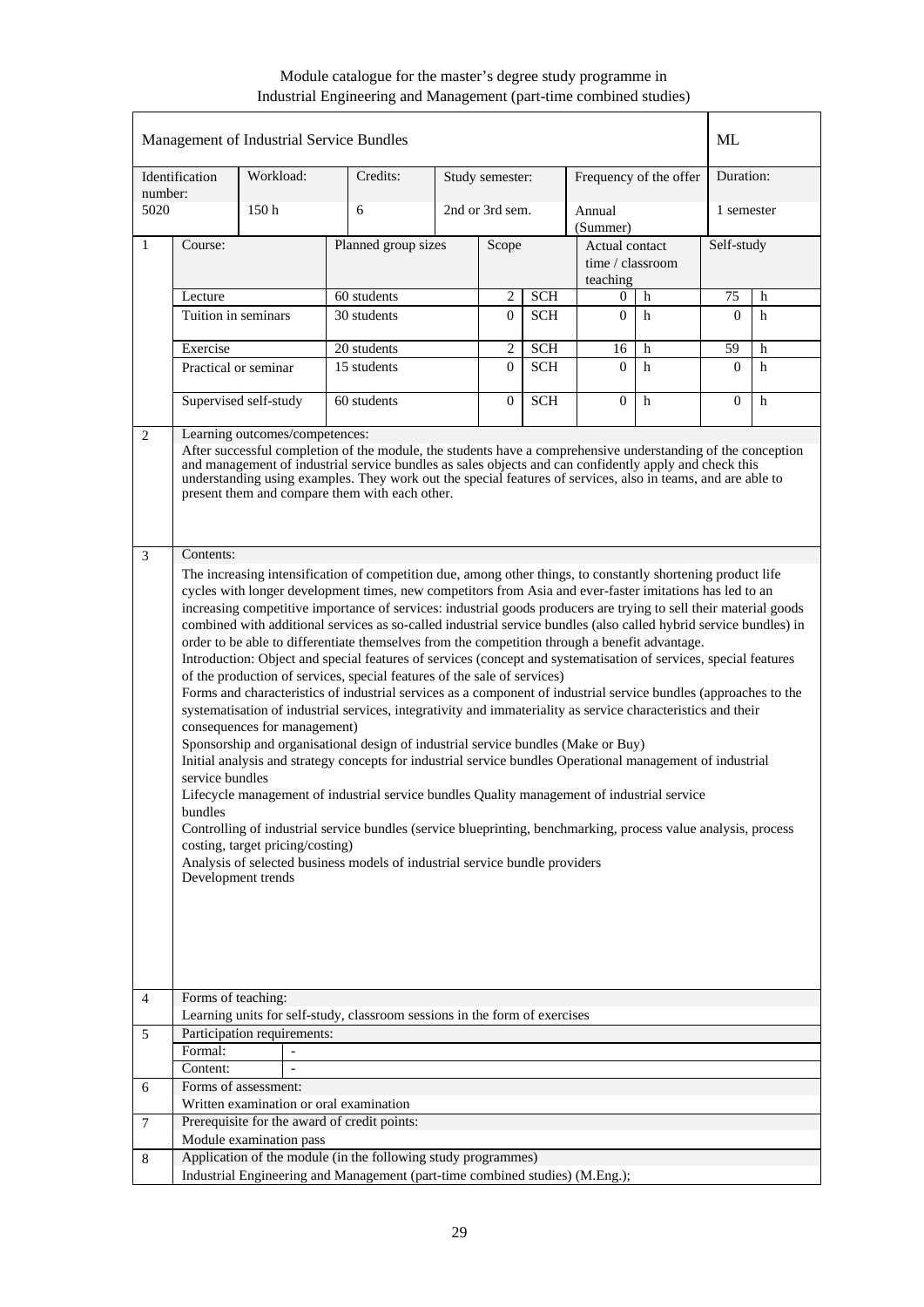|    | Importance of the grade for the final grade:                                         |
|----|--------------------------------------------------------------------------------------|
|    | Percentage based on the sum of credits of the graded modules according to RPO-MA §32 |
| 10 | Module coordinator:                                                                  |
|    | Prof. Dr. rer. oec. Klaus Rüdiger                                                    |
|    | Other information:                                                                   |
|    | Literature will be announced at the beginning of the course.                         |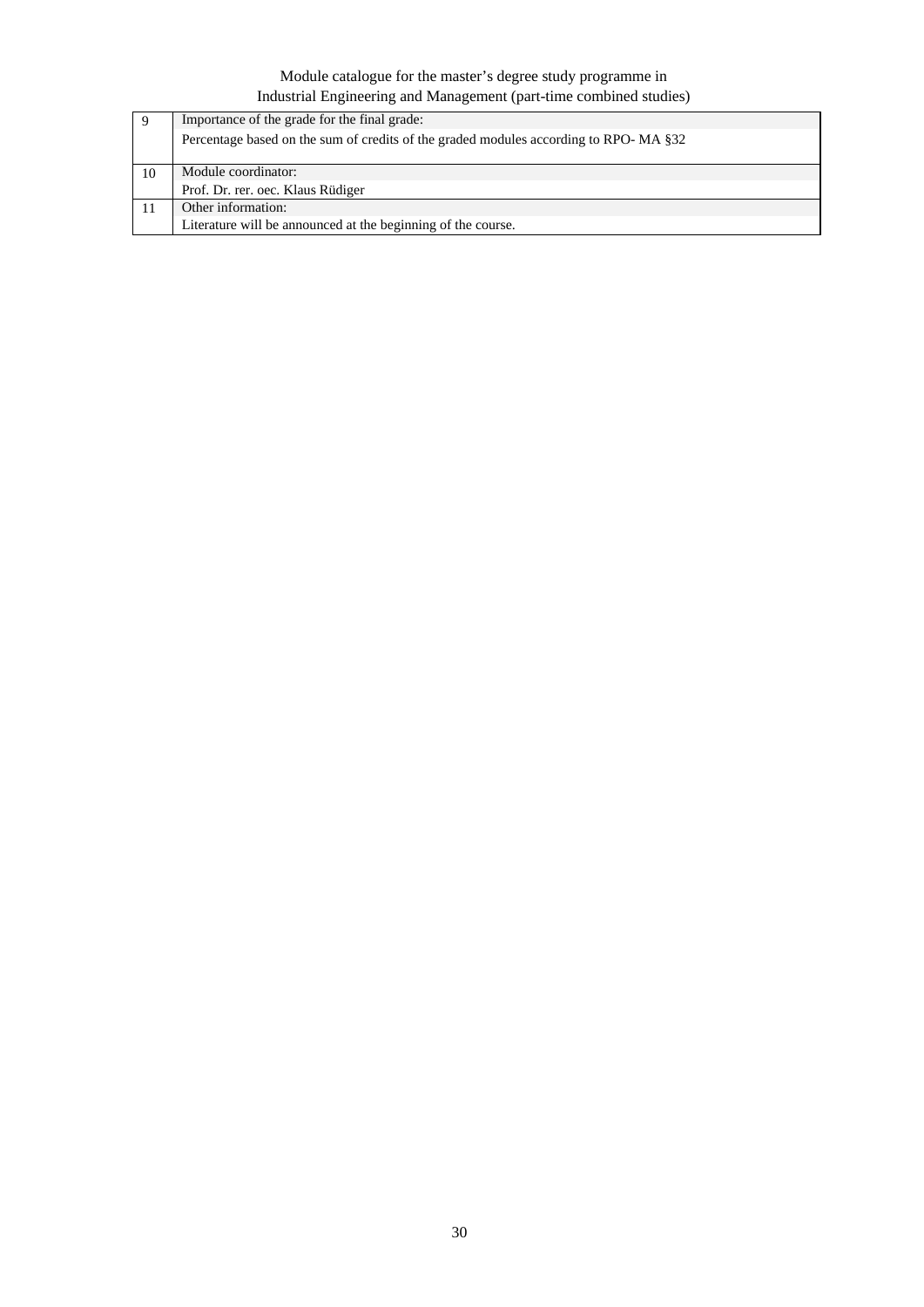|                | <b>Master Thesis</b>                                                                                                                                                                                                             |                                  |                                                                                                                  |          |                 |                  |                  |                        | MAR              |   |
|----------------|----------------------------------------------------------------------------------------------------------------------------------------------------------------------------------------------------------------------------------|----------------------------------|------------------------------------------------------------------------------------------------------------------|----------|-----------------|------------------|------------------|------------------------|------------------|---|
| number:        | Identification                                                                                                                                                                                                                   | Workload:                        | Credits:                                                                                                         |          | Study semester: |                  |                  | Frequency of the offer | Duration:        |   |
| 5023           |                                                                                                                                                                                                                                  | 500 <sub>h</sub>                 | 20                                                                                                               | 4th sem. |                 |                  | each semester    |                        | 1 semester       |   |
| $\mathbf{1}$   | Course:                                                                                                                                                                                                                          |                                  | Planned group sizes                                                                                              |          | Scope           |                  | Actual contact   |                        | Self-study       |   |
|                |                                                                                                                                                                                                                                  |                                  |                                                                                                                  |          |                 |                  | time / classroom |                        |                  |   |
|                |                                                                                                                                                                                                                                  |                                  |                                                                                                                  |          |                 |                  | teaching         |                        |                  |   |
|                | Lecture                                                                                                                                                                                                                          |                                  | 60 students                                                                                                      |          | $\mathbf{0}$    | $\overline{SCH}$ | $\Omega$         | h                      | 500              | h |
|                | Tuition in seminars                                                                                                                                                                                                              |                                  | 30 students                                                                                                      |          | $\Omega$        | <b>SCH</b>       | $\Omega$         | h                      | $\Omega$         | h |
|                | Exercise                                                                                                                                                                                                                         |                                  | 20 students                                                                                                      |          | $\mathbf{0}$    | <b>SCH</b>       | $\mathbf{0}$     | h                      | $\boldsymbol{0}$ | h |
|                |                                                                                                                                                                                                                                  | Practical or seminar             | 15 students                                                                                                      |          | $\Omega$        | <b>SCH</b>       | $\Omega$         | h                      | $\Omega$         | h |
|                |                                                                                                                                                                                                                                  |                                  |                                                                                                                  |          |                 |                  |                  |                        |                  |   |
|                | Supervised self-study<br>$\overline{0}$<br>$\Omega$<br>60 students<br><b>SCH</b><br>h                                                                                                                                            |                                  |                                                                                                                  |          |                 |                  | $\Omega$         | h                      |                  |   |
| 2              | Learning outcomes/competences:                                                                                                                                                                                                   |                                  |                                                                                                                  |          |                 |                  |                  |                        |                  |   |
|                | After successful completion of the master thesis, the candidate is able to independently complete a practice-<br>oriented task from his/her special subject area within a specified period of time, both in the subject-specific |                                  |                                                                                                                  |          |                 |                  |                  |                        |                  |   |
|                |                                                                                                                                                                                                                                  |                                  | details and in the interdisciplinary contexts, using scientific methods.                                         |          |                 |                  |                  |                        |                  |   |
|                |                                                                                                                                                                                                                                  |                                  |                                                                                                                  |          |                 |                  |                  |                        |                  |   |
|                |                                                                                                                                                                                                                                  |                                  |                                                                                                                  |          |                 |                  |                  |                        |                  |   |
| 3              | Contents:                                                                                                                                                                                                                        |                                  | The master thesis is an independent scientific work from the subject area of the respective study programme with |          |                 |                  |                  |                        |                  |   |
|                |                                                                                                                                                                                                                                  |                                  | a description and explanation of its solution. It can also be carried out through an empirical investigation or  |          |                 |                  |                  |                        |                  |   |
|                |                                                                                                                                                                                                                                  |                                  | through conceptual or design tasks or through an evaluation of existing sources. A combination of these is       |          |                 |                  |                  |                        |                  |   |
|                | possible.                                                                                                                                                                                                                        |                                  |                                                                                                                  |          |                 |                  |                  |                        |                  |   |
|                |                                                                                                                                                                                                                                  |                                  |                                                                                                                  |          |                 |                  |                  |                        |                  |   |
| $\overline{4}$ | Forms of teaching:                                                                                                                                                                                                               |                                  |                                                                                                                  |          |                 |                  |                  |                        |                  |   |
|                |                                                                                                                                                                                                                                  |                                  | Written composition with faculty tutoring                                                                        |          |                 |                  |                  |                        |                  |   |
| 5              |                                                                                                                                                                                                                                  | Participation requirements:      |                                                                                                                  |          |                 |                  |                  |                        |                  |   |
|                | Formal:                                                                                                                                                                                                                          |                                  |                                                                                                                  |          |                 |                  |                  |                        |                  |   |
|                | Content:                                                                                                                                                                                                                         |                                  | Coordinated topic from the student's special subject area                                                        |          |                 |                  |                  |                        |                  |   |
| 6              |                                                                                                                                                                                                                                  | Forms of assessment:             |                                                                                                                  |          |                 |                  |                  |                        |                  |   |
|                | Master thesis                                                                                                                                                                                                                    |                                  |                                                                                                                  |          |                 |                  |                  |                        |                  |   |
| 7              |                                                                                                                                                                                                                                  | Module examination pass          | Prerequisite for the award of credit points:                                                                     |          |                 |                  |                  |                        |                  |   |
| 8              |                                                                                                                                                                                                                                  |                                  | Application of the module (in the following study programmes)                                                    |          |                 |                  |                  |                        |                  |   |
|                |                                                                                                                                                                                                                                  |                                  | Applied Automation (part-time combined studies) (M.Eng.); Industrial Engineering and Management (part-           |          |                 |                  |                  |                        |                  |   |
|                |                                                                                                                                                                                                                                  | time combined studies) (M.Eng.); |                                                                                                                  |          |                 |                  |                  |                        |                  |   |
| 9              |                                                                                                                                                                                                                                  |                                  | Importance of the grade for the final grade:                                                                     |          |                 |                  |                  |                        |                  |   |
|                | Percentage based on the sum of credits of the graded modules according to RPO-MA §32                                                                                                                                             |                                  |                                                                                                                  |          |                 |                  |                  |                        |                  |   |
|                |                                                                                                                                                                                                                                  |                                  |                                                                                                                  |          |                 |                  |                  |                        |                  |   |
| 10             | Module coordinator:                                                                                                                                                                                                              |                                  |                                                                                                                  |          |                 |                  |                  |                        |                  |   |
|                | N. N.                                                                                                                                                                                                                            |                                  |                                                                                                                  |          |                 |                  |                  |                        |                  |   |
| 11             | Other information:                                                                                                                                                                                                               |                                  |                                                                                                                  |          |                 |                  |                  |                        |                  |   |
|                |                                                                                                                                                                                                                                  |                                  | Literature will be announced at the beginning of the course.                                                     |          |                 |                  |                  |                        |                  |   |
|                |                                                                                                                                                                                                                                  |                                  |                                                                                                                  |          |                 |                  |                  |                        |                  |   |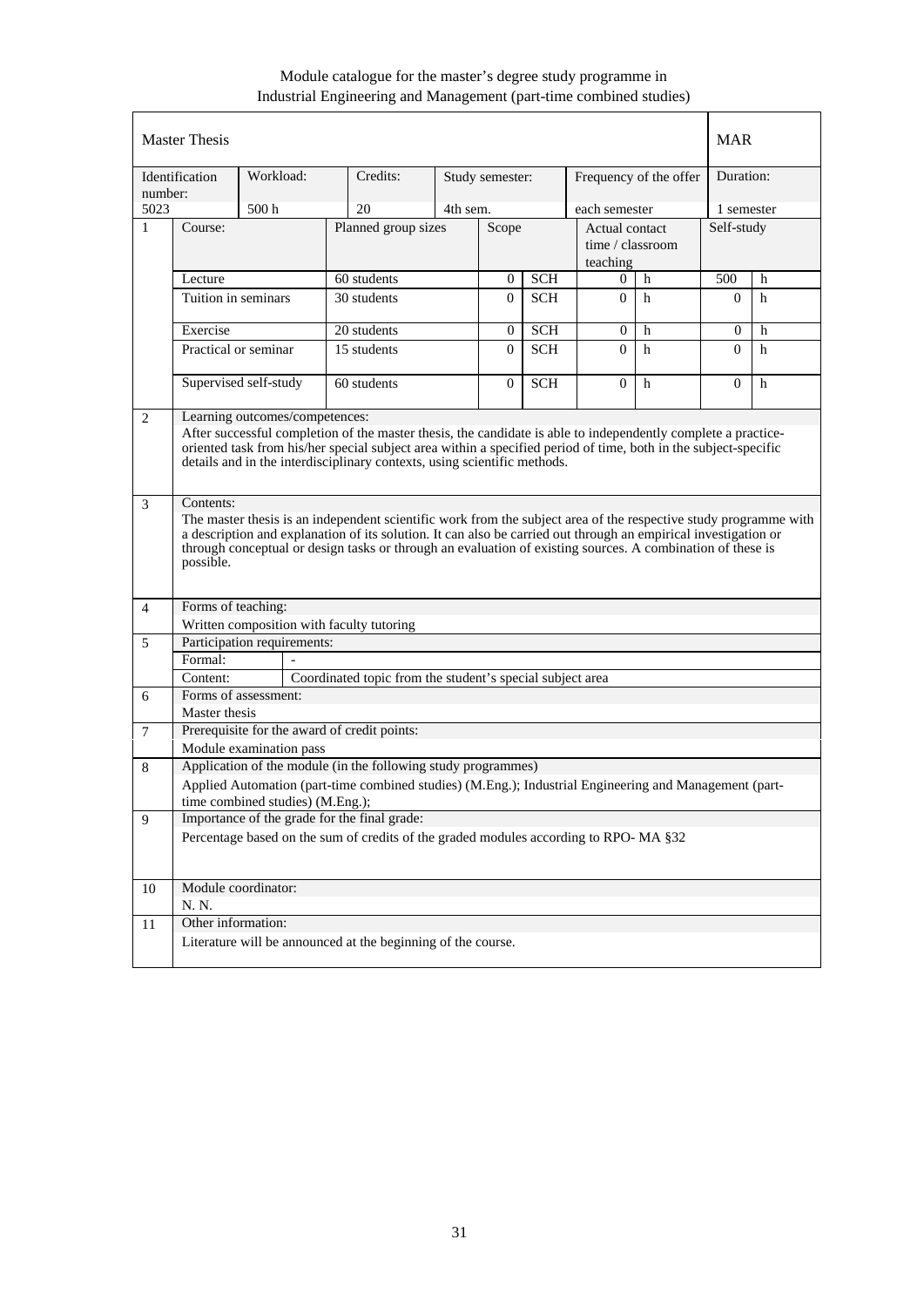|                |                                                                                                                                                                                                                                                                                                                                                                                                                                             |                                                  | Product Lifecycle Management and Systems Engineering                                                                                                                                                |                     |                      |            |                                                |                        | <b>PLM</b> |   |
|----------------|---------------------------------------------------------------------------------------------------------------------------------------------------------------------------------------------------------------------------------------------------------------------------------------------------------------------------------------------------------------------------------------------------------------------------------------------|--------------------------------------------------|-----------------------------------------------------------------------------------------------------------------------------------------------------------------------------------------------------|---------------------|----------------------|------------|------------------------------------------------|------------------------|------------|---|
| number:        | Identification                                                                                                                                                                                                                                                                                                                                                                                                                              | Workload:                                        | Credits:                                                                                                                                                                                            |                     | Study semester:      |            |                                                | Frequency of the offer | Duration:  |   |
| 5013           |                                                                                                                                                                                                                                                                                                                                                                                                                                             | 150 <sub>h</sub>                                 | 6                                                                                                                                                                                                   |                     | 1st, 2nd or 3rd sem. |            | Annual<br>(Winter)                             |                        | 1 semester |   |
| 1              | Course:                                                                                                                                                                                                                                                                                                                                                                                                                                     |                                                  |                                                                                                                                                                                                     | Planned group sizes |                      |            | Actual contact<br>time / classroom<br>teaching |                        | Self-study |   |
|                | Lecture                                                                                                                                                                                                                                                                                                                                                                                                                                     |                                                  | 60 students                                                                                                                                                                                         |                     | 2                    | <b>SCH</b> | 0                                              | h                      | 75         | h |
|                |                                                                                                                                                                                                                                                                                                                                                                                                                                             | Tuition in seminars                              | 30 students                                                                                                                                                                                         |                     | $\Omega$             | <b>SCH</b> | $\Omega$                                       | h                      | $\Omega$   | h |
|                | Exercise                                                                                                                                                                                                                                                                                                                                                                                                                                    |                                                  | 20 students                                                                                                                                                                                         |                     | $\overline{2}$       | <b>SCH</b> | 16                                             | h                      | 59         | h |
|                |                                                                                                                                                                                                                                                                                                                                                                                                                                             | Practical or seminar                             | 15 students                                                                                                                                                                                         |                     | $\Omega$             | <b>SCH</b> | $\Omega$                                       | h                      | $\Omega$   | h |
|                |                                                                                                                                                                                                                                                                                                                                                                                                                                             | Supervised self-study                            | 60 students                                                                                                                                                                                         |                     | $\Omega$             | <b>SCH</b> | $\Omega$                                       | h                      | $\Omega$   | h |
| 2              |                                                                                                                                                                                                                                                                                                                                                                                                                                             | Learning outcomes/competences:                   |                                                                                                                                                                                                     |                     |                      |            |                                                |                        |            |   |
|                | processes and explain their control as well as the use and structure of a product lifecycle management.<br>Students are able to methodically apply product development processes and to critically reflect on them. In<br>addition, they are able to argue the importance of PLM and to use PDM systems in a suitable way to solve day-to-<br>day problems in the development of products in accordance with the principles of engineering. |                                                  |                                                                                                                                                                                                     |                     |                      |            |                                                |                        |            |   |
| 3              | Contents:                                                                                                                                                                                                                                                                                                                                                                                                                                   |                                                  |                                                                                                                                                                                                     |                     |                      |            |                                                |                        |            |   |
|                | <b>Basics of PLM</b>                                                                                                                                                                                                                                                                                                                                                                                                                        |                                                  |                                                                                                                                                                                                     |                     |                      |            |                                                |                        |            |   |
|                |                                                                                                                                                                                                                                                                                                                                                                                                                                             |                                                  | Processes and methods of PLM: Product development process PEP                                                                                                                                       |                     |                      |            |                                                |                        |            |   |
|                |                                                                                                                                                                                                                                                                                                                                                                                                                                             | Further processes of PLM                         |                                                                                                                                                                                                     |                     |                      |            |                                                |                        |            |   |
|                |                                                                                                                                                                                                                                                                                                                                                                                                                                             | Basics of data management                        | Requirements for PLM/PDM data management                                                                                                                                                            |                     |                      |            |                                                |                        |            |   |
|                |                                                                                                                                                                                                                                                                                                                                                                                                                                             | Managing product data<br>PDM system architecture |                                                                                                                                                                                                     |                     |                      |            |                                                |                        |            |   |
| $\overline{4}$ | Forms of teaching:                                                                                                                                                                                                                                                                                                                                                                                                                          |                                                  |                                                                                                                                                                                                     |                     |                      |            |                                                |                        |            |   |
|                |                                                                                                                                                                                                                                                                                                                                                                                                                                             |                                                  | Learning units for self-study, classroom sessions in the form of exercises                                                                                                                          |                     |                      |            |                                                |                        |            |   |
| 5              |                                                                                                                                                                                                                                                                                                                                                                                                                                             | Participation requirements:<br>$\overline{a}$    |                                                                                                                                                                                                     |                     |                      |            |                                                |                        |            |   |
|                | Formal:<br>Content:                                                                                                                                                                                                                                                                                                                                                                                                                         | $\overline{\phantom{a}}$                         |                                                                                                                                                                                                     |                     |                      |            |                                                |                        |            |   |
| 6              |                                                                                                                                                                                                                                                                                                                                                                                                                                             | Forms of assessment:                             |                                                                                                                                                                                                     |                     |                      |            |                                                |                        |            |   |
|                |                                                                                                                                                                                                                                                                                                                                                                                                                                             |                                                  | Written examination or oral examination                                                                                                                                                             |                     |                      |            |                                                |                        |            |   |
| $\overline{7}$ |                                                                                                                                                                                                                                                                                                                                                                                                                                             |                                                  | Prerequisite for the award of credit points:                                                                                                                                                        |                     |                      |            |                                                |                        |            |   |
|                |                                                                                                                                                                                                                                                                                                                                                                                                                                             | Module examination pass                          |                                                                                                                                                                                                     |                     |                      |            |                                                |                        |            |   |
| 8              |                                                                                                                                                                                                                                                                                                                                                                                                                                             |                                                  | Application of the module (in the following study programmes)                                                                                                                                       |                     |                      |            |                                                |                        |            |   |
|                |                                                                                                                                                                                                                                                                                                                                                                                                                                             |                                                  | Industrial Engineering and Management (part-time combined studies) (M.Eng.);                                                                                                                        |                     |                      |            |                                                |                        |            |   |
| 9              |                                                                                                                                                                                                                                                                                                                                                                                                                                             |                                                  | Importance of the grade for the final grade:                                                                                                                                                        |                     |                      |            |                                                |                        |            |   |
|                |                                                                                                                                                                                                                                                                                                                                                                                                                                             |                                                  | Percentage based on the sum of credits of the graded modules according to RPO-MA §32                                                                                                                |                     |                      |            |                                                |                        |            |   |
| 10             |                                                                                                                                                                                                                                                                                                                                                                                                                                             | Module coordinator:                              |                                                                                                                                                                                                     |                     |                      |            |                                                |                        |            |   |
|                |                                                                                                                                                                                                                                                                                                                                                                                                                                             | Prof. Dr.-Ing. Klaus Dürkopp                     |                                                                                                                                                                                                     |                     |                      |            |                                                |                        |            |   |
| 11             | Other information:                                                                                                                                                                                                                                                                                                                                                                                                                          |                                                  |                                                                                                                                                                                                     |                     |                      |            |                                                |                        |            |   |
|                |                                                                                                                                                                                                                                                                                                                                                                                                                                             |                                                  | A teaching note from the Institute for Composite Studies (IfV NRW) is available for this module. The<br>learning units of Prof. Dr. Brenke Product Life-Cycle Management (September 2015) are used. |                     |                      |            |                                                |                        |            |   |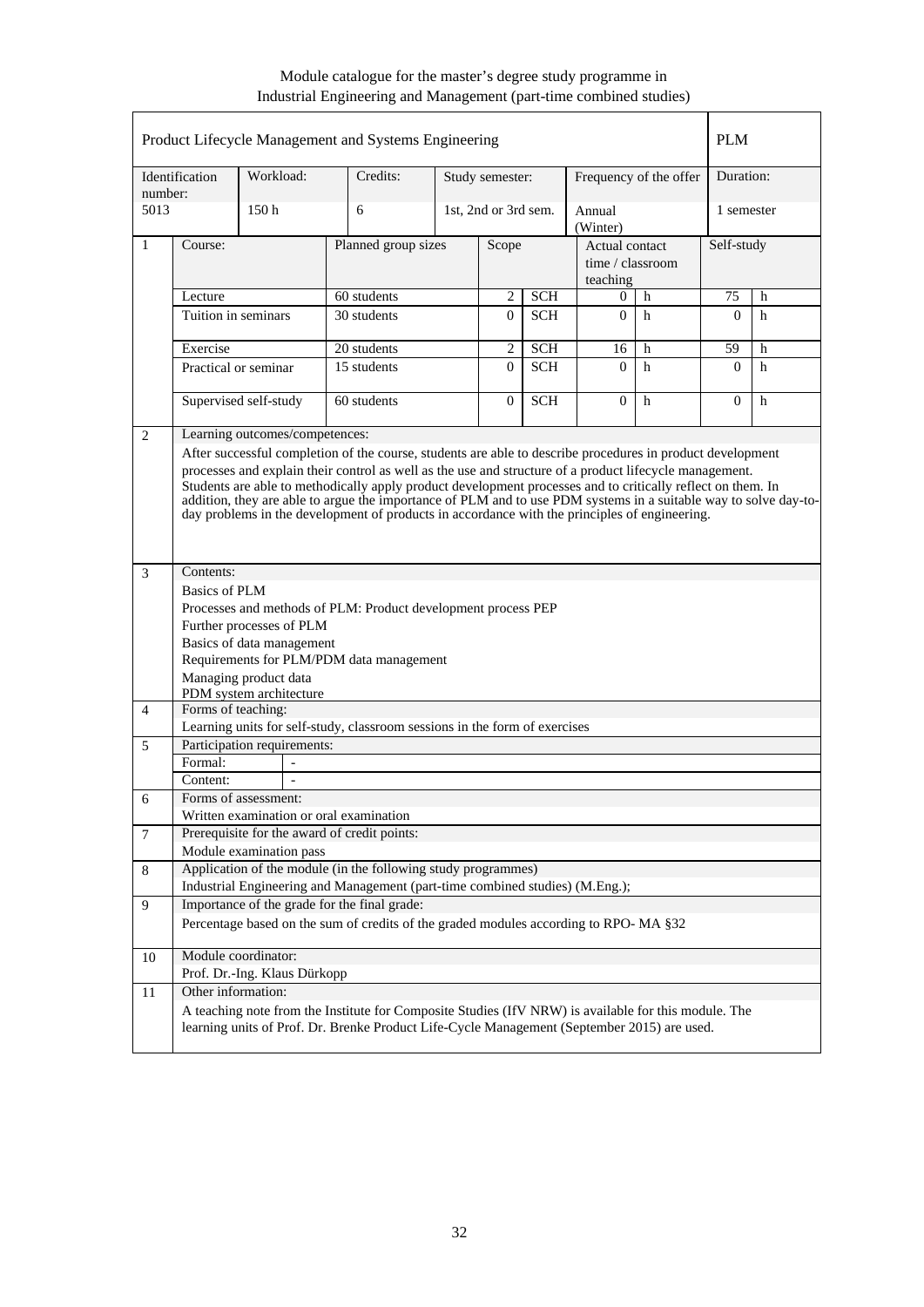|                |                                                                                                                                                                                                                                                                                                                                                                                                                                                                 | Process and Production Engineering |                                                                            |                     |                      |            |                                                |                        | <b>PPT</b>   |   |
|----------------|-----------------------------------------------------------------------------------------------------------------------------------------------------------------------------------------------------------------------------------------------------------------------------------------------------------------------------------------------------------------------------------------------------------------------------------------------------------------|------------------------------------|----------------------------------------------------------------------------|---------------------|----------------------|------------|------------------------------------------------|------------------------|--------------|---|
| number:        | Identification                                                                                                                                                                                                                                                                                                                                                                                                                                                  | Workload:                          | Credits:                                                                   |                     | Study semester:      |            |                                                | Frequency of the offer | Duration:    |   |
| 5014           |                                                                                                                                                                                                                                                                                                                                                                                                                                                                 | 150h                               | 6                                                                          |                     | 1st, 2nd or 3rd sem. |            | Annual<br>(Winter)                             |                        | 1 semester   |   |
| 1              | Course:                                                                                                                                                                                                                                                                                                                                                                                                                                                         |                                    |                                                                            | Planned group sizes |                      | Scope      | Actual contact<br>time / classroom<br>teaching |                        | Self-study   |   |
|                | Lecture                                                                                                                                                                                                                                                                                                                                                                                                                                                         |                                    | 60 students                                                                |                     | 2                    | <b>SCH</b> | $\overline{0}$                                 | h                      | 75           | h |
|                |                                                                                                                                                                                                                                                                                                                                                                                                                                                                 | Tuition in seminars                | 30 students                                                                |                     | $\Omega$             | <b>SCH</b> | $\Omega$                                       | h                      | $\Omega$     | h |
|                | Exercise                                                                                                                                                                                                                                                                                                                                                                                                                                                        |                                    | 20 students                                                                |                     | $\overline{c}$       | <b>SCH</b> | 16                                             | h                      | 59           | h |
|                |                                                                                                                                                                                                                                                                                                                                                                                                                                                                 | Practical or seminar               | 15 students                                                                |                     | $\Omega$             | <b>SCH</b> | $\Omega$                                       | h                      | $\Omega$     | h |
|                |                                                                                                                                                                                                                                                                                                                                                                                                                                                                 | Supervised self-study              | 60 students                                                                |                     | $\mathbf{0}$         | <b>SCH</b> | $\theta$                                       | h                      | $\mathbf{0}$ | h |
| 2              | Learning outcomes/competences:<br>After successful completion of the courses, the students are able to present the basics of factory organisation and<br>industrial engineering and to apply the acquired knowledge to typical problems with the help of practical<br>examples. They can recognise connections and apply them in their field of work. Students are able to reproduce<br>an overall view of the typical facets of a modern industrial operation. |                                    |                                                                            |                     |                      |            |                                                |                        |              |   |
| 3              | Contents:                                                                                                                                                                                                                                                                                                                                                                                                                                                       |                                    |                                                                            |                     |                      |            |                                                |                        |              |   |
|                | Introduction to Production<br>Production planning and control<br>Labour science (e.g. REFA /MTM)<br>Factory planning<br>LEAN Management / Industrial Engineering<br>Industry 4.0 Digitalisation and networking of industrial plants<br>Supply chain management<br>Digital factory<br>Strategic Management / Organisation                                                                                                                                        |                                    |                                                                            |                     |                      |            |                                                |                        |              |   |
| $\overline{4}$ | Forms of teaching:                                                                                                                                                                                                                                                                                                                                                                                                                                              |                                    |                                                                            |                     |                      |            |                                                |                        |              |   |
|                |                                                                                                                                                                                                                                                                                                                                                                                                                                                                 | Participation requirements:        | Learning units for self-study, classroom sessions in the form of exercises |                     |                      |            |                                                |                        |              |   |
| 5              | Formal:                                                                                                                                                                                                                                                                                                                                                                                                                                                         |                                    |                                                                            |                     |                      |            |                                                |                        |              |   |
|                | Content:                                                                                                                                                                                                                                                                                                                                                                                                                                                        |                                    |                                                                            |                     |                      |            |                                                |                        |              |   |
| 6              |                                                                                                                                                                                                                                                                                                                                                                                                                                                                 | Forms of assessment:               |                                                                            |                     |                      |            |                                                |                        |              |   |
|                |                                                                                                                                                                                                                                                                                                                                                                                                                                                                 |                                    | Written or oral examination or project with paper                          |                     |                      |            |                                                |                        |              |   |
| 7              |                                                                                                                                                                                                                                                                                                                                                                                                                                                                 |                                    | Prerequisite for the award of credit points:                               |                     |                      |            |                                                |                        |              |   |
|                |                                                                                                                                                                                                                                                                                                                                                                                                                                                                 | Module examination pass            |                                                                            |                     |                      |            |                                                |                        |              |   |
| 8              |                                                                                                                                                                                                                                                                                                                                                                                                                                                                 |                                    | Application of the module (in the following study programmes)              |                     |                      |            |                                                |                        |              |   |
|                | Industrial Engineering and Management (part-time combined studies) (M.Eng.);                                                                                                                                                                                                                                                                                                                                                                                    |                                    |                                                                            |                     |                      |            |                                                |                        |              |   |
| 9              |                                                                                                                                                                                                                                                                                                                                                                                                                                                                 |                                    | Importance of the grade for the final grade:                               |                     |                      |            |                                                |                        |              |   |
|                | Percentage based on the sum of credits of the graded modules according to RPO-MA §32                                                                                                                                                                                                                                                                                                                                                                            |                                    |                                                                            |                     |                      |            |                                                |                        |              |   |
| 10             |                                                                                                                                                                                                                                                                                                                                                                                                                                                                 | Module coordinator:                |                                                                            |                     |                      |            |                                                |                        |              |   |
|                |                                                                                                                                                                                                                                                                                                                                                                                                                                                                 | Prof. Dr.-Ing. Jürgen Sauser       |                                                                            |                     |                      |            |                                                |                        |              |   |
| 11             | Other information:                                                                                                                                                                                                                                                                                                                                                                                                                                              |                                    |                                                                            |                     |                      |            |                                                |                        |              |   |
|                | $\overline{\phantom{0}}$                                                                                                                                                                                                                                                                                                                                                                                                                                        |                                    |                                                                            |                     |                      |            |                                                |                        |              |   |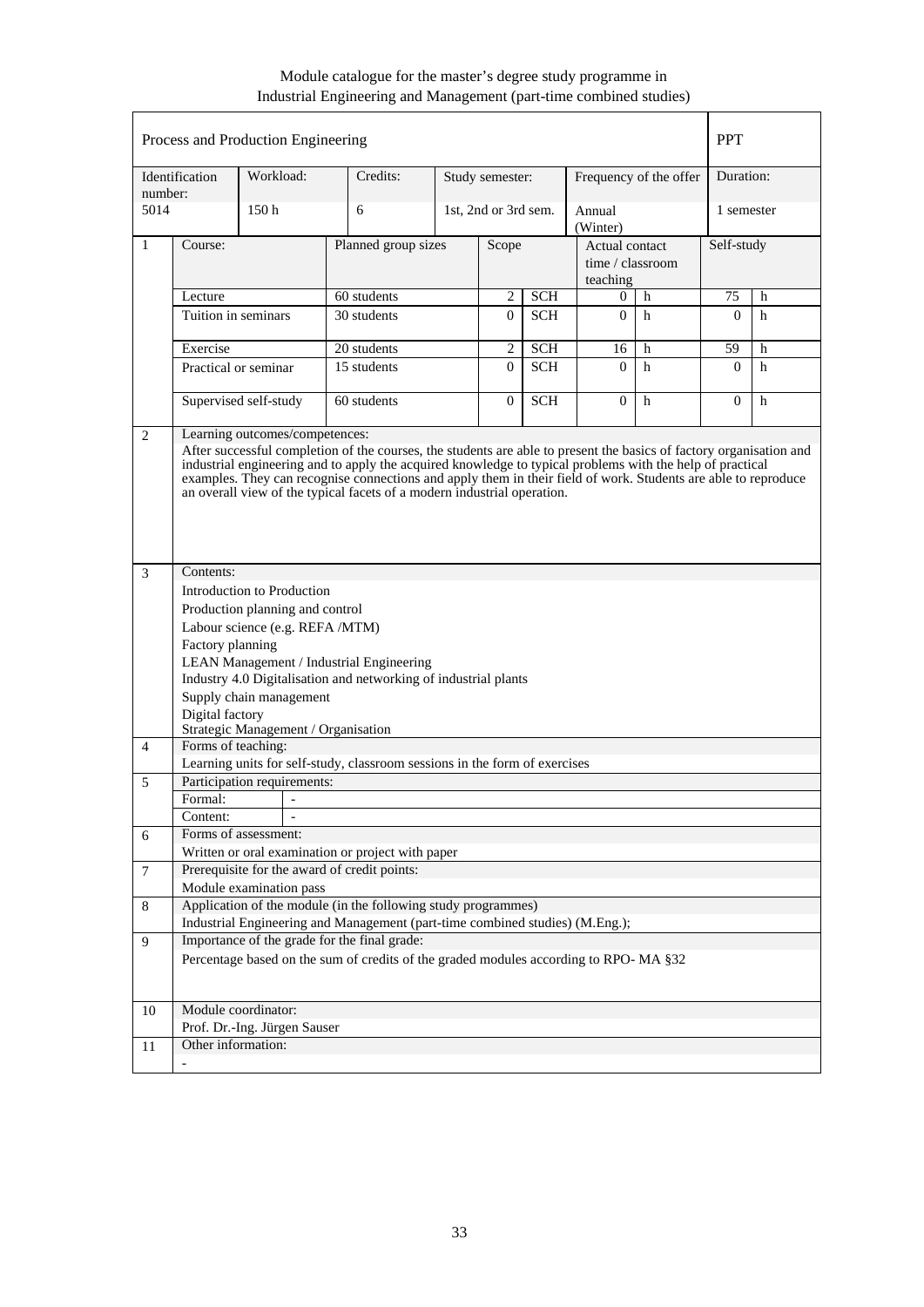|                |                                                                                                   |                                                                                                                                                                                  | Simulation of Production and Logistics Systems                                                                                                                                                                                                                                                                                                                                                                                                                                                                                                                                                                                                                                                                                                                                                                                                                                                                                                                                                                                               |                |                              |            |                                                |                        | <b>SPL</b> |            |  |
|----------------|---------------------------------------------------------------------------------------------------|----------------------------------------------------------------------------------------------------------------------------------------------------------------------------------|----------------------------------------------------------------------------------------------------------------------------------------------------------------------------------------------------------------------------------------------------------------------------------------------------------------------------------------------------------------------------------------------------------------------------------------------------------------------------------------------------------------------------------------------------------------------------------------------------------------------------------------------------------------------------------------------------------------------------------------------------------------------------------------------------------------------------------------------------------------------------------------------------------------------------------------------------------------------------------------------------------------------------------------------|----------------|------------------------------|------------|------------------------------------------------|------------------------|------------|------------|--|
| number:        | Identification                                                                                    | Workload:                                                                                                                                                                        | Credits:                                                                                                                                                                                                                                                                                                                                                                                                                                                                                                                                                                                                                                                                                                                                                                                                                                                                                                                                                                                                                                     |                | Study semester:              |            |                                                | Frequency of the offer | Duration:  |            |  |
| 5017           |                                                                                                   | 150h                                                                                                                                                                             | 6                                                                                                                                                                                                                                                                                                                                                                                                                                                                                                                                                                                                                                                                                                                                                                                                                                                                                                                                                                                                                                            |                | 2nd or 3rd sem.              |            | Annual<br>(Summer)                             |                        |            | 1 semester |  |
| $\mathbf{1}$   | Course:                                                                                           |                                                                                                                                                                                  | Planned group sizes                                                                                                                                                                                                                                                                                                                                                                                                                                                                                                                                                                                                                                                                                                                                                                                                                                                                                                                                                                                                                          |                | Scope                        |            | Actual contact<br>time / classroom<br>teaching |                        | Self-study |            |  |
|                | Lecture                                                                                           |                                                                                                                                                                                  | 60 students                                                                                                                                                                                                                                                                                                                                                                                                                                                                                                                                                                                                                                                                                                                                                                                                                                                                                                                                                                                                                                  |                | $\overline{2}$<br><b>SCH</b> |            | 0                                              | h                      | 75         | h          |  |
|                | Tuition in seminars                                                                               |                                                                                                                                                                                  | 30 students                                                                                                                                                                                                                                                                                                                                                                                                                                                                                                                                                                                                                                                                                                                                                                                                                                                                                                                                                                                                                                  | $\overline{0}$ | <b>SCH</b>                   | $\Omega$   | h                                              | $\Omega$               | h          |            |  |
|                | Exercise                                                                                          |                                                                                                                                                                                  | 20 students                                                                                                                                                                                                                                                                                                                                                                                                                                                                                                                                                                                                                                                                                                                                                                                                                                                                                                                                                                                                                                  |                | 1                            | <b>SCH</b> | 8                                              | h                      | 51         | h          |  |
|                | Practical or seminar                                                                              |                                                                                                                                                                                  | 15 students                                                                                                                                                                                                                                                                                                                                                                                                                                                                                                                                                                                                                                                                                                                                                                                                                                                                                                                                                                                                                                  |                |                              | <b>SCH</b> | 16                                             | h                      | $\Omega$   | h          |  |
|                |                                                                                                   | Supervised self-study                                                                                                                                                            | 60 students                                                                                                                                                                                                                                                                                                                                                                                                                                                                                                                                                                                                                                                                                                                                                                                                                                                                                                                                                                                                                                  |                | $\mathbf{0}$                 | <b>SCH</b> | $\overline{0}$                                 | $\mathbf h$            | $\Omega$   | h          |  |
| 2              |                                                                                                   | Learning outcomes/competences:                                                                                                                                                   |                                                                                                                                                                                                                                                                                                                                                                                                                                                                                                                                                                                                                                                                                                                                                                                                                                                                                                                                                                                                                                              |                |                              |            |                                                |                        |            |            |  |
| 3              | $\bullet$<br>$\bullet$<br>$\bullet$<br>$\bullet$<br>$\bullet$<br>Contents:<br>effectively applied | means of simulation.<br>logistics.<br>models/studies.<br>Basic terms simulation, model, system<br>Method of discrete-event simulation<br>Procedure models for simulation studies | After successful completion of the course, students are able to<br>model event-oriented dynamic systems that are subject to stochastic influences and to analyse them by<br>illustrate the fields of application and to understand the limits of simulation applications in production and<br>analyse, abstract and formulate tasks for simulation studies.<br>apply procedural models for the creation, implementation and evaluation and validation of simulation<br>evaluate simulation results and their validity.<br>deal critically with the possibilities of innovative digital planning and simulation tools.<br>Typical decision-making situations in logistics planning in which mathematical modelling and simulation can be<br>Overview of VDI Guideline 3633 Simulation in Production and Logistics Stochastic Decision Models:<br>Markov chains, Poisson processes, waiting queues, stochastic decision processes<br>Simulation: Generation of random numbers, Monte Carlo integration, discrete simulation, random numbers of |                |                              |            |                                                |                        |            |            |  |
|                |                                                                                                   |                                                                                                                                                                                  | discrete and continuous random variables, statistical analysis of simulated data.<br>Introduction to the use of a simulation system for production and logistics structures. In the practical course, the<br>students receive a concrete simulation task, which they have to solve with a given simulation tool.<br>Process models and techniques for verification and validation                                                                                                                                                                                                                                                                                                                                                                                                                                                                                                                                                                                                                                                            |                |                              |            |                                                |                        |            |            |  |
| $\overline{4}$ | Forms of teaching:                                                                                |                                                                                                                                                                                  |                                                                                                                                                                                                                                                                                                                                                                                                                                                                                                                                                                                                                                                                                                                                                                                                                                                                                                                                                                                                                                              |                |                              |            |                                                |                        |            |            |  |
|                |                                                                                                   |                                                                                                                                                                                  | Learning units for self-study, classroom events in the form of exercises and practicals                                                                                                                                                                                                                                                                                                                                                                                                                                                                                                                                                                                                                                                                                                                                                                                                                                                                                                                                                      |                |                              |            |                                                |                        |            |            |  |
| 5              |                                                                                                   | Participation requirements:                                                                                                                                                      |                                                                                                                                                                                                                                                                                                                                                                                                                                                                                                                                                                                                                                                                                                                                                                                                                                                                                                                                                                                                                                              |                |                              |            |                                                |                        |            |            |  |
|                | Formal:                                                                                           |                                                                                                                                                                                  |                                                                                                                                                                                                                                                                                                                                                                                                                                                                                                                                                                                                                                                                                                                                                                                                                                                                                                                                                                                                                                              |                |                              |            |                                                |                        |            |            |  |
|                | Content:                                                                                          |                                                                                                                                                                                  |                                                                                                                                                                                                                                                                                                                                                                                                                                                                                                                                                                                                                                                                                                                                                                                                                                                                                                                                                                                                                                              |                |                              |            |                                                |                        |            |            |  |
| 6              |                                                                                                   | Forms of assessment:                                                                                                                                                             |                                                                                                                                                                                                                                                                                                                                                                                                                                                                                                                                                                                                                                                                                                                                                                                                                                                                                                                                                                                                                                              |                |                              |            |                                                |                        |            |            |  |
|                |                                                                                                   |                                                                                                                                                                                  | Written or oral examination or project with paper                                                                                                                                                                                                                                                                                                                                                                                                                                                                                                                                                                                                                                                                                                                                                                                                                                                                                                                                                                                            |                |                              |            |                                                |                        |            |            |  |
| $\tau$         |                                                                                                   | Module examination pass                                                                                                                                                          | Prerequisite for the award of credit points:                                                                                                                                                                                                                                                                                                                                                                                                                                                                                                                                                                                                                                                                                                                                                                                                                                                                                                                                                                                                 |                |                              |            |                                                |                        |            |            |  |
| 8              |                                                                                                   |                                                                                                                                                                                  | Application of the module (in the following study programmes)                                                                                                                                                                                                                                                                                                                                                                                                                                                                                                                                                                                                                                                                                                                                                                                                                                                                                                                                                                                |                |                              |            |                                                |                        |            |            |  |
|                |                                                                                                   |                                                                                                                                                                                  | Industrial Engineering and Management (part-time combined studies) (M.Eng.);                                                                                                                                                                                                                                                                                                                                                                                                                                                                                                                                                                                                                                                                                                                                                                                                                                                                                                                                                                 |                |                              |            |                                                |                        |            |            |  |
| $\overline{9}$ |                                                                                                   |                                                                                                                                                                                  | Importance of the grade for the final grade:                                                                                                                                                                                                                                                                                                                                                                                                                                                                                                                                                                                                                                                                                                                                                                                                                                                                                                                                                                                                 |                |                              |            |                                                |                        |            |            |  |
|                |                                                                                                   |                                                                                                                                                                                  | Percentage based on the sum of credits of the graded modules according to RPO-MA §32                                                                                                                                                                                                                                                                                                                                                                                                                                                                                                                                                                                                                                                                                                                                                                                                                                                                                                                                                         |                |                              |            |                                                |                        |            |            |  |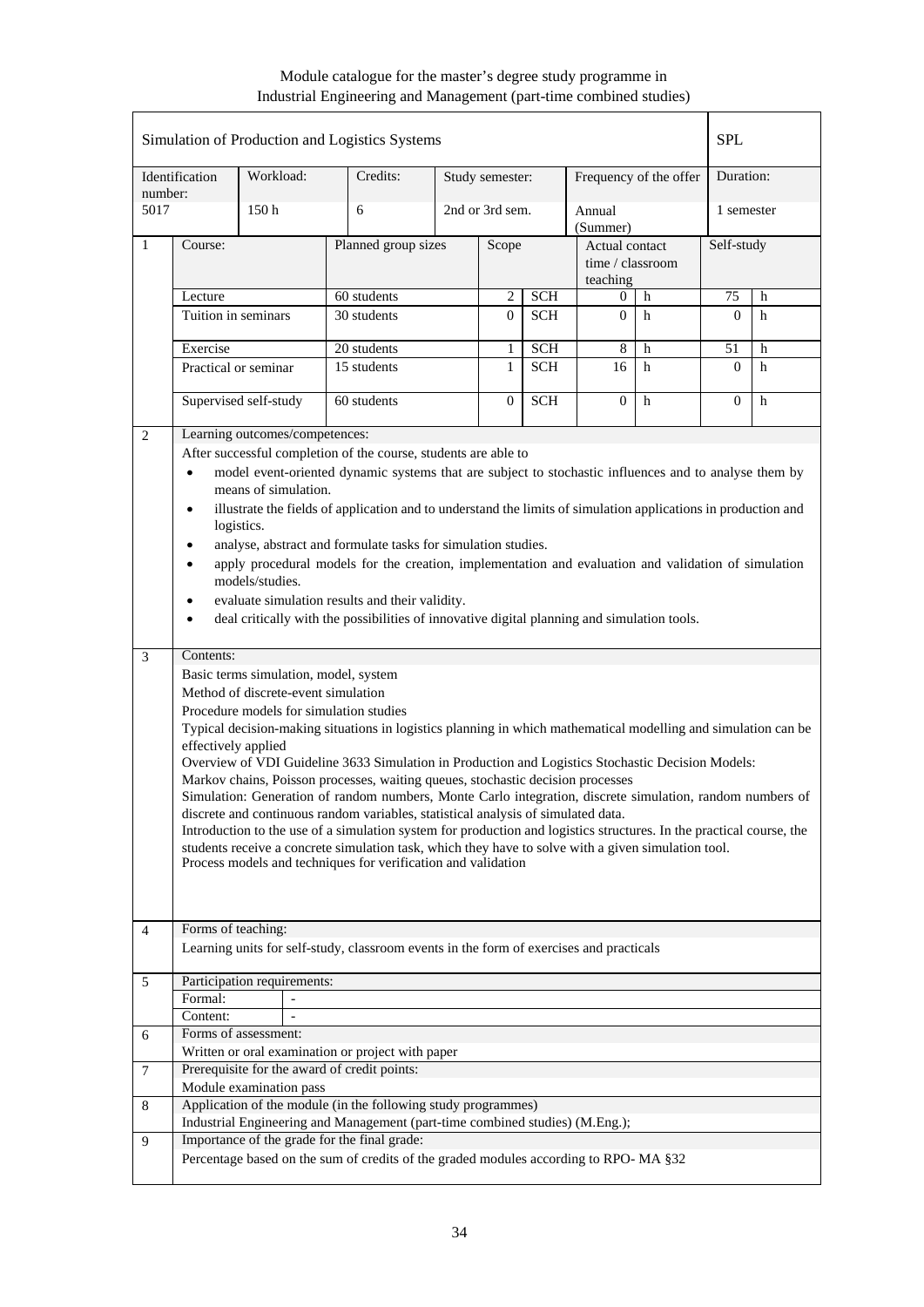| 10 | Module coordinator:               |
|----|-----------------------------------|
|    | Prof. Dr. rer. oec. Pascal Reusch |
|    | Other information:                |
|    |                                   |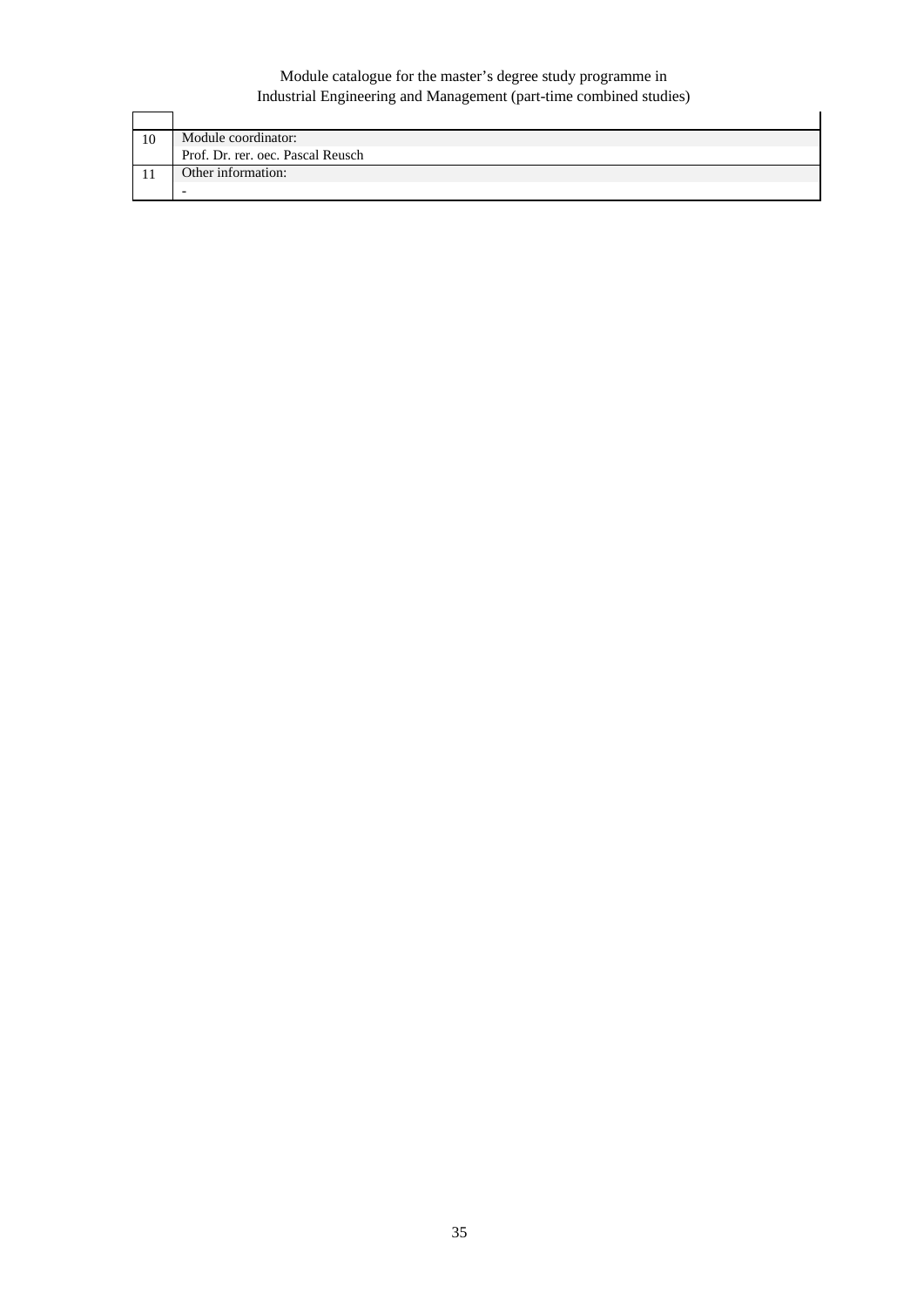| Workload:<br>Duration:<br>Identification<br>Credits:<br>Frequency of the offer<br>Study semester:<br>number:<br>150 <sub>h</sub><br>2nd or 3rd sem.<br>5019<br>6<br>1 semester<br>Annual<br>(Winter)<br>Planned group sizes<br>Self-study<br>1<br>Course:<br>Scope<br>Actual contact<br>time / classroom<br>teaching<br>60 students<br><b>SCH</b><br>2<br>75<br>Lecture<br>h<br>0<br>h<br>Tuition in seminars<br>$\overline{0}$<br><b>SCH</b><br>h<br>30 students<br>$\Omega$<br>$\Omega$<br>h<br>20 students<br>$\overline{c}$<br><b>SCH</b><br>59<br>Exercise<br>16<br>h<br>h<br>15 students<br>$\Omega$<br><b>SCH</b><br>$\Omega$<br>Practical or seminar<br>h<br>$\Omega$<br>h<br>Supervised self-study<br>60 students<br>$\overline{0}$<br>$\Omega$<br><b>SCH</b><br>h<br>$\Omega$<br>h<br>Learning outcomes/competences:<br>2<br>After successful completion of the course, students are able to<br>discuss the challenges and approaches to planning, controlling and modelling cross-company value<br>$\bullet$<br>creation networks.<br>present a holistic, interdisciplinary overview of the diverse management tasks of entire value chains,<br>$\bullet$<br>from raw material procurement to the end user to disposal or recycling.<br>reproduce the basics of modelling and the modelling paradigm of logistics and apply them. Based on this,<br>$\bullet$<br>they can structure the diverse design tasks, starting from the superordinate SCM task model, which is<br>structured according to temporal (long to short term) and role-specific (supplier, company, customer)<br>criteria, relate them to each other and apply them to operational problems.<br>work on detailed questions and also comprehend complex and interlinked tasks of value chain<br>$\bullet$<br>management.<br>evaluate design decisions and distinguish between the special controlling procedures and the key figures<br>$\bullet$<br>of supply chain management.<br>understand and describe the relationship level within the framework of cross-company cooperation.<br>٠<br>Contents:<br>3<br>The main contents of the course are:<br>Definitions and goals in SCM,<br>SCM key processes at a glance,<br>Typologies of supply chains and reference models to describe supply chains (e.g. SCOR model),<br>Potentials and obstacles in SCM,<br>Make-or-buy decisions including the associated cooperation options, information flow in the supply chain (web-<br>based tools and e-business scenarios),<br>Use and consolidation of information on the manufacturer and retail side for distribution and marketing<br>(Collaborative Planning, Forecasting and Replenishment),<br>Effective use of ERP vs. SCM systems or APS systems across company boundaries,<br>Purchasing and procurement as interface processes in the supply chain organisational processes, in particular<br>information and material flows between suppliers and buyers up to the provision of goods for production, from<br>the national and international search for suppliers to supplier selection, negotiations and conclusion of<br>contracts up to supplier assessment, controlling and auditing,<br>Inventory management in supply chain partnership, Supply Network Planning (SNP), Vendor Managed<br>Inventory (VMI) etc.,<br>SCM key figures/controlling. |  |  | <b>Supply Chain Management</b> |  |  |  |  |  |  | <b>SCM</b> |  |
|--------------------------------------------------------------------------------------------------------------------------------------------------------------------------------------------------------------------------------------------------------------------------------------------------------------------------------------------------------------------------------------------------------------------------------------------------------------------------------------------------------------------------------------------------------------------------------------------------------------------------------------------------------------------------------------------------------------------------------------------------------------------------------------------------------------------------------------------------------------------------------------------------------------------------------------------------------------------------------------------------------------------------------------------------------------------------------------------------------------------------------------------------------------------------------------------------------------------------------------------------------------------------------------------------------------------------------------------------------------------------------------------------------------------------------------------------------------------------------------------------------------------------------------------------------------------------------------------------------------------------------------------------------------------------------------------------------------------------------------------------------------------------------------------------------------------------------------------------------------------------------------------------------------------------------------------------------------------------------------------------------------------------------------------------------------------------------------------------------------------------------------------------------------------------------------------------------------------------------------------------------------------------------------------------------------------------------------------------------------------------------------------------------------------------------------------------------------------------------------------------------------------------------------------------------------------------------------------------------------------------------------------------------------------------------------------------------------------------------------------------------------------------------------------------------------------------------------------------------------------------------------------------------------------------------------------------------------------------------------------------------------------------------------------------------------------------------------------------------------------------------------------------------------------------------------------------------------------------------------------------------------------------------------------------------------------------------------------|--|--|--------------------------------|--|--|--|--|--|--|------------|--|
|                                                                                                                                                                                                                                                                                                                                                                                                                                                                                                                                                                                                                                                                                                                                                                                                                                                                                                                                                                                                                                                                                                                                                                                                                                                                                                                                                                                                                                                                                                                                                                                                                                                                                                                                                                                                                                                                                                                                                                                                                                                                                                                                                                                                                                                                                                                                                                                                                                                                                                                                                                                                                                                                                                                                                                                                                                                                                                                                                                                                                                                                                                                                                                                                                                                                                                                                            |  |  |                                |  |  |  |  |  |  |            |  |
|                                                                                                                                                                                                                                                                                                                                                                                                                                                                                                                                                                                                                                                                                                                                                                                                                                                                                                                                                                                                                                                                                                                                                                                                                                                                                                                                                                                                                                                                                                                                                                                                                                                                                                                                                                                                                                                                                                                                                                                                                                                                                                                                                                                                                                                                                                                                                                                                                                                                                                                                                                                                                                                                                                                                                                                                                                                                                                                                                                                                                                                                                                                                                                                                                                                                                                                                            |  |  |                                |  |  |  |  |  |  |            |  |
|                                                                                                                                                                                                                                                                                                                                                                                                                                                                                                                                                                                                                                                                                                                                                                                                                                                                                                                                                                                                                                                                                                                                                                                                                                                                                                                                                                                                                                                                                                                                                                                                                                                                                                                                                                                                                                                                                                                                                                                                                                                                                                                                                                                                                                                                                                                                                                                                                                                                                                                                                                                                                                                                                                                                                                                                                                                                                                                                                                                                                                                                                                                                                                                                                                                                                                                                            |  |  |                                |  |  |  |  |  |  |            |  |
|                                                                                                                                                                                                                                                                                                                                                                                                                                                                                                                                                                                                                                                                                                                                                                                                                                                                                                                                                                                                                                                                                                                                                                                                                                                                                                                                                                                                                                                                                                                                                                                                                                                                                                                                                                                                                                                                                                                                                                                                                                                                                                                                                                                                                                                                                                                                                                                                                                                                                                                                                                                                                                                                                                                                                                                                                                                                                                                                                                                                                                                                                                                                                                                                                                                                                                                                            |  |  |                                |  |  |  |  |  |  |            |  |
|                                                                                                                                                                                                                                                                                                                                                                                                                                                                                                                                                                                                                                                                                                                                                                                                                                                                                                                                                                                                                                                                                                                                                                                                                                                                                                                                                                                                                                                                                                                                                                                                                                                                                                                                                                                                                                                                                                                                                                                                                                                                                                                                                                                                                                                                                                                                                                                                                                                                                                                                                                                                                                                                                                                                                                                                                                                                                                                                                                                                                                                                                                                                                                                                                                                                                                                                            |  |  |                                |  |  |  |  |  |  |            |  |
|                                                                                                                                                                                                                                                                                                                                                                                                                                                                                                                                                                                                                                                                                                                                                                                                                                                                                                                                                                                                                                                                                                                                                                                                                                                                                                                                                                                                                                                                                                                                                                                                                                                                                                                                                                                                                                                                                                                                                                                                                                                                                                                                                                                                                                                                                                                                                                                                                                                                                                                                                                                                                                                                                                                                                                                                                                                                                                                                                                                                                                                                                                                                                                                                                                                                                                                                            |  |  |                                |  |  |  |  |  |  |            |  |
|                                                                                                                                                                                                                                                                                                                                                                                                                                                                                                                                                                                                                                                                                                                                                                                                                                                                                                                                                                                                                                                                                                                                                                                                                                                                                                                                                                                                                                                                                                                                                                                                                                                                                                                                                                                                                                                                                                                                                                                                                                                                                                                                                                                                                                                                                                                                                                                                                                                                                                                                                                                                                                                                                                                                                                                                                                                                                                                                                                                                                                                                                                                                                                                                                                                                                                                                            |  |  |                                |  |  |  |  |  |  |            |  |
|                                                                                                                                                                                                                                                                                                                                                                                                                                                                                                                                                                                                                                                                                                                                                                                                                                                                                                                                                                                                                                                                                                                                                                                                                                                                                                                                                                                                                                                                                                                                                                                                                                                                                                                                                                                                                                                                                                                                                                                                                                                                                                                                                                                                                                                                                                                                                                                                                                                                                                                                                                                                                                                                                                                                                                                                                                                                                                                                                                                                                                                                                                                                                                                                                                                                                                                                            |  |  |                                |  |  |  |  |  |  |            |  |
|                                                                                                                                                                                                                                                                                                                                                                                                                                                                                                                                                                                                                                                                                                                                                                                                                                                                                                                                                                                                                                                                                                                                                                                                                                                                                                                                                                                                                                                                                                                                                                                                                                                                                                                                                                                                                                                                                                                                                                                                                                                                                                                                                                                                                                                                                                                                                                                                                                                                                                                                                                                                                                                                                                                                                                                                                                                                                                                                                                                                                                                                                                                                                                                                                                                                                                                                            |  |  |                                |  |  |  |  |  |  |            |  |
|                                                                                                                                                                                                                                                                                                                                                                                                                                                                                                                                                                                                                                                                                                                                                                                                                                                                                                                                                                                                                                                                                                                                                                                                                                                                                                                                                                                                                                                                                                                                                                                                                                                                                                                                                                                                                                                                                                                                                                                                                                                                                                                                                                                                                                                                                                                                                                                                                                                                                                                                                                                                                                                                                                                                                                                                                                                                                                                                                                                                                                                                                                                                                                                                                                                                                                                                            |  |  |                                |  |  |  |  |  |  |            |  |
|                                                                                                                                                                                                                                                                                                                                                                                                                                                                                                                                                                                                                                                                                                                                                                                                                                                                                                                                                                                                                                                                                                                                                                                                                                                                                                                                                                                                                                                                                                                                                                                                                                                                                                                                                                                                                                                                                                                                                                                                                                                                                                                                                                                                                                                                                                                                                                                                                                                                                                                                                                                                                                                                                                                                                                                                                                                                                                                                                                                                                                                                                                                                                                                                                                                                                                                                            |  |  |                                |  |  |  |  |  |  |            |  |
|                                                                                                                                                                                                                                                                                                                                                                                                                                                                                                                                                                                                                                                                                                                                                                                                                                                                                                                                                                                                                                                                                                                                                                                                                                                                                                                                                                                                                                                                                                                                                                                                                                                                                                                                                                                                                                                                                                                                                                                                                                                                                                                                                                                                                                                                                                                                                                                                                                                                                                                                                                                                                                                                                                                                                                                                                                                                                                                                                                                                                                                                                                                                                                                                                                                                                                                                            |  |  |                                |  |  |  |  |  |  |            |  |
|                                                                                                                                                                                                                                                                                                                                                                                                                                                                                                                                                                                                                                                                                                                                                                                                                                                                                                                                                                                                                                                                                                                                                                                                                                                                                                                                                                                                                                                                                                                                                                                                                                                                                                                                                                                                                                                                                                                                                                                                                                                                                                                                                                                                                                                                                                                                                                                                                                                                                                                                                                                                                                                                                                                                                                                                                                                                                                                                                                                                                                                                                                                                                                                                                                                                                                                                            |  |  |                                |  |  |  |  |  |  |            |  |
|                                                                                                                                                                                                                                                                                                                                                                                                                                                                                                                                                                                                                                                                                                                                                                                                                                                                                                                                                                                                                                                                                                                                                                                                                                                                                                                                                                                                                                                                                                                                                                                                                                                                                                                                                                                                                                                                                                                                                                                                                                                                                                                                                                                                                                                                                                                                                                                                                                                                                                                                                                                                                                                                                                                                                                                                                                                                                                                                                                                                                                                                                                                                                                                                                                                                                                                                            |  |  |                                |  |  |  |  |  |  |            |  |
|                                                                                                                                                                                                                                                                                                                                                                                                                                                                                                                                                                                                                                                                                                                                                                                                                                                                                                                                                                                                                                                                                                                                                                                                                                                                                                                                                                                                                                                                                                                                                                                                                                                                                                                                                                                                                                                                                                                                                                                                                                                                                                                                                                                                                                                                                                                                                                                                                                                                                                                                                                                                                                                                                                                                                                                                                                                                                                                                                                                                                                                                                                                                                                                                                                                                                                                                            |  |  |                                |  |  |  |  |  |  |            |  |
|                                                                                                                                                                                                                                                                                                                                                                                                                                                                                                                                                                                                                                                                                                                                                                                                                                                                                                                                                                                                                                                                                                                                                                                                                                                                                                                                                                                                                                                                                                                                                                                                                                                                                                                                                                                                                                                                                                                                                                                                                                                                                                                                                                                                                                                                                                                                                                                                                                                                                                                                                                                                                                                                                                                                                                                                                                                                                                                                                                                                                                                                                                                                                                                                                                                                                                                                            |  |  |                                |  |  |  |  |  |  |            |  |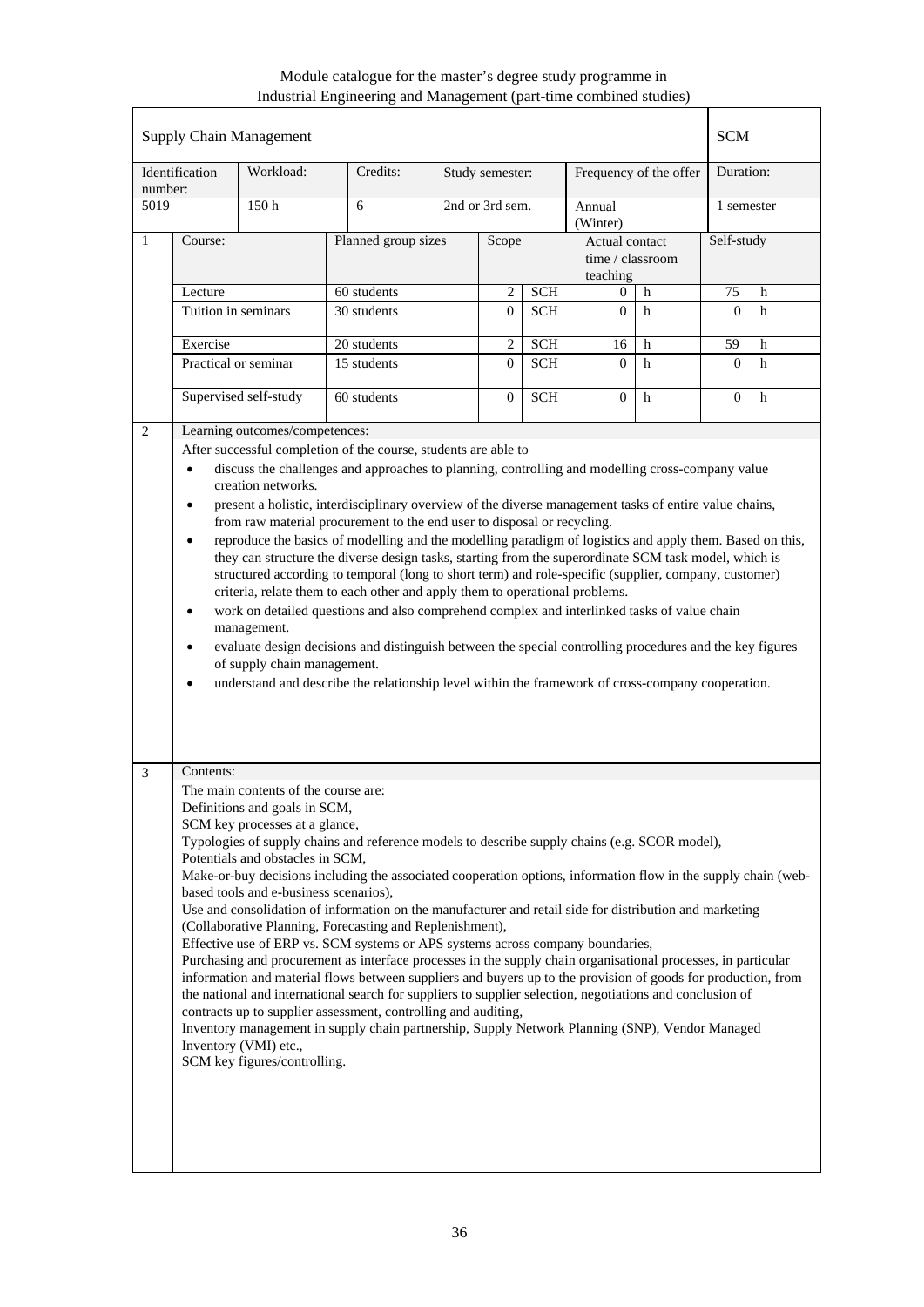| $\overline{4}$ | Forms of teaching:                |                                                                                      |  |  |  |  |  |  |  |
|----------------|-----------------------------------|--------------------------------------------------------------------------------------|--|--|--|--|--|--|--|
|                |                                   | Learning units for self-study, classroom sessions in the form of exercises           |  |  |  |  |  |  |  |
| 5              |                                   | Participation requirements:                                                          |  |  |  |  |  |  |  |
|                | Formal:                           |                                                                                      |  |  |  |  |  |  |  |
|                | Content:                          |                                                                                      |  |  |  |  |  |  |  |
| 6              | Forms of assessment:              |                                                                                      |  |  |  |  |  |  |  |
|                |                                   | Written or oral examination or project with paper                                    |  |  |  |  |  |  |  |
| 7              |                                   | Prerequisite for the award of credit points:                                         |  |  |  |  |  |  |  |
|                | Module examination pass           |                                                                                      |  |  |  |  |  |  |  |
| 8              |                                   | Application of the module (in the following study programmes)                        |  |  |  |  |  |  |  |
|                |                                   | Industrial Engineering and Management (part-time combined studies) (M.Eng.);         |  |  |  |  |  |  |  |
| 9              |                                   | Importance of the grade for the final grade:                                         |  |  |  |  |  |  |  |
|                |                                   | Percentage based on the sum of credits of the graded modules according to RPO-MA §32 |  |  |  |  |  |  |  |
|                |                                   |                                                                                      |  |  |  |  |  |  |  |
|                |                                   |                                                                                      |  |  |  |  |  |  |  |
| 10             | Module coordinator:               |                                                                                      |  |  |  |  |  |  |  |
|                | Prof. Dr. rer. oec. Pascal Reusch |                                                                                      |  |  |  |  |  |  |  |
| 11             | Other information:                |                                                                                      |  |  |  |  |  |  |  |
|                |                                   |                                                                                      |  |  |  |  |  |  |  |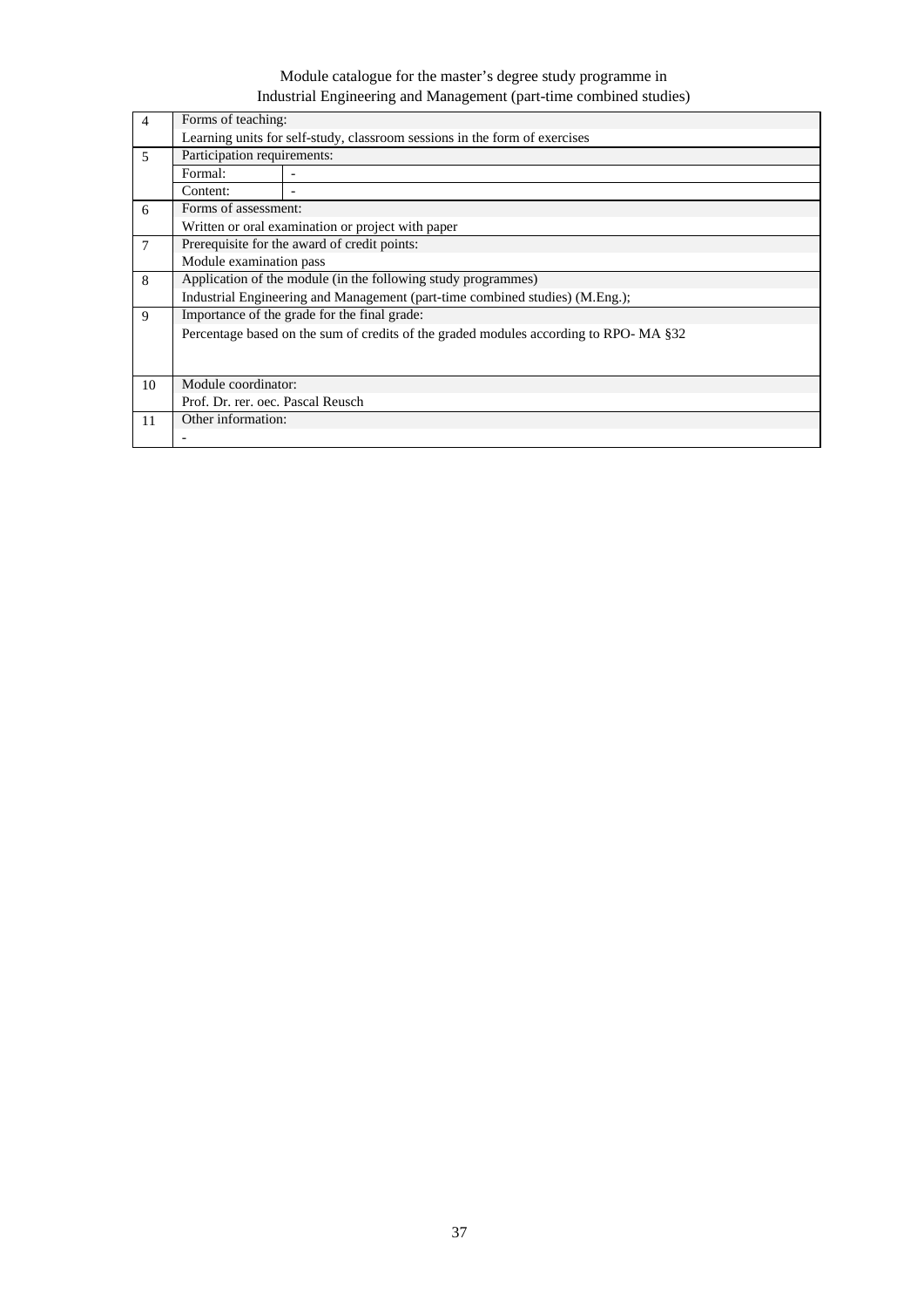| Identification<br>number:<br>5004<br>$\mathbf{1}$ | Course:<br>Lecture<br>Tuition in seminars                                                                                                                                                                                                                                                                                                                                                                                                                                                                                                                                                                                                                                                                                                                                                                                                                                                                                                                                                                                                                                                                                                                                                                                                                                                                                                                                                                                                      | Workload:<br>150h     | Credits:<br>6<br>Planned group sizes |                | Study semester:            |            |                                                |             |            |   |
|---------------------------------------------------|------------------------------------------------------------------------------------------------------------------------------------------------------------------------------------------------------------------------------------------------------------------------------------------------------------------------------------------------------------------------------------------------------------------------------------------------------------------------------------------------------------------------------------------------------------------------------------------------------------------------------------------------------------------------------------------------------------------------------------------------------------------------------------------------------------------------------------------------------------------------------------------------------------------------------------------------------------------------------------------------------------------------------------------------------------------------------------------------------------------------------------------------------------------------------------------------------------------------------------------------------------------------------------------------------------------------------------------------------------------------------------------------------------------------------------------------|-----------------------|--------------------------------------|----------------|----------------------------|------------|------------------------------------------------|-------------|------------|---|
|                                                   |                                                                                                                                                                                                                                                                                                                                                                                                                                                                                                                                                                                                                                                                                                                                                                                                                                                                                                                                                                                                                                                                                                                                                                                                                                                                                                                                                                                                                                                |                       |                                      |                |                            |            | Frequency of the offer                         |             | Duration:  |   |
|                                                   |                                                                                                                                                                                                                                                                                                                                                                                                                                                                                                                                                                                                                                                                                                                                                                                                                                                                                                                                                                                                                                                                                                                                                                                                                                                                                                                                                                                                                                                |                       |                                      |                | 1st, 2nd or 3rd sem.       |            | each semester                                  |             | 1 semester |   |
|                                                   |                                                                                                                                                                                                                                                                                                                                                                                                                                                                                                                                                                                                                                                                                                                                                                                                                                                                                                                                                                                                                                                                                                                                                                                                                                                                                                                                                                                                                                                |                       |                                      | Scope          |                            |            | Actual contact<br>time / classroom<br>teaching |             | Self-study |   |
|                                                   |                                                                                                                                                                                                                                                                                                                                                                                                                                                                                                                                                                                                                                                                                                                                                                                                                                                                                                                                                                                                                                                                                                                                                                                                                                                                                                                                                                                                                                                |                       | 60 students                          | $\overline{2}$ | <b>SCH</b>                 | h<br>0     |                                                | 75<br>h     |            |   |
|                                                   |                                                                                                                                                                                                                                                                                                                                                                                                                                                                                                                                                                                                                                                                                                                                                                                                                                                                                                                                                                                                                                                                                                                                                                                                                                                                                                                                                                                                                                                |                       | 30 students                          | $\overline{0}$ | <b>SCH</b>                 | $\Omega$   | h                                              | $\Omega$    | h          |   |
|                                                   |                                                                                                                                                                                                                                                                                                                                                                                                                                                                                                                                                                                                                                                                                                                                                                                                                                                                                                                                                                                                                                                                                                                                                                                                                                                                                                                                                                                                                                                | Exercise              |                                      | 20 students    |                            | <b>SCH</b> | 16                                             | h           | 59         | h |
|                                                   | Practical or seminar                                                                                                                                                                                                                                                                                                                                                                                                                                                                                                                                                                                                                                                                                                                                                                                                                                                                                                                                                                                                                                                                                                                                                                                                                                                                                                                                                                                                                           |                       | 15 students                          |                | $\overline{2}$<br>$\Omega$ | <b>SCH</b> | $\Omega$                                       | h           | $\Omega$   | h |
|                                                   |                                                                                                                                                                                                                                                                                                                                                                                                                                                                                                                                                                                                                                                                                                                                                                                                                                                                                                                                                                                                                                                                                                                                                                                                                                                                                                                                                                                                                                                | Supervised self-study | 60 students                          |                | $\overline{0}$             | <b>SCH</b> | $\overline{0}$                                 | $\mathbf h$ | $\Omega$   | h |
| 2                                                 | Learning outcomes/competences:<br>Upon completion of the course, students will be able to<br>develop innovations with the help of known methods of technology and innovation management and to<br>$\bullet$<br>implement them in relation to the application.<br>present the process from strategic orientation, through the generation of innovations, to the selection of<br>$\bullet$<br>suitable projects and finally to their implementation in products, processes or services, as well as to classify<br>them in the company's structures and processes.<br>recognise the different requirements of companies for innovations and technologies in the different<br>$\bullet$<br>countries and take them into account in the execution.<br>transfer their acquired understanding of innovation management to processes of multinational corporations<br>$\bullet$<br>and internationally operating medium-sized companies.<br>assess the differences and interdependencies of technology development, management and marketing, and<br>$\bullet$<br>define the prerequisites for intra-organisational design of change processes.                                                                                                                                                                                                                                                                                                        |                       |                                      |                |                            |            |                                                |             |            |   |
| 3                                                 | Contents:<br>Basics of the subject area (innovation and technology concepts, idea generation and evaluation, conditions<br>for innovations, technology life cycles, etc.)<br>Instruments of strategic and operational innovation management (technology matrix, technology portfolio,<br>merging market and technology portfolio, etc.)<br>Carrying out market-oriented technology analyses and developing market- and customer-oriented<br>technology and product strategies<br>Deriving opportunities and risks from the environmental analysis (early technology recognition, technology<br>forecasts, competitor analysis) and identifying the strengths and weaknesses of one's own company (R&D)<br>assessment, resources, technological capability)<br>Influence of technologies on new product development<br>Application of the tools to concrete company examples<br>Table of contents:<br>- Introduction<br>How does the new come into the world?<br>- Basic concepts<br>From technical invention to market-driven innovation<br>- Create orientation<br>Defining strategic fields of innovation<br>Collecting and generating ideas<br>- Developing ideas<br>- Evaluate + select ideas<br>Identifying big ideas and avoiding flops<br>- Implementing ideas<br>Applied change management<br>- Marketing ideas<br>Innovation is when the market rejoices<br>Balance between innovation and routine<br>- Creating framework conditions |                       |                                      |                |                            |            |                                                |             |            |   |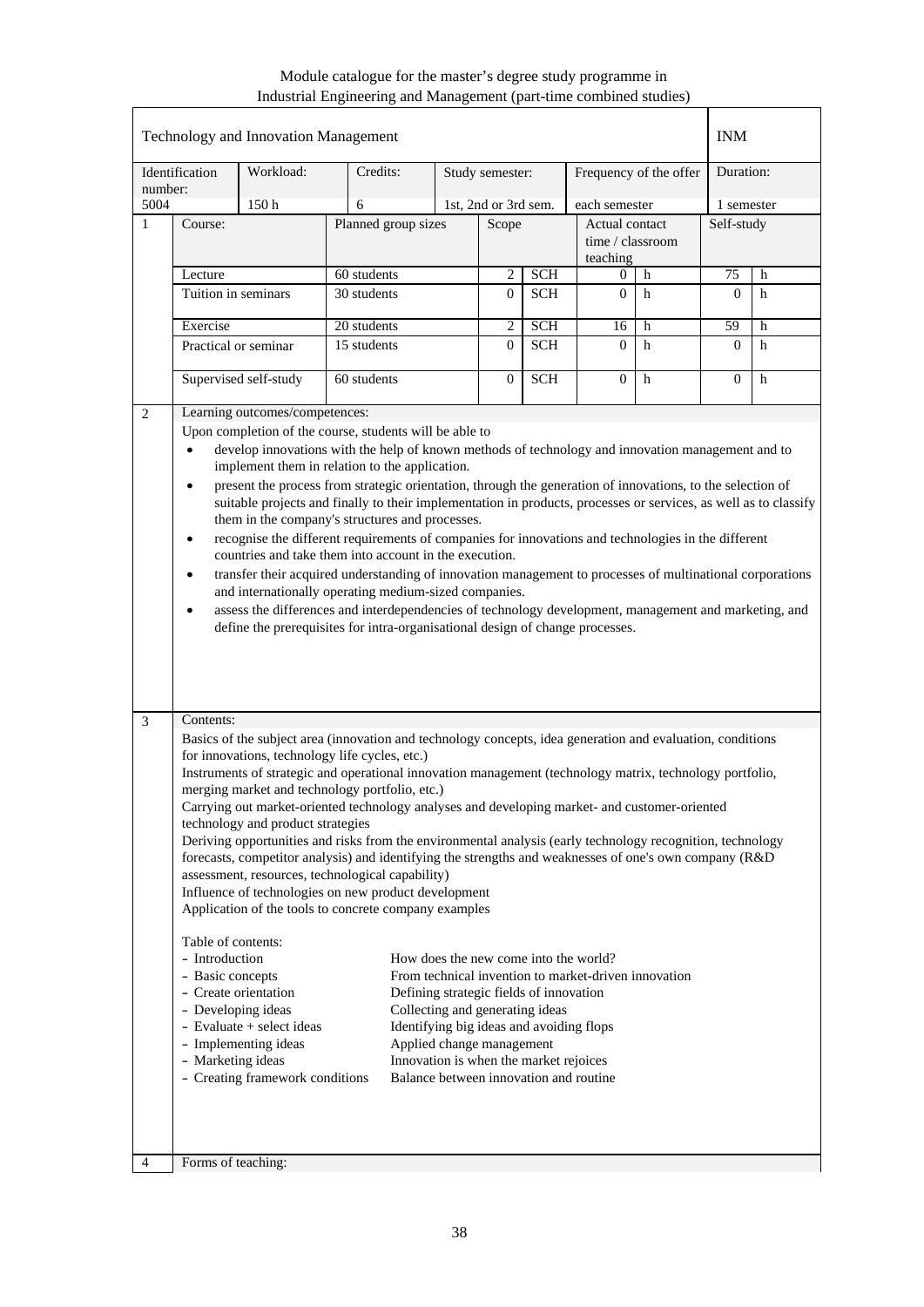|                |                                  | Learning units for self-study, attendance events in the form of seminar-based teaching and exercises   |  |  |  |  |  |  |  |  |  |
|----------------|----------------------------------|--------------------------------------------------------------------------------------------------------|--|--|--|--|--|--|--|--|--|
| $\overline{5}$ |                                  | Participation requirements:                                                                            |  |  |  |  |  |  |  |  |  |
|                | Formal:                          |                                                                                                        |  |  |  |  |  |  |  |  |  |
|                | Content:                         |                                                                                                        |  |  |  |  |  |  |  |  |  |
| 6              | Forms of assessment:             |                                                                                                        |  |  |  |  |  |  |  |  |  |
|                |                                  | Written or oral examination or presentation with paper                                                 |  |  |  |  |  |  |  |  |  |
| $\tau$         |                                  | Prerequisite for the award of credit points:                                                           |  |  |  |  |  |  |  |  |  |
|                | Module examination pass          |                                                                                                        |  |  |  |  |  |  |  |  |  |
| 8              |                                  | Application of the module (in the following study programmes)                                          |  |  |  |  |  |  |  |  |  |
|                |                                  | Applied Automation (part-time combined studies) (M.Eng.); Industrial Engineering and Management (part- |  |  |  |  |  |  |  |  |  |
|                | time combined studies) (M.Eng.); |                                                                                                        |  |  |  |  |  |  |  |  |  |
| 9              |                                  | Importance of the grade for the final grade:                                                           |  |  |  |  |  |  |  |  |  |
|                |                                  | Percentage based on the sum of credits of the graded modules according to RPO-MA §32                   |  |  |  |  |  |  |  |  |  |
|                |                                  |                                                                                                        |  |  |  |  |  |  |  |  |  |
|                |                                  |                                                                                                        |  |  |  |  |  |  |  |  |  |
| 10             | Module coordinator:              |                                                                                                        |  |  |  |  |  |  |  |  |  |
|                |                                  | Prof. Dr.-Ing. Prof. h.c. Lothar Budde                                                                 |  |  |  |  |  |  |  |  |  |
| 11             | Other information:               |                                                                                                        |  |  |  |  |  |  |  |  |  |
|                |                                  |                                                                                                        |  |  |  |  |  |  |  |  |  |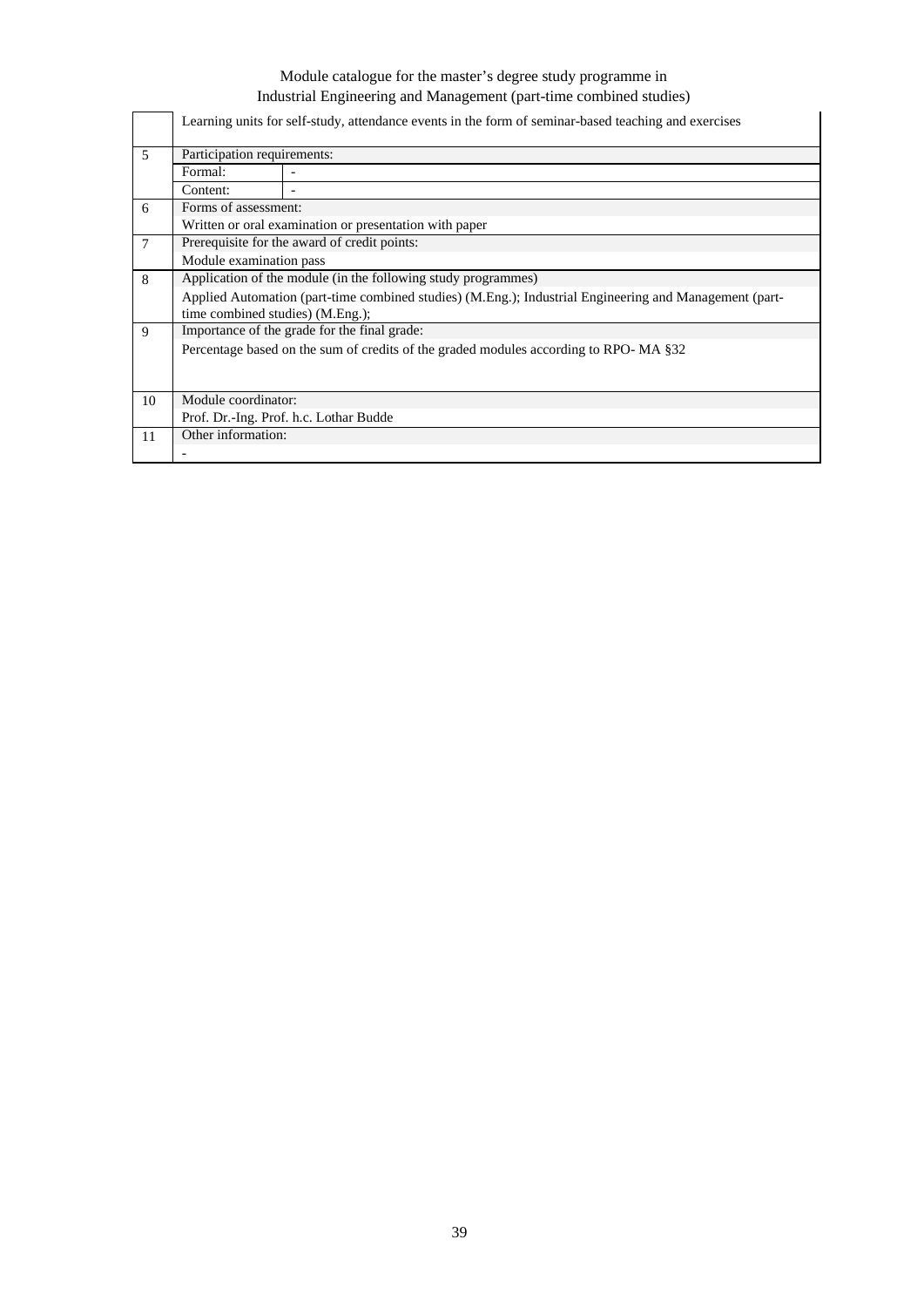|                | <b>Business Valuation</b><br>UB |                                                                                                                                                  |                                                                                                                                                                                                                                                                                                                                                                                                                                                                                                                                                                                   |   |                      |            |                        |                                    |            |            |  |
|----------------|---------------------------------|--------------------------------------------------------------------------------------------------------------------------------------------------|-----------------------------------------------------------------------------------------------------------------------------------------------------------------------------------------------------------------------------------------------------------------------------------------------------------------------------------------------------------------------------------------------------------------------------------------------------------------------------------------------------------------------------------------------------------------------------------|---|----------------------|------------|------------------------|------------------------------------|------------|------------|--|
| number:        | Identification                  | Workload:                                                                                                                                        | Credits:                                                                                                                                                                                                                                                                                                                                                                                                                                                                                                                                                                          |   | Study semester:      |            | Frequency of the offer |                                    | Duration:  |            |  |
| 5015           |                                 | 150 <sub>h</sub>                                                                                                                                 | 6                                                                                                                                                                                                                                                                                                                                                                                                                                                                                                                                                                                 |   | 1st, 2nd or 3rd sem. |            | Annual (Summer)        |                                    | 1 semester |            |  |
| 1              | Course:                         |                                                                                                                                                  | Planned group sizes                                                                                                                                                                                                                                                                                                                                                                                                                                                                                                                                                               |   | Scope                |            | teaching               | Actual contact<br>time / classroom |            | Self-study |  |
|                | Lecture                         |                                                                                                                                                  | 60 students                                                                                                                                                                                                                                                                                                                                                                                                                                                                                                                                                                       | 2 | <b>SCH</b>           | 0          | h                      | 75                                 | h          |            |  |
|                | Tuition in seminars             |                                                                                                                                                  | 30 students                                                                                                                                                                                                                                                                                                                                                                                                                                                                                                                                                                       |   | $\Omega$             | <b>SCH</b> | $\Omega$               | $\mathbf h$                        | $\Omega$   | h          |  |
|                | Exercise                        |                                                                                                                                                  | 20 students                                                                                                                                                                                                                                                                                                                                                                                                                                                                                                                                                                       |   | 2                    | <b>SCH</b> | 16                     | h                                  | 59         | h          |  |
|                | Practical or seminar            |                                                                                                                                                  | 15 students                                                                                                                                                                                                                                                                                                                                                                                                                                                                                                                                                                       |   | $\overline{0}$       | <b>SCH</b> | $\Omega$               | h                                  | $\Omega$   | h          |  |
|                |                                 | Supervised self-study                                                                                                                            | 60 students                                                                                                                                                                                                                                                                                                                                                                                                                                                                                                                                                                       |   | $\overline{0}$       | <b>SCH</b> | $\Omega$               | h                                  | $\Omega$   | h          |  |
| 3              | assessments.<br>Contents:       |                                                                                                                                                  | identify occasions for business valuation. They are familiar with the theories of business valuation and can use the<br>various methods of business valuation in a targeted manner, especially in the context of the so-called function<br>theory. The students can describe the factors influencing the company value and determine target-oriented<br>company values depending on the purpose of the valuation. Through the imparting of specialist knowledge for<br>solving current special problems of business valuation, they are in the position to carry out professional |   |                      |            |                        |                                    |            |            |  |
|                |                                 | Occasions of business valuation<br>Theories of business valuation<br>Principles of proper business valuation<br>Case study on business valuation | Methods/procedures of business valuation<br>Special problems of business valuation (especially consideration of uncertainty, monetary devaluation, taxation)                                                                                                                                                                                                                                                                                                                                                                                                                      |   |                      |            |                        |                                    |            |            |  |
| $\overline{4}$ | Forms of teaching:              |                                                                                                                                                  |                                                                                                                                                                                                                                                                                                                                                                                                                                                                                                                                                                                   |   |                      |            |                        |                                    |            |            |  |
|                |                                 |                                                                                                                                                  | Learning units for self-study, classroom sessions in the form of exercises                                                                                                                                                                                                                                                                                                                                                                                                                                                                                                        |   |                      |            |                        |                                    |            |            |  |
| 5              |                                 | Participation requirements:                                                                                                                      |                                                                                                                                                                                                                                                                                                                                                                                                                                                                                                                                                                                   |   |                      |            |                        |                                    |            |            |  |
|                | Formal:                         |                                                                                                                                                  |                                                                                                                                                                                                                                                                                                                                                                                                                                                                                                                                                                                   |   |                      |            |                        |                                    |            |            |  |
|                | Content:                        |                                                                                                                                                  |                                                                                                                                                                                                                                                                                                                                                                                                                                                                                                                                                                                   |   |                      |            |                        |                                    |            |            |  |
| 6              |                                 | Forms of assessment:                                                                                                                             |                                                                                                                                                                                                                                                                                                                                                                                                                                                                                                                                                                                   |   |                      |            |                        |                                    |            |            |  |
|                |                                 | Written examination or oral examination                                                                                                          |                                                                                                                                                                                                                                                                                                                                                                                                                                                                                                                                                                                   |   |                      |            |                        |                                    |            |            |  |
| $\overline{7}$ |                                 | Module examination pass                                                                                                                          | Prerequisite for the award of credit points:                                                                                                                                                                                                                                                                                                                                                                                                                                                                                                                                      |   |                      |            |                        |                                    |            |            |  |
| 8              |                                 |                                                                                                                                                  | Application of the module (in the following study programmes)                                                                                                                                                                                                                                                                                                                                                                                                                                                                                                                     |   |                      |            |                        |                                    |            |            |  |
|                |                                 |                                                                                                                                                  | Industrial Engineering and Management (part-time combined studies) (M.Eng.);                                                                                                                                                                                                                                                                                                                                                                                                                                                                                                      |   |                      |            |                        |                                    |            |            |  |
| 9              |                                 |                                                                                                                                                  | Importance of the grade for the final grade:                                                                                                                                                                                                                                                                                                                                                                                                                                                                                                                                      |   |                      |            |                        |                                    |            |            |  |
|                |                                 |                                                                                                                                                  | Percentage based on the sum of credits of the graded modules according to RPO-MA §32                                                                                                                                                                                                                                                                                                                                                                                                                                                                                              |   |                      |            |                        |                                    |            |            |  |
| 10             |                                 | Module coordinator:                                                                                                                              |                                                                                                                                                                                                                                                                                                                                                                                                                                                                                                                                                                                   |   |                      |            |                        |                                    |            |            |  |
|                |                                 | Prof. Dr. rer. pol. Hubertus Wameling                                                                                                            |                                                                                                                                                                                                                                                                                                                                                                                                                                                                                                                                                                                   |   |                      |            |                        |                                    |            |            |  |
| 11             | Other information:              |                                                                                                                                                  |                                                                                                                                                                                                                                                                                                                                                                                                                                                                                                                                                                                   |   |                      |            |                        |                                    |            |            |  |
|                |                                 |                                                                                                                                                  |                                                                                                                                                                                                                                                                                                                                                                                                                                                                                                                                                                                   |   |                      |            |                        |                                    |            |            |  |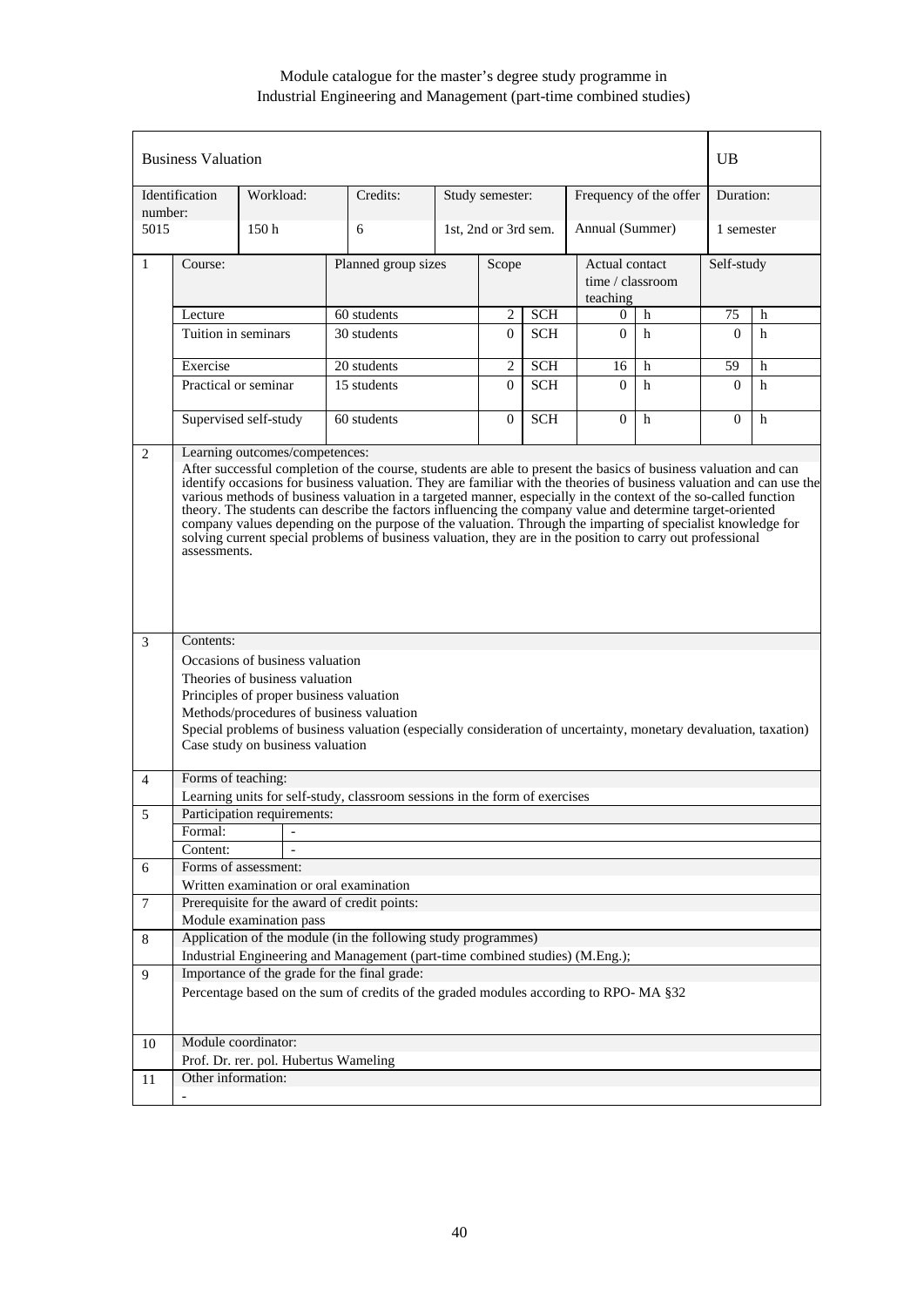|                |                                                                                                                                                                                                                                                                                                                                                                                                                                                                                                                                                                                                                                                                                                                                                                                                                                                                                                                                                                                                                                                                                 | Sales and Negotiation Methods  |                                                                                         |                 |                 |                                                |                    |                        | VV        |            |  |
|----------------|---------------------------------------------------------------------------------------------------------------------------------------------------------------------------------------------------------------------------------------------------------------------------------------------------------------------------------------------------------------------------------------------------------------------------------------------------------------------------------------------------------------------------------------------------------------------------------------------------------------------------------------------------------------------------------------------------------------------------------------------------------------------------------------------------------------------------------------------------------------------------------------------------------------------------------------------------------------------------------------------------------------------------------------------------------------------------------|--------------------------------|-----------------------------------------------------------------------------------------|-----------------|-----------------|------------------------------------------------|--------------------|------------------------|-----------|------------|--|
| number:        | Identification                                                                                                                                                                                                                                                                                                                                                                                                                                                                                                                                                                                                                                                                                                                                                                                                                                                                                                                                                                                                                                                                  | Workload:                      | Credits:                                                                                |                 | Study semester: |                                                |                    | Frequency of the offer | Duration: |            |  |
| 5022           |                                                                                                                                                                                                                                                                                                                                                                                                                                                                                                                                                                                                                                                                                                                                                                                                                                                                                                                                                                                                                                                                                 | 150 <sub>h</sub>               | 6                                                                                       |                 | 2nd or 3rd sem. |                                                | Annual<br>(Winter) |                        |           | 1 semester |  |
| 1              | Course:                                                                                                                                                                                                                                                                                                                                                                                                                                                                                                                                                                                                                                                                                                                                                                                                                                                                                                                                                                                                                                                                         |                                | Planned group sizes                                                                     | Scope           |                 | Actual contact<br>time / classroom<br>teaching |                    | Self-study             |           |            |  |
|                | Lecture                                                                                                                                                                                                                                                                                                                                                                                                                                                                                                                                                                                                                                                                                                                                                                                                                                                                                                                                                                                                                                                                         |                                | 60 students                                                                             | <b>SCH</b><br>2 |                 | h<br>0                                         |                    | 75                     | h         |            |  |
|                | Tuition in seminars                                                                                                                                                                                                                                                                                                                                                                                                                                                                                                                                                                                                                                                                                                                                                                                                                                                                                                                                                                                                                                                             |                                | 30 students                                                                             | $\overline{0}$  | <b>SCH</b>      | $\mathbf{0}$                                   | h                  | $\Omega$               | h         |            |  |
|                | Exercise                                                                                                                                                                                                                                                                                                                                                                                                                                                                                                                                                                                                                                                                                                                                                                                                                                                                                                                                                                                                                                                                        |                                | 20 students                                                                             | 2               | <b>SCH</b>      | 16                                             | h                  | 59                     | h         |            |  |
|                |                                                                                                                                                                                                                                                                                                                                                                                                                                                                                                                                                                                                                                                                                                                                                                                                                                                                                                                                                                                                                                                                                 | Practical or seminar           | 15 students                                                                             |                 | $\Omega$        | <b>SCH</b>                                     | $\Omega$           | h                      | $\Omega$  | h          |  |
|                |                                                                                                                                                                                                                                                                                                                                                                                                                                                                                                                                                                                                                                                                                                                                                                                                                                                                                                                                                                                                                                                                                 | Supervised self-study          | 60 students                                                                             |                 | $\overline{0}$  | <b>SCH</b>                                     | $\theta$           | $\mathbf h$            | $\Omega$  | h          |  |
| 2              |                                                                                                                                                                                                                                                                                                                                                                                                                                                                                                                                                                                                                                                                                                                                                                                                                                                                                                                                                                                                                                                                                 | Learning outcomes/competences: |                                                                                         |                 |                 |                                                |                    |                        |           |            |  |
|                | Upon successful completion of the module, students will be able to<br>recapitulate the learning content independently and deepen their knowledge in self-study using selected<br>$\bullet$<br>learning materials.<br>classify the importance of personal selling and customer relationship management in the distribution of<br>$\bullet$<br>industrial goods.<br>combine their technical competences in the field of industrial goods with the sales and personal selling<br>$\bullet$<br>competences acquired in this module in order to successfully lead sales and negotiations to ensure the<br>sustainability of the project.                                                                                                                                                                                                                                                                                                                                                                                                                                             |                                |                                                                                         |                 |                 |                                                |                    |                        |           |            |  |
|                | Contents:<br>Sales management as a component of the basic strategic concept of a company<br>The position of sales within sales management<br>Sales organisation planning<br>Customer definition and customer benefits as the basis for market cultivation<br>Customer segmentation and customer value<br>The Sales and Negotiation Process, Part 1: Travelling sales budgeting<br>Sales district distribution<br>Route planning<br>Visit planning<br>Number of sales employees<br>Compensation<br>Staff management and recruitment<br>The Sales and Negotiation Process, Part 2: Key account manager, sales manager and managing director as<br>salesperson<br>Sales and negotiation training<br>The sales and negotiation process as social interaction<br>Communication science basics<br>Psychological and sociological foundations<br>the practice of sales and negotiation management sales controlling<br>Customer relationship management: from individual transaction to business relationship<br>Special aspects of marketing in the supply, system and plant business |                                |                                                                                         |                 |                 |                                                |                    |                        |           |            |  |
|                |                                                                                                                                                                                                                                                                                                                                                                                                                                                                                                                                                                                                                                                                                                                                                                                                                                                                                                                                                                                                                                                                                 |                                |                                                                                         |                 |                 |                                                |                    |                        |           |            |  |
| $\overline{4}$ | Forms of teaching:                                                                                                                                                                                                                                                                                                                                                                                                                                                                                                                                                                                                                                                                                                                                                                                                                                                                                                                                                                                                                                                              |                                |                                                                                         |                 |                 |                                                |                    |                        |           |            |  |
|                |                                                                                                                                                                                                                                                                                                                                                                                                                                                                                                                                                                                                                                                                                                                                                                                                                                                                                                                                                                                                                                                                                 |                                | Learning units for self-study, classroom sessions in the form of exercises              |                 |                 |                                                |                    |                        |           |            |  |
| 5              |                                                                                                                                                                                                                                                                                                                                                                                                                                                                                                                                                                                                                                                                                                                                                                                                                                                                                                                                                                                                                                                                                 | Participation requirements:    |                                                                                         |                 |                 |                                                |                    |                        |           |            |  |
|                | Formal:                                                                                                                                                                                                                                                                                                                                                                                                                                                                                                                                                                                                                                                                                                                                                                                                                                                                                                                                                                                                                                                                         |                                |                                                                                         |                 |                 |                                                |                    |                        |           |            |  |
|                | Content:                                                                                                                                                                                                                                                                                                                                                                                                                                                                                                                                                                                                                                                                                                                                                                                                                                                                                                                                                                                                                                                                        | $\overline{\phantom{0}}$       |                                                                                         |                 |                 |                                                |                    |                        |           |            |  |
| 6              |                                                                                                                                                                                                                                                                                                                                                                                                                                                                                                                                                                                                                                                                                                                                                                                                                                                                                                                                                                                                                                                                                 | Forms of assessment:           |                                                                                         |                 |                 |                                                |                    |                        |           |            |  |
| $\overline{7}$ |                                                                                                                                                                                                                                                                                                                                                                                                                                                                                                                                                                                                                                                                                                                                                                                                                                                                                                                                                                                                                                                                                 |                                | Written examination or oral examination<br>Prerequisite for the award of credit points: |                 |                 |                                                |                    |                        |           |            |  |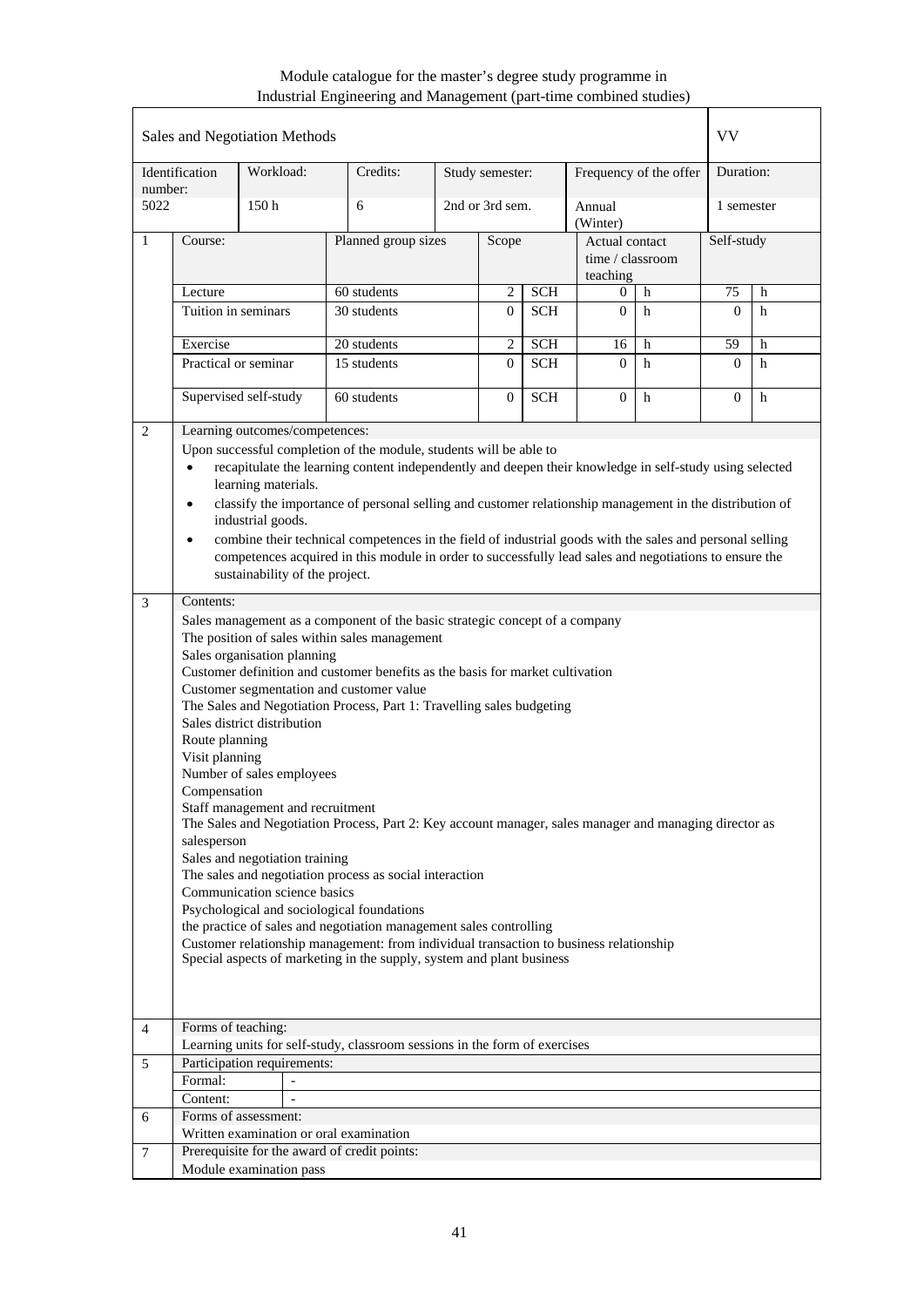| 8  | Application of the module (in the following study programmes)                        |  |  |  |  |  |  |  |
|----|--------------------------------------------------------------------------------------|--|--|--|--|--|--|--|
|    | Industrial Engineering and Management (part-time combined studies) (M.Eng.);         |  |  |  |  |  |  |  |
| -9 | Importance of the grade for the final grade:                                         |  |  |  |  |  |  |  |
|    | Percentage based on the sum of credits of the graded modules according to RPO-MA §32 |  |  |  |  |  |  |  |
|    |                                                                                      |  |  |  |  |  |  |  |
|    |                                                                                      |  |  |  |  |  |  |  |
| 10 | Module coordinator:                                                                  |  |  |  |  |  |  |  |
|    | Prof. Dr. rer. oec. Klaus Rüdiger                                                    |  |  |  |  |  |  |  |
|    | Other information:                                                                   |  |  |  |  |  |  |  |
|    |                                                                                      |  |  |  |  |  |  |  |